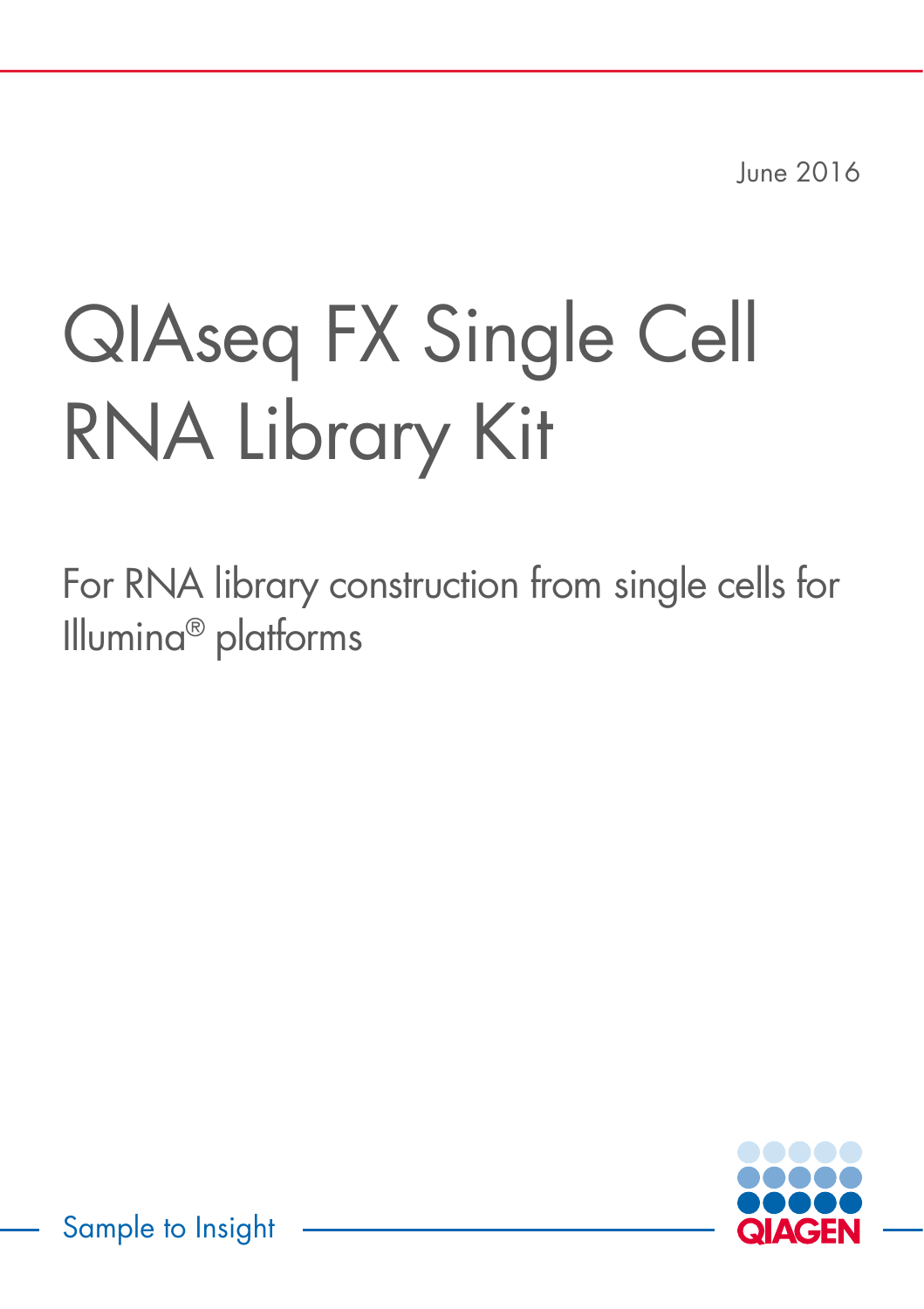## **Contents**

| Protocol: Enzymatic Fragmentation and Library Preparation Using QIAseq FX Single Cell |
|---------------------------------------------------------------------------------------|
|                                                                                       |
| Procedure: Enzymatic Fragmentation and Library Preparation 30                         |
|                                                                                       |
| Appendix A: Determination of Concentration and Quality of Amplified cDNA39            |
|                                                                                       |
|                                                                                       |
| Appendix B: PicoGreen Quantification of QIAseq FX Single Cell Amplified cDNA  40      |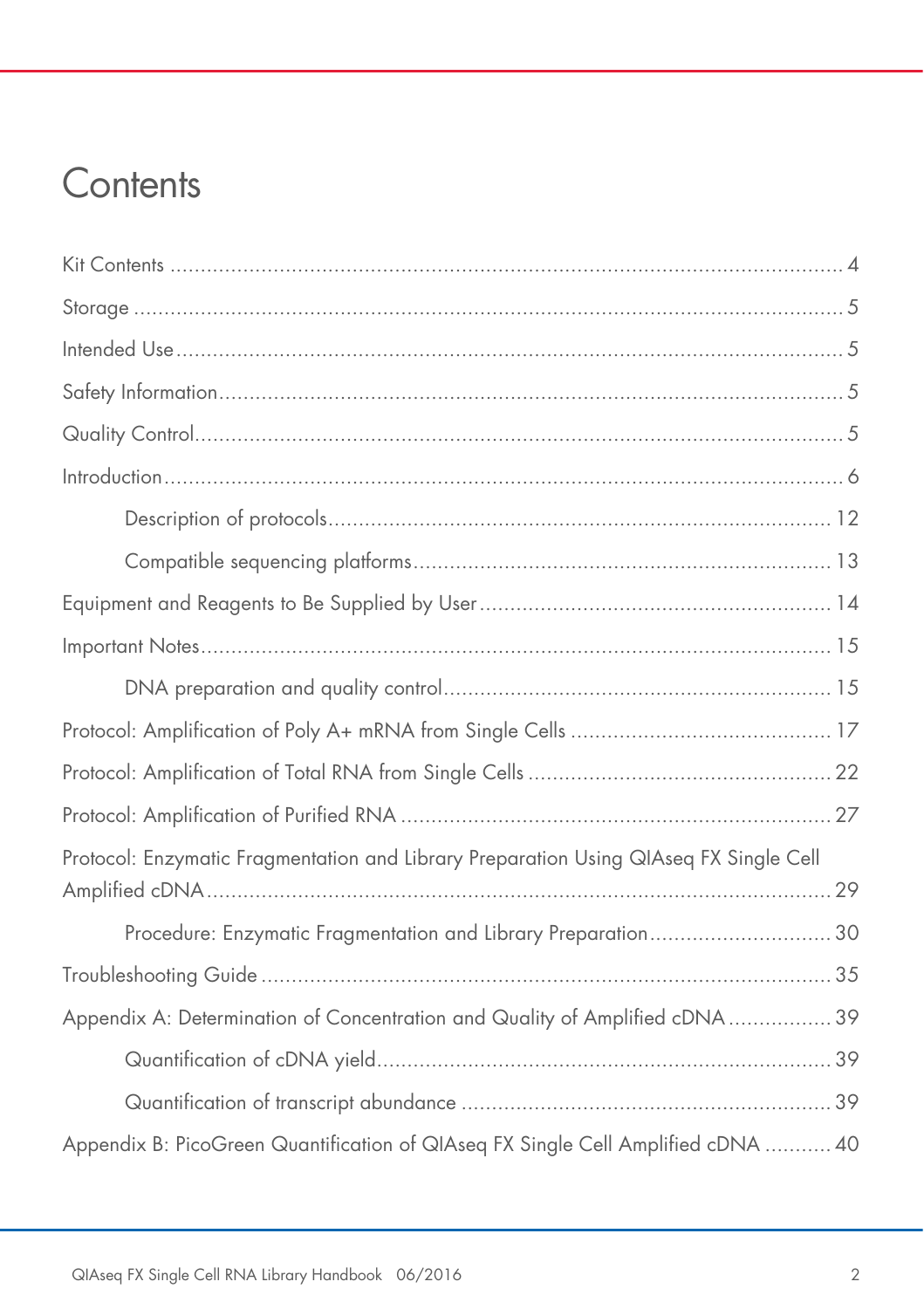| Appendix E: Multiplex PCR-Based Targeted Enrichment Using REPLI-g Amplified DNA and   |
|---------------------------------------------------------------------------------------|
| Appendix F: Manual 96-Well Protocol QIAseq FX Single Cell RNA Library Generation 50   |
|                                                                                       |
|                                                                                       |
| Protocol: Enzymatic Fragmentation and Library Preparation Using QIAseq FX SC          |
| Appendix G: Purification of Amplified cDNA after Whole Transcriptome Amplification 60 |
|                                                                                       |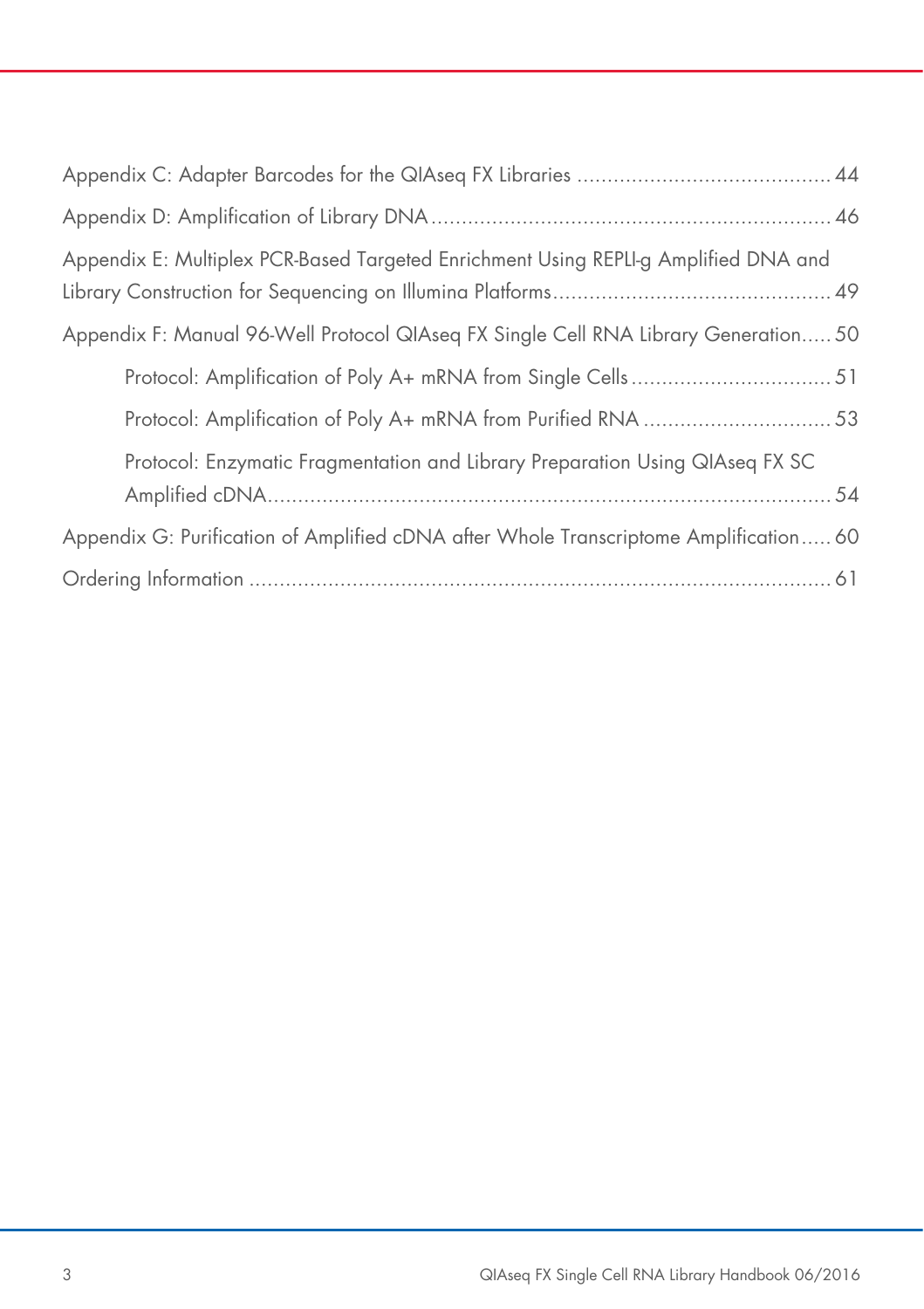## Kit Contents

| QIAseq FX Single Cell RNA Library Kit        | (24)                | (96)                |
|----------------------------------------------|---------------------|---------------------|
| Catalog no.                                  | 180733              | 180735              |
| Number of preps                              | 24                  | 96                  |
| Sample preparation                           |                     |                     |
| Lysis Buffer (clear lid)                     | $110$ $\mu$         | $4 \times 110$ µ    |
| NA Denaturation Buffer (clear lid)           | $1u$ 08             | $4 \times 80 \mu$   |
| <b>Enzymatic template preparation</b>        |                     |                     |
| gDNA Wipeout Buffer, WTA (red lid)           | 55 µl               | $4 \times 55$ µ     |
| RT/Polymerase Buffer (red lid)               | $110$ pl            | $4 \times 110$ µl   |
| Random Primer (red lid)                      | $26$ $\mu$          | $4 \times 26$ µ     |
| Oligo dT Primer (red lid)                    | $26$ $\mu$          | $4 \times 26$ pl    |
| Quantiscript® RT Enzyme Mix (red lid)        | $26$ $\mu$          | $4 \times 26$ µl    |
| Ligase Mix (blue lid)                        | 55 µl               | $4 \times 55$ µl    |
| Ligase Buffer (blue lid)                     | $200$ $\mu$         | $4 \times 200 \mu$  |
| <b>Amplification of cDNA</b>                 |                     |                     |
| REPLI-g sc Reaction Buffer (yellow lid)      | 700 µl              | 4 x 700 µl          |
| REPLI-g SensiPhi DNA Polymerase (yellow lid) | $26$ $\mu$          | $4 \times 26$ pl    |
| $H2O$ sc                                     | $3 \times 1500 \mu$ | $8 \times 1500 \mu$ |
| Library generation                           |                     |                     |
| FX Enzyme Mix                                | $1 \times 24$ rxn   | $1 \times 96$ rxn   |
| FX Buffer, 10x                               | $1 \times 24$ rxn   | $1 \times 96$ rxn   |
| <b>FX Enhancer</b>                           | $1 \times 24$ rxn   | $1 \times 96$ rxn   |
| <b>DNA Ligase</b>                            | $1 \times 24$ rxn   | $1 \times 96$ rxn   |
| 5x DNA Ligase Buffer                         | $1 \times 24$ rxn   | $2 \times 96$ rxn   |
| Adapter Plate Illumina*                      | $1 \times 24$ plex  | 1 x 96 plex         |
| Quick Start Protocol                         | 1                   | 1                   |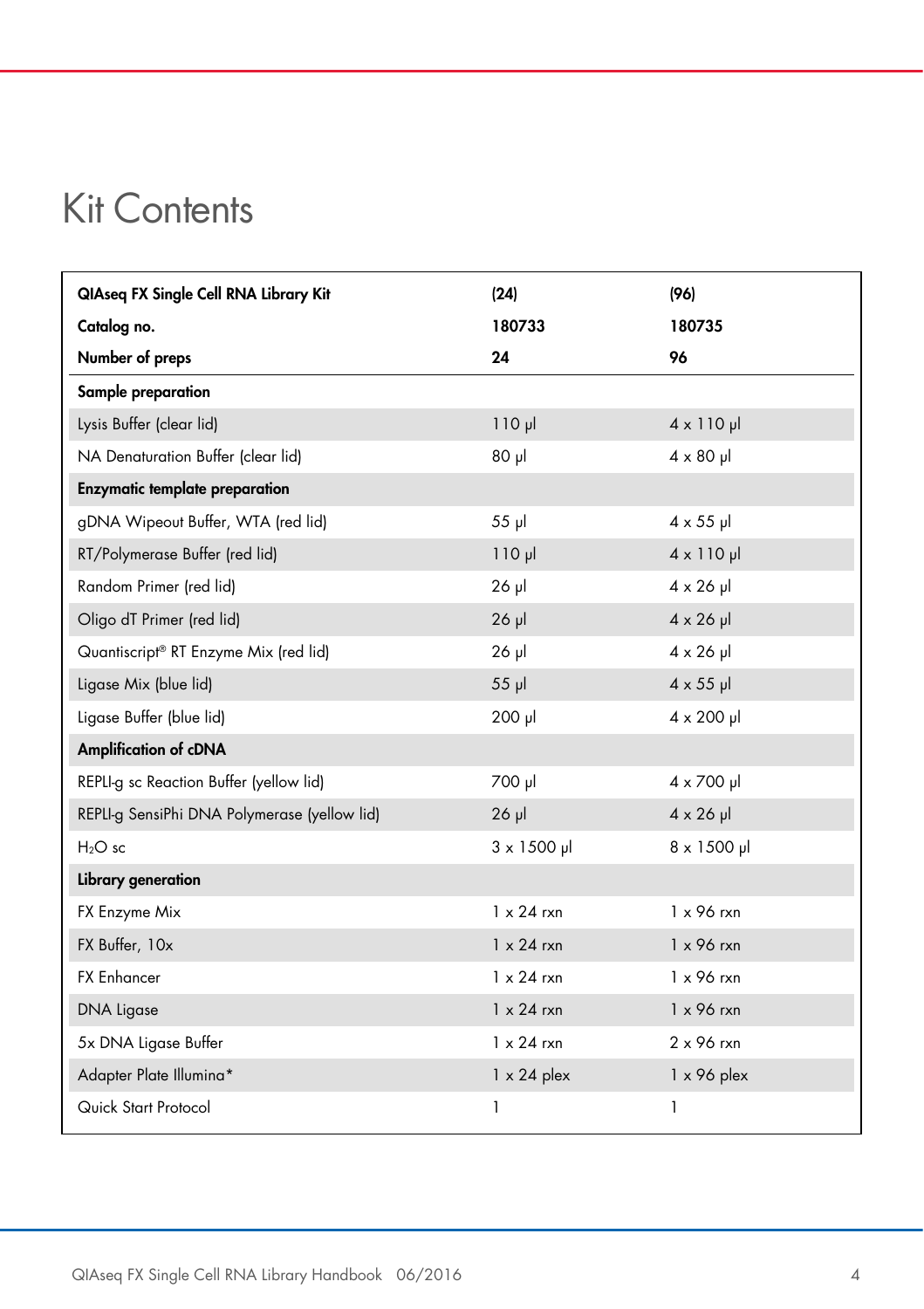### **Storage**

The QIAseq FX Single Cell RNA Library Kit is shipped on dry ice. The kit, including all reagents and buffers, should be stored immediately upon receipt at –30°C to –15°C in a constant-temperature freezer.

### Intended Use

The QIAseq FX Single Cell RNA Library Kit is intended for molecular biology applications. This product is not intended for the diagnosis, prevention, or treatment of a disease.

All due care and attention should be exercised in the handling of the products. We recommend all users of QIAGEN products to adhere to the NIH guidelines that have been developed for recombinant DNA experiments, or to other applicable guidelines.

## Safety Information

When working with chemicals, always wear a suitable lab coat, disposable gloves and protective goggles. For more information, please consult the appropriate safety data sheets (SDSs). These are available online in convenient and compact PDF format at www.qiagen.com/safety where you can find, view and print the SDS for each QIAGEN® kit and kit component.

## Quality Control

In accordance with QIAGEN's ISO-certified Quality Management System, each lot of QIAseq FX Single Cell RNA Library Kit is tested against predetermined specifications to ensure consistent product quality.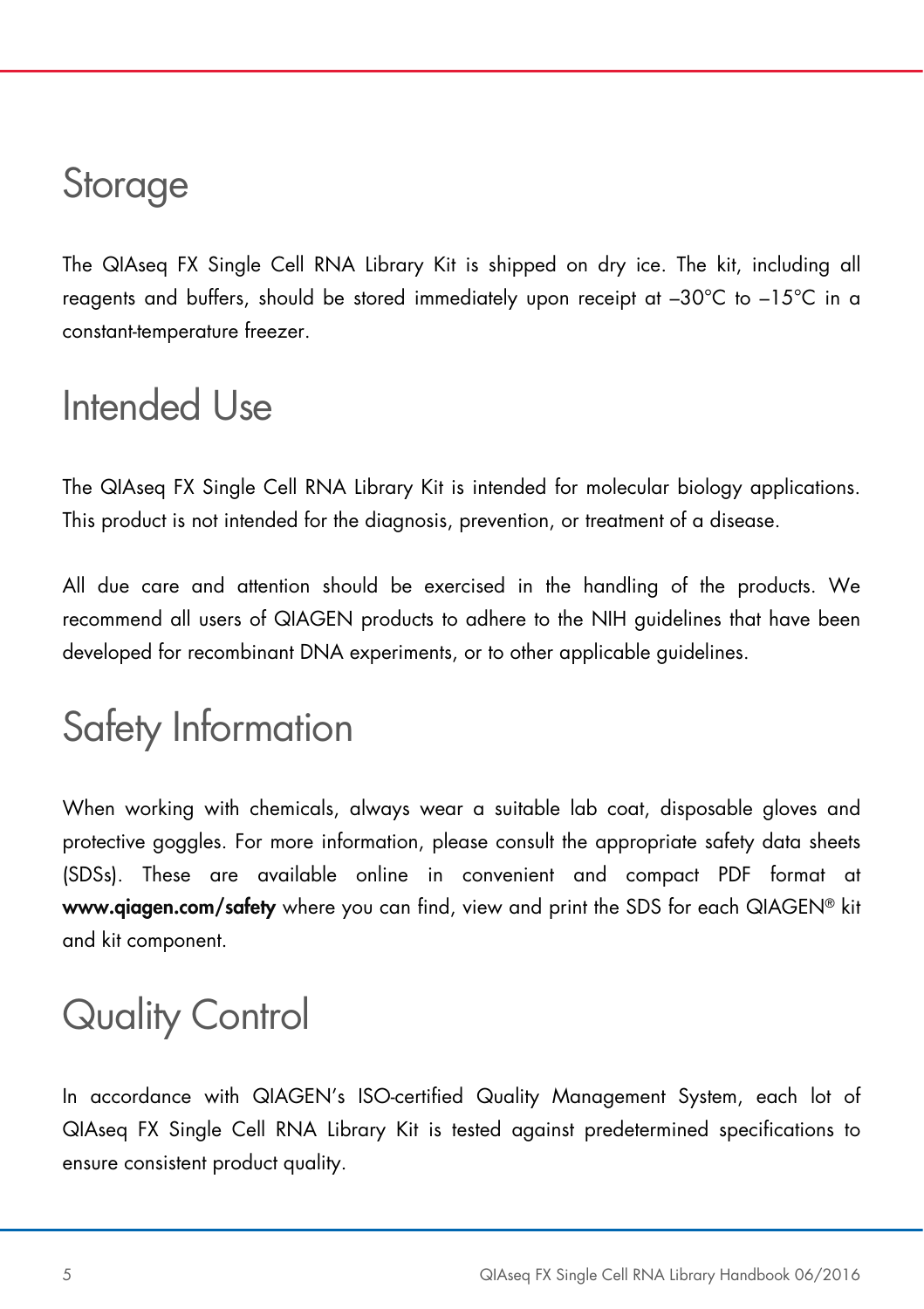### Introduction

Single cell analysis enables researchers to gain novel insights across a diverse set of research areas, including developmental biology, tumor heterogeneity and disease pathogenesis and progression. The QIAseq FX Single Cell RNA Library Kit enables the reliable investigation of the transcriptome from a single cell with minimal bias. The kit combines a unique WTA chemistry and a highly optimized library construction procedure to minimize bias and maximize transcript discovery. This procedure incorporates enzymatic cDNA fragmentation and is completely PCR-free, while also minimizing GC-bias introduced during PCR and eliminating the possibility of generating PCR duplicates, thus increasing quantification accuracy. The innovative lysis buffer effectively stabilizes cellular RNA, ensuring that the resulting RNA accurately reflects the in vivo gene expression profile. All enzymatic steps have been developed to enable efficient processing of RNA for accurate amplification of cDNA. Amplification of cDNA is achieved with negligible sequence bias using innovative Multiple Displacement Amplification (MDA) technology. The QIAseq FX Single Cell RNA Library Kit leverages QIAGEN's unique MDA technology and QIAseq FX library construction technology to provide a complete workflow for preparing sequencing libraries without the requirement for additional kits and instruments.

With the QIAseq FX Single Cell RNA Library Kit, reaction setup is straightforward, and handling time is greatly reduced. This ease of use allows reverse transcription, WTA, cDNA fragmentation and library preparation to be completed in less than six hours, with minimal hands-on time. The kit provides a time-saving, one-tube library preparation protocol that eliminates sample cleanup between steps – minimizing starting material loss and crosscontamination risk. Co-optimization of MDA and library construction processes enables a highly streamlined and efficient protocol that can be easily automated. It reduces MDA time to only two hours and eliminates the library amplification step commonly found with other single-cell RNA-seq solutions. Optimized enzyme and buffer compositions ensure the generation of high-diversity, NGS-ready libraries in just one working day (Figure 1, Workflow chart.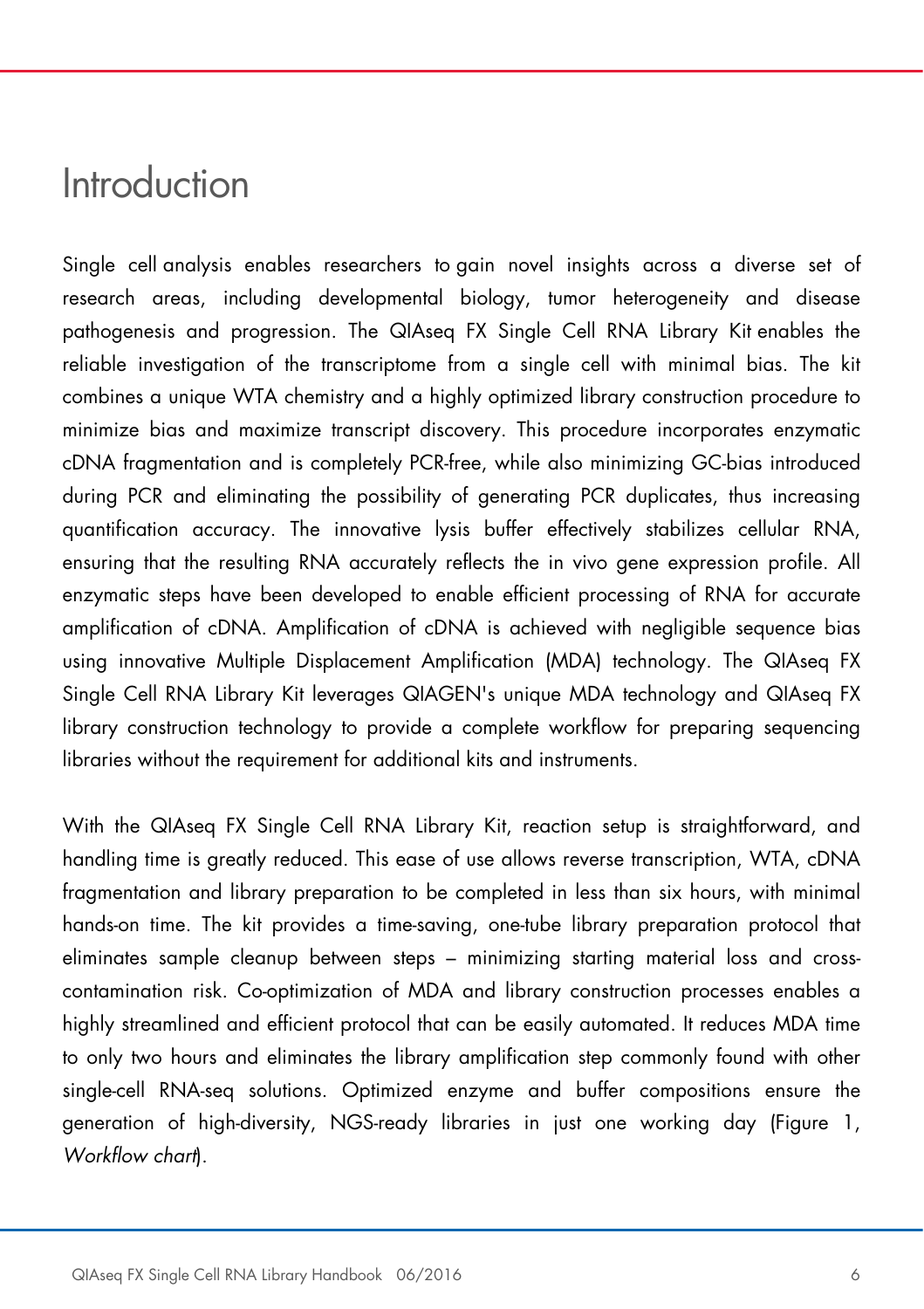The QIAseq FX Single Cell RNA Library Kit is optimized for whole transcriptome amplification (WTA) from just single cells – up to 1000 cells – or from equivalently small samples. Following the efficient cell lysis, the complete removal of genomic DNA (gDNA) and the sensitive reverse transcription, the kit utilizes Multiple Displacement Amplification (MDA) to uniformly amplify cDNA across the entire transcriptome with negligible sequence bias. Preparing a sequencing library using the QIAseq FX Single Cell RNA Library Kit preserves the unique gene expression profile of each individual cell.

Alternative single-cell pre-amplification methods rely heavily on PCR, introducing GC-bias, quantification bias due to stochastic effects, and length bias towards shorter transcripts that can reduce quantification accuracy and inhibit the discovery of long RNAs. Additionally, these methods can introduce sequence errors, which may make data unsuitable for certain fields of research, for example when examining sequence variation in RNA viruses. The QIAseq FX Single Cell RNA Library Kit employs the REPLI-g SensiPhi DNA Polymerase, which – together with its proprietary buffer formulation – ensures uniform amplification of cDNA regions that contain highly variable GC content. Costly false-positive or -negative results when analyzing sequence variants are minimized due to the REPLI-g SensiPhi DNA Polymerase, which has up to 1000-fold higher fidelity compared to normal PCR polymerases. The QIAseq FX Single Cell RNA Library Kit combines the advantages of the high-fidelity transcriptome amplification – resulting in high yields of accurately-amplified cDNA – with the streamlined protocol and high ligation efficiency of QIAseq FX technology. High-quality libraries ready for NGS are then delivered without the need for any library amplification, thereby avoiding any additional amplification bias. The elimination of PCR from the entire workflow results in greater sensitivity and higher library diversity, enabling the detection and quantification of a greater number of RNAs with the same sequencing depth. Maximizing transcript detection delivers a more robust dataset and ensures that transcripts that may be differentially expressed are detectable in more individual libraries, increasing the statistical robustness of the data.

The kit's ability to selectively amplify mRNA (poly A+ RNA) from total RNA preparations makes the QIAseq FX Single Cell RNA Library Kit particularly suitable for the investigation of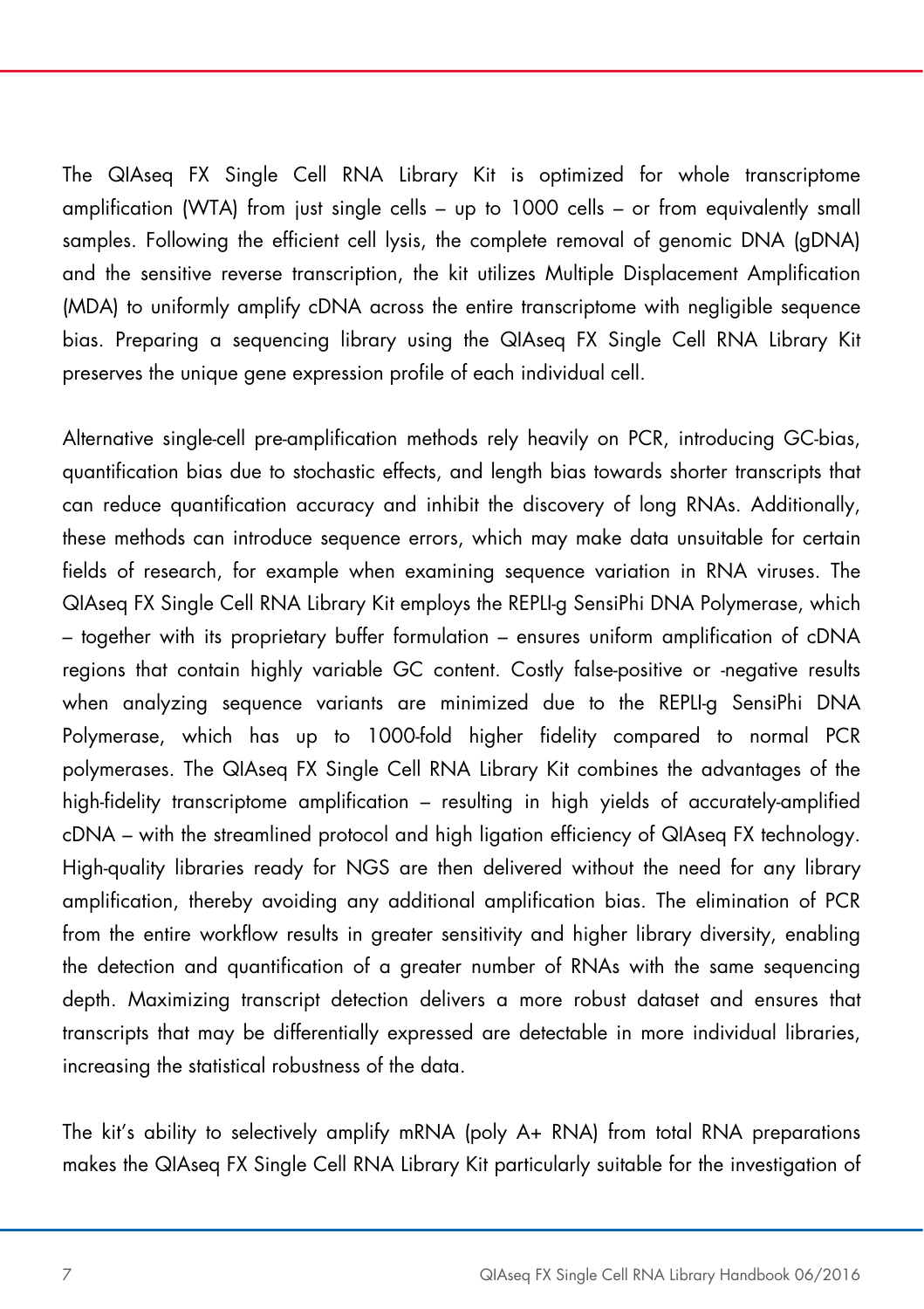effects on transcription regulation at the single cell transcriptome level. Amplification of ribosomal RNA (rRNA), which makes up more than 90% of the total cellular RNA population, is virtually eliminated – allowing the generation of meaningful mRNA-Seq data. Following the QIAseq FX Single Cell RNA Library procedure, >80% of mapped reads map to annotated protein-coding genes. While many alternative cDNA amplification methods are strongly biased against long mRNAs and long non-coding RNAs, these are effectively captured in datasets generated with this kit. By effectively capturing long protein-coding transcripts and regulatory RNAs in the same mRNA-seq dataset, important information on expression regulation can be gained. Additionally, the effective analysis of long transcripts can be important in certain research areas, such as virus sequencing.

#### Principle and procedure

Regulation of transcription is driven by a variety of influences, including: stress, cellular environment, the presence of a particular disease and somatic genomic variation (e.g., point mutations, copy number variations or structural variations). Additionally, transcriptional postprocessing – such as alternative splicing – results in a differential transcription pattern and, ultimately, physiology. Because of the composite structure of tissues, investigating transcription regulation in single cells – rather than analyzing a larger number of cells and basing the resulting interpretation on average cell behavior – has been becoming of increasing scientific interest.

The QIAseq FX Single Cell RNA Library Kit is specifically designed to reliably investigate effects on transcription regulation at the single-cell transcriptome level. The kit provides everything required to: 1) uniformly amplify all transcripts from single cells and from very small samples, 2) fragment the amplified material and 3) generate a library for analysis on Illumina NGS instruments. The generated RNAseq library accurately represents the transcription pattern of a single cell with very limited amplification bias. The kit generates sufficient amounts of RNAseq library – eliminating the need to include an amplification step in the library preparation and thereby saving time.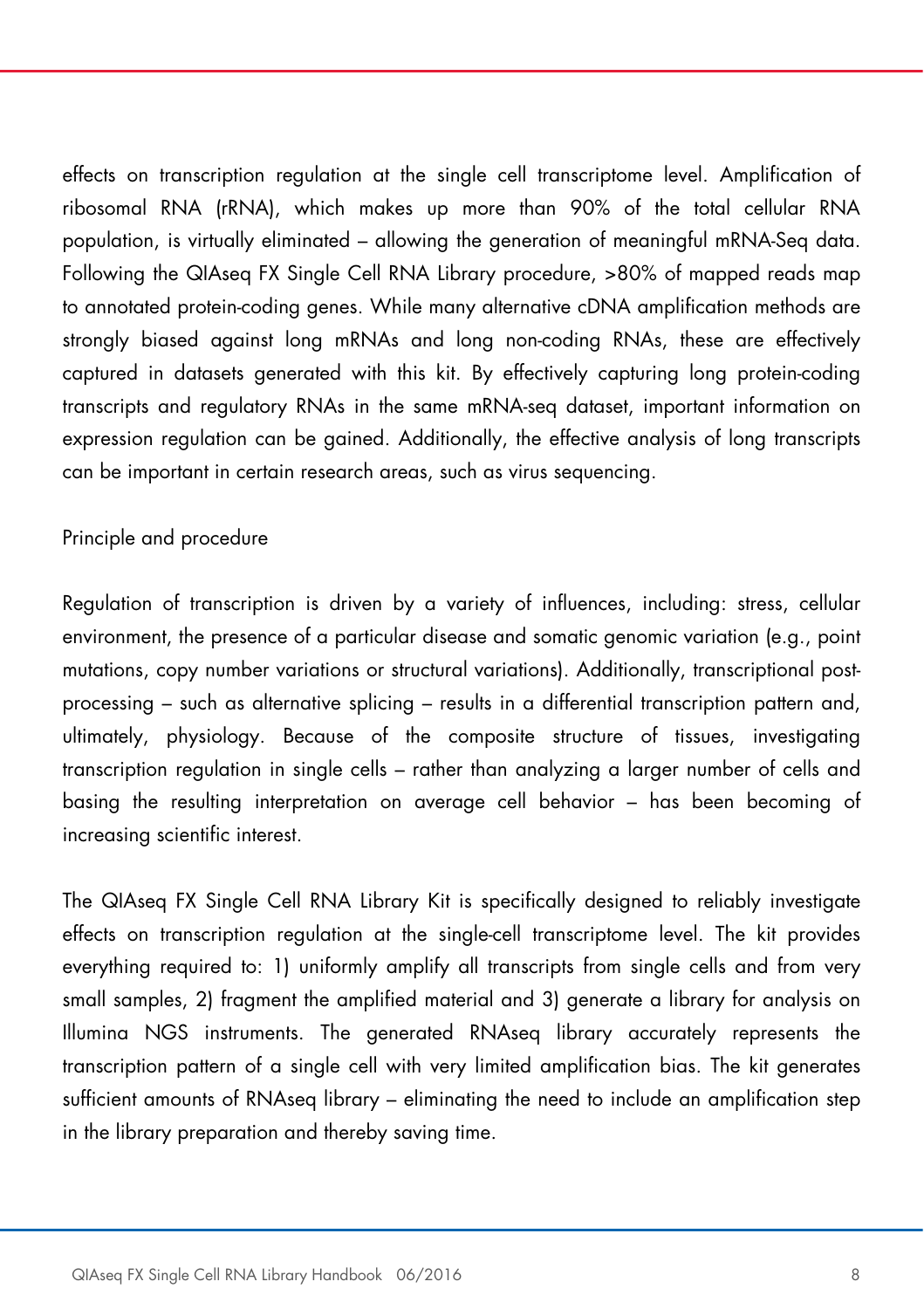In the first step of the procedure, the cell sample is lysed and the gDNA is removed. Reverse transcription using Quantiscript RT Enzyme Mix is carried out for 60 minutes, followed by ligation of cDNAs (30 min). The cDNA amplification then proceeds for 120 minutes and can be preprogrammed in a thermal cycler. The amplified cDNA can be stored long-term at – 20°C with no negative effects, and enough cDNA is amplified for both NGS library preparation and follow-up experiments, for example with qPCR. The QIAseq FX Single Cell RNA Library Kit uses isothermal genome amplification – termed "multiple displacement amplification" (MDA) – which involves the binding of random hexamers to denatured cDNA. This amplification is followed by strand displacement synthesis at a constant temperature with REPLI-g SensiPhi DNA Polymerase, which has exceptionally strong strand displacement properties. Additional priming events occur on each displaced strand that serves as a template, enabling the generation of high yields of amplified cDNA. REPLI-g SensiPhi DNA Polymerase is a DNA polymerase with 3'→5' exonuclease activity (proofreading activity) that delivers up to 1000-fold higher fidelity compared to Taq DNA polymerase. Supported by the unique, optimized buffer system, REPLI-g SensiPhi DNA Polymerase easily solves secondary structures such as hairpin loops – thereby preventing slipping, stoppage and dissociation of the polymerase during amplification. This feature enables the generation of cDNA fragments of up to 100 kb without sequence bias.

For library construction, the samples consisting of long amplified cDNA strands are first enzymatically sheared into smaller fragments. The median fragment size is dependent on the experimental goals and sequencing read length, and can be adjusted by varying the QIAseq FX cDNA fragmentation reaction conditions. The fragmented cDNA is directly endrepaired and an 'A' is added to the 3' ends in the same tube following enzymatic shearing, making the DNA fragments ready for ligation. Following this step, platform-specific adapters are ligated to both ends of the DNA fragments. These adapters contain sequences essential for bridge amplification and sequencing on any Illumina sequencer. The WTA procedure normally results in high yields of DNA so that library preparation can be performed with a high amount of input DNA, and so that subsequent PCR-based library enrichment can be avoided. If library enrichment is required, an optional, high-fidelity amplification step using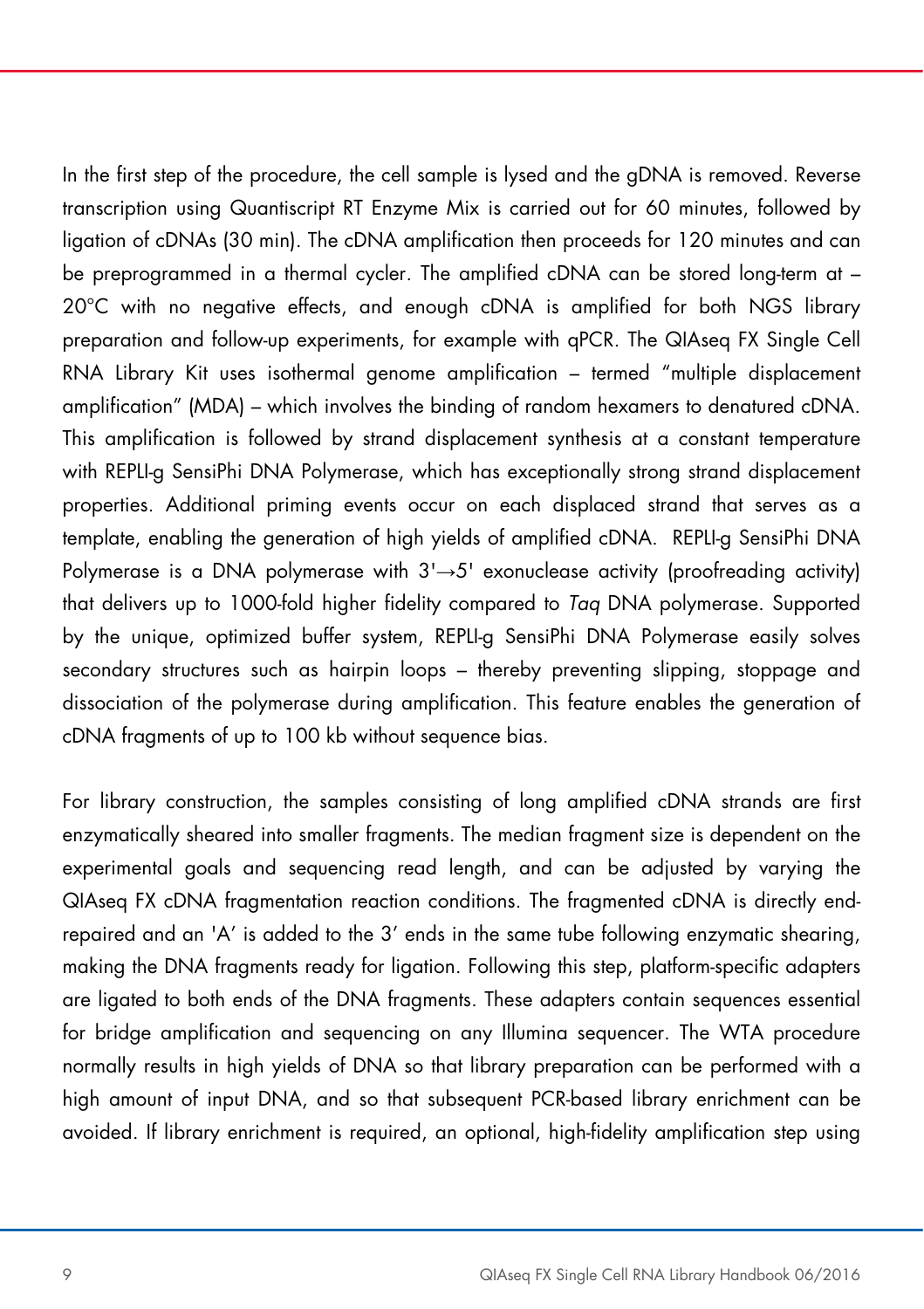the GeneRead DNA I Amp Kit can also be performed that provides highly accurate amplification of library DNA with low error rates and minimum bias.

The QIAseq FX Single Cell RNA Library Kit combines the benefits of highly uniform amplification across the entire transcriptome, with fast library preparation and negligible sequence bias. The need for enrichment is avoided, thereby eliminating additional amplification bias and maximizing library diversity and transcript discovery.

Unique components of the QIAseq FX Single Cell RNA Library Kit

- All of the kit's enzymes and amplification components undergo a unique, controlled decontamination procedure to ensure elimination of REPLI-g amplifiable-contaminating DNA or RNA. Following this process, the kits undergo stringent quality control to ensure complete functionality.
- The innovative lysis buffer effectively stabilizes cellular RNA ensuring that the resulting RNA accurately reflects the in vivo gene expression profile.
- All enzymatic steps have been specifically developed to enable efficient processing of RNA for accurate amplification. These steps, for example, include effective gDNA removal prior to cDNA synthesis.
- Novel REPLI-g SensiPhi DNA Polymerase is used for Multiple Displacement Amplification (MDA). It is a newly developed, high-affinity enzyme that binds cDNA more efficiently, particularly when the cDNA concentration is low in the reaction mixture. In contrast to PCR-based methods, REPLI-g SensiPhi DNA Polymerase has a 3'→5' exonuclease proofreading activity, resulting in a 1000-fold higher fidelity than Taq DNA Polymerase during replication. It also has strong strand-displacement activity – enabling replication of cDNA through stable hairpin structures that are resistant to Taq-based whole genome or to whole transcriptome amplification procedures.
- Library construction enzymes and buffers are specially optimized for a convenient, singletube protocol and for a high-efficiency adapter ligation.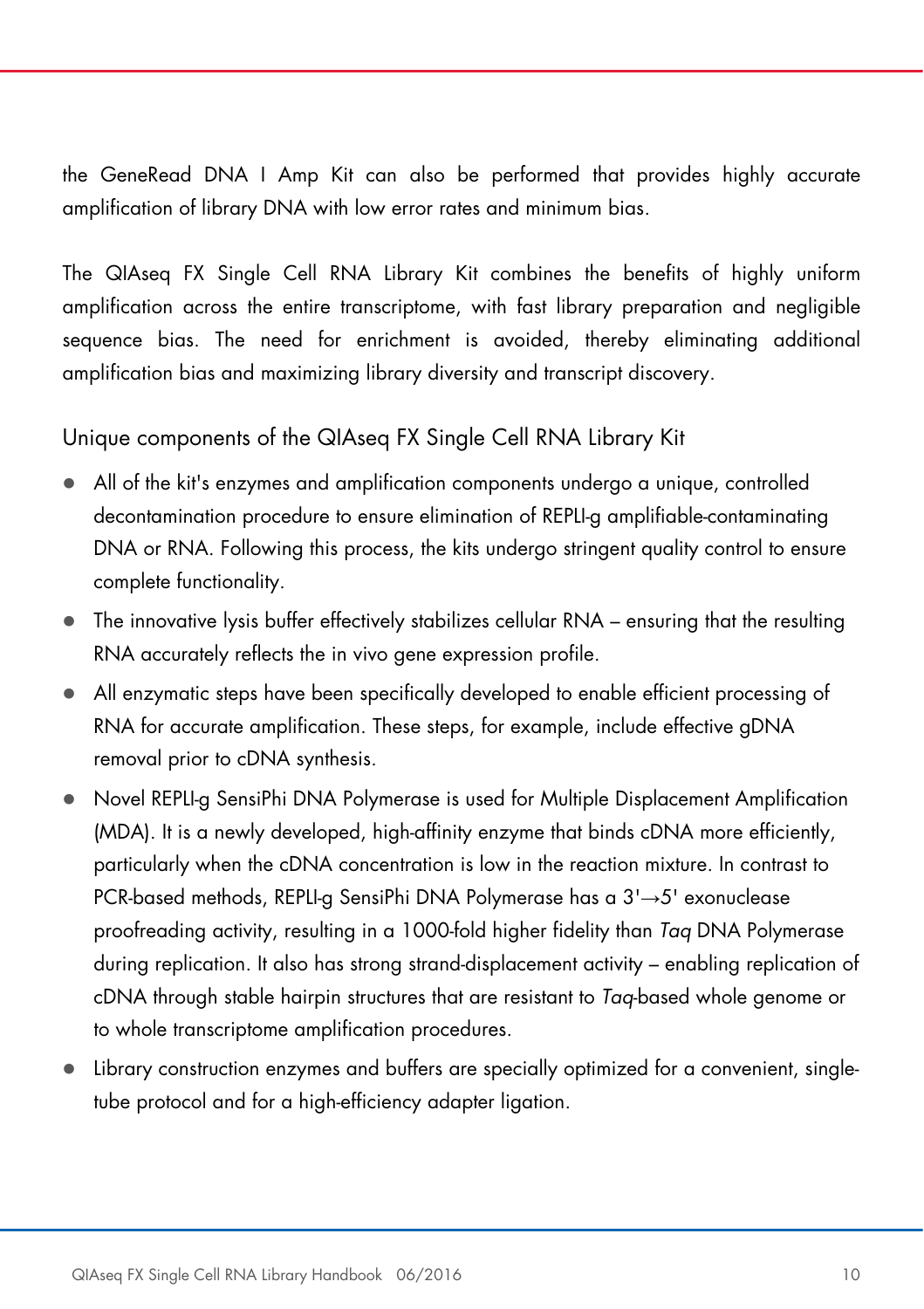● Dual-barcoded, plate-format adapters are included with the QIAseq FX Single Cell DNA Library Kit (24) and with the QIAseq FX Single Cell DNA Library Kit (96). Each adapter well contains a single-use adapter consisting of a unique combination of two eightnucleotide identification barcodes. By combining one of eight D5 barcodes and one of twelve D7 barcodes in each ready-to-use adapter, this kit supports up to 96-plexing prior to sequencing (see Appendix C for barcode IDs). For guidelines on multiplexing low numbers of samples, please refer to guidelines provided by your sequencing platform provider.

The QIAseq FX Single Cell RNA Library Kit provides a simple and reliable method to efficiently generate RNA libraries. These libraries are suitable for use on Illumina NGS instruments from either a single cell or from as little as picograms of RNA. The kit provides a complete workflow for reliable reverse transcription and for highly uniform amplification across the entire transcriptome with negligible sequence bias – followed by fast, one-tube library construction (Figure 1).



Figure 1. A time-saving, streamlined protocol delivers RNA libraries – ready for use on Illumina NGS platforms. The QIAseq FX Single Cell RNA Library Kit provides a complete WTA workflow from cell lysis, gDNA removal and cDNA synthesis to highly uniform amplification across the entire transcriptome in a one-tube protocol – with negligible sequence bias. These procedures are followed by fast, one-tube cDNA enzymatic fragmentation and library construction that does not require cleanup steps between different enzymatic reactions.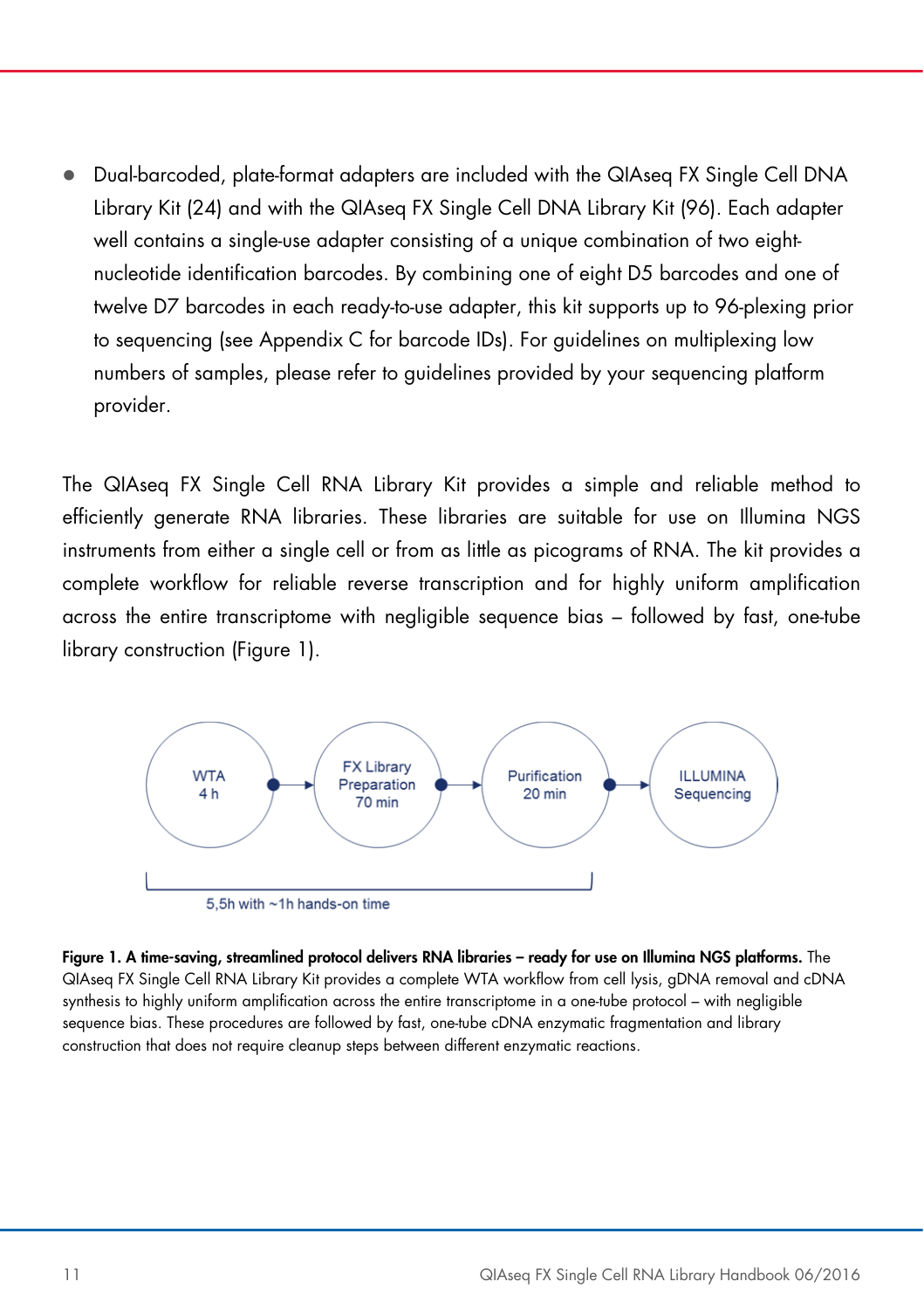### Description of protocols

Different protocols in this handbook provide detailed instructions for using the QIAseq FX Single Cell RNA Library Kit for: 1) cDNA amplification from single cells or purified RNA and 2) construction of a NGS library.

The protocol "Amplification of Poly A+ mRNA from Single Cells" is optimized for single cell material from eukaryotic species without a cell wall – including cells from vertebrates, individual cells isolated with FACS, cells from tissue culture, cells isolated with laser-capture microdissection, and cells or tissue from biopsies. The protocol avoids the amplification of rRNA and enriches for mRNA and other polyadenylated RNAs by omitting Random Primers during reverse transcription.

The protocol "Amplification of Total RNA from Single Cells" is used for the amplification of the complete transcriptome, including RNAs with and without poly A+ tails. Note that rRNA is also amplified when using a combination of Random and Oligo-dT Primers, and will represent a high percentage of reads after sequencing.

The protocol "Amplification of Purified RNA" is optimized for whole transcriptome amplification from total or enriched RNA templates (Poly A+ mRNA, rRNA-depleted mRNA) that do not require additional selection for poly-adenylated RNAs.

The PCR-free library preparation procedure that includes fragmentation, end-repair, Aaddition, adapter ligation, cleanup and removal of adapters and adapter dimers is described in the protocol "Enzymatic fragmentation and Library Preparation using QIAseq FX SC Amplified cDNA." The prepared library can be quantified and is optimized for use on any Illumina sequencing platform.

Depending on the protocol, the QIAseq FX Single Cell RNA Library Kit is suitable for transcriptome amplification for the analysis of: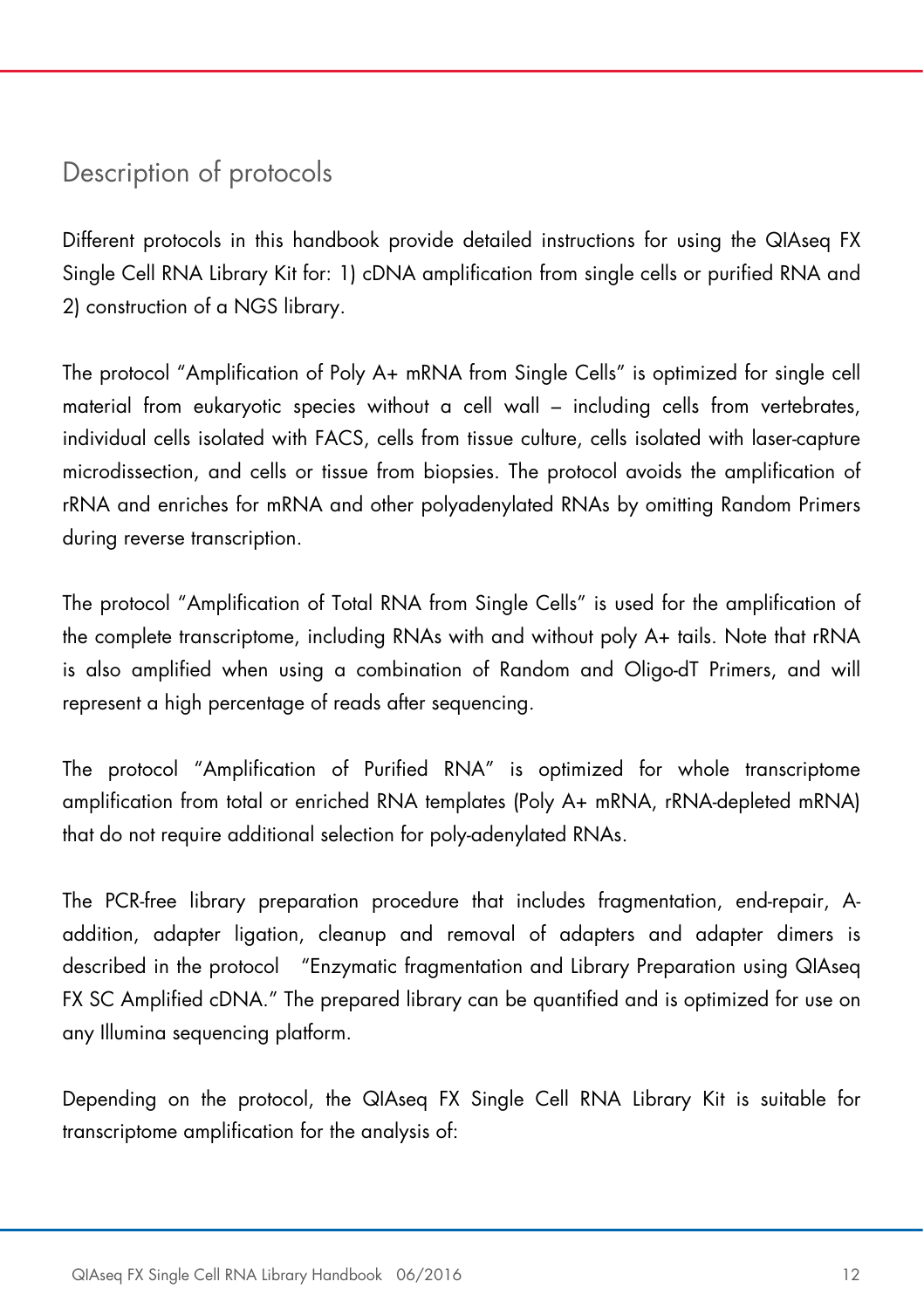- mRNA with poly A+ tails
- Total RNA

The kit is not suitable for use with small nucleic acids, such as:

- tRNAs, miRNAs
- Severely degraded RNA
- RNA from FFPE material or samples fixed by formaldehyde, glutaraldehyde or other fixatives.

Typical DNA yields from the WTA reaction of the QIAseq FX Single Cell RNA Library Kit are approximately 20 μg cDNA per 60 μl reaction, depending on the quality of the cells or input RNA used. For best amplification results, a cell sample that has been properly collected should be used directly, since storage and collection conditions can alter transcription profiles as well as RNA quality. The resulting amplified cDNA is stable during long-term storage (up to several years) with no structural changes or degradation effects, enabling biobanking of the sample for later analysis or follow-up experiments.

### Compatible sequencing platforms

- Illumina HiSeq®
- Illumina MiSeq®
- Illumina NextSeq<sup>®</sup>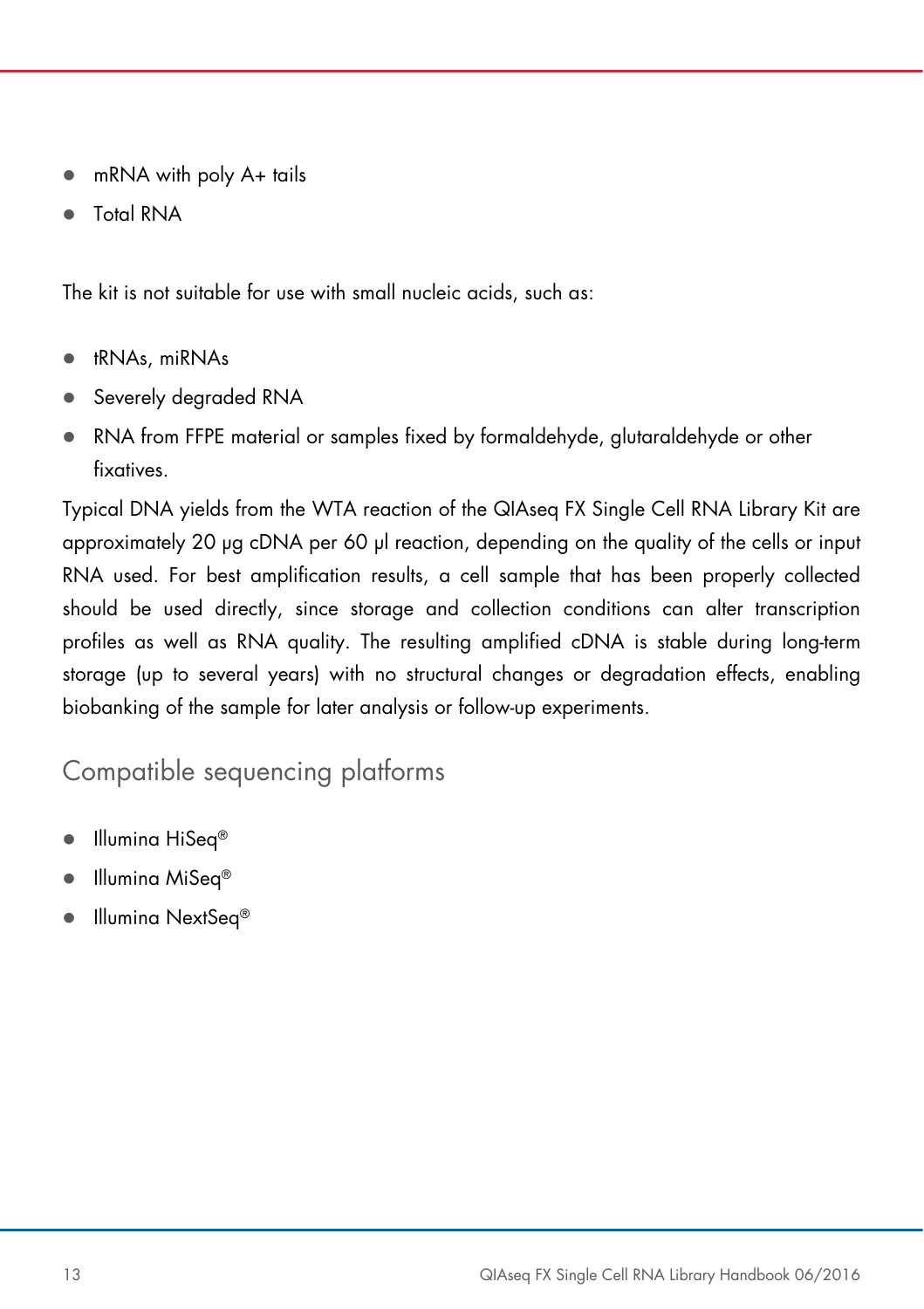## Equipment and Reagents to Be Supplied by User

When working with chemicals, always wear a suitable lab coat, disposable gloves and protective goggles. For more information, consult the appropriate safety data sheets (SDSs), available from the product supplier.

- Microcentrifuge tubes or PCR strips
- PCR tubes or plates
- LoBind tubes (e.g., from Axygene or Eppendorf)
- Thermocycler or heating block
- Microcentrifuge
- Vortexer
- Pipettes and pipette tips
- Magnetic racks for magnetic beads separation (e.g., Thermo Fisher Scientific/Life Technologies, DynaMag™-2 Magnet, cat.no. 12321D)
- $\bullet$  Ice
- Nuclease-free water or 10 mM Tris-Cl (pH 8.0)
- Agencourt AMPure XP Beads (cat. no. A63880, A63881) for bead-based size selection OR the GeneRead Size Selection Kit (QIAGEN, cat. no. 180514) for column-based size selection
- Microcentrifuge tubes
- 100% ethanol (ACS grade)
- QIAxcel, Agilent® 2100 Bioanalyzer or similar to evaluate the DNA fragmentation profile (optional) or a comparable capillary electrophoresis device or method to assess the quality of DNA library
- QIAseq Library Quant Assay Kit (product number 333314)
- GeneRead DNA I Amp Kit (100) (optional)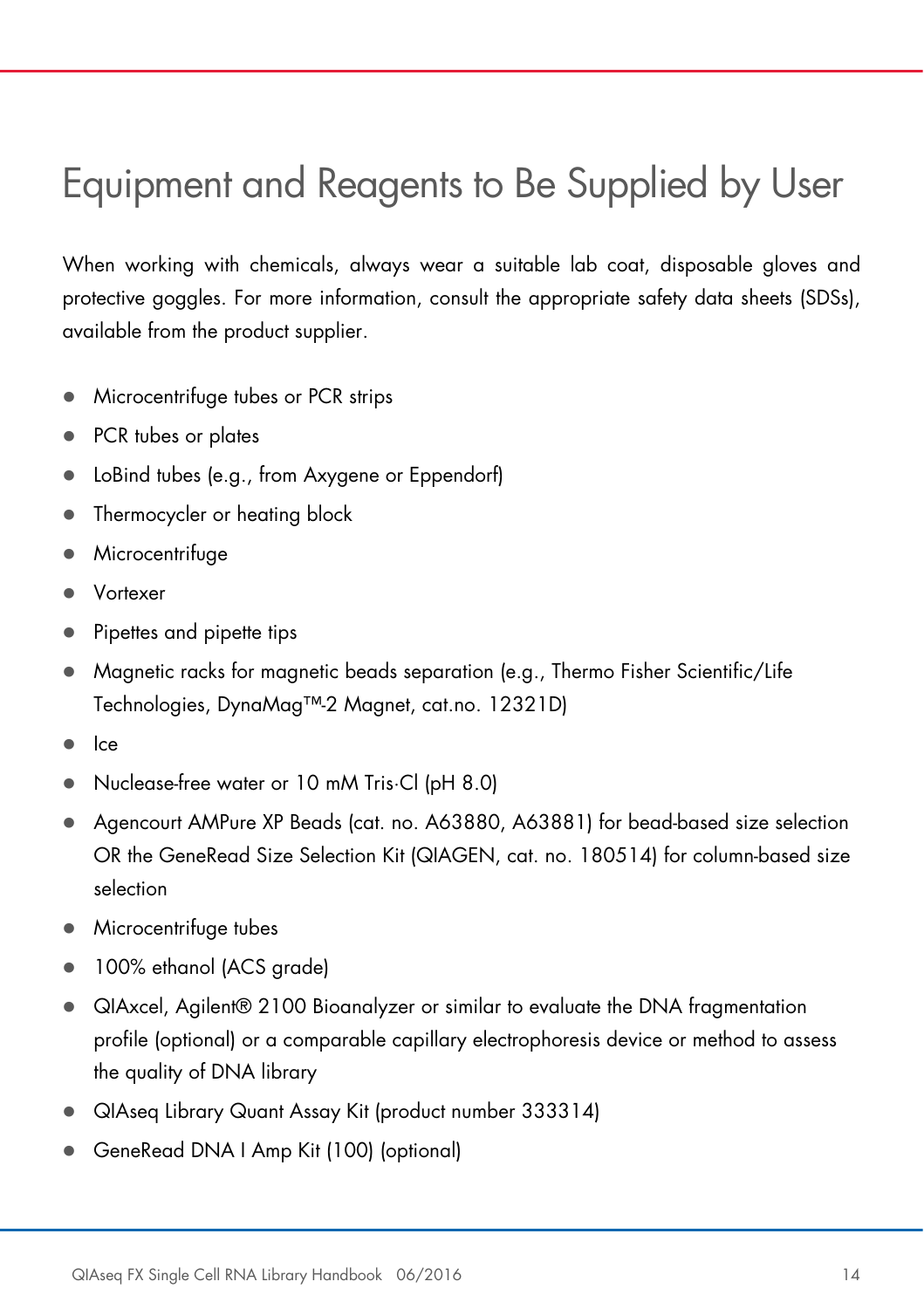Quant-iT™ PicoGreen® dsDNA Assay Kit (optional)

### Important Notes

### DNA preparation and quality control

High-quality RNA is essential for obtaining good amplification and sequencing results. The most important prerequisite for any RNA sequence analysis experiment is consistent, highquality RNA from every experimental sample. Therefore, cell handling and RNA isolation procedures are critical to the success of the experiment. Low integrity RNA decreases the efficiency of amplification and the quality of the generated libraries. Residual traces of proteins, salts or other contaminants will degrade the RNA or decreases the efficiency of – if not completely block – the enzymatic activities necessary for amplification and library preparation. If determination of amplified cDNA is required, we recommend using Qubit®, PicoGreen® or another fluorometric method to accurately quantify dsDNA. For accurate DNA quantification, we recommend also the QIAxpert® (cat. no. 9002340).

#### General precautions

- Use good laboratory practices to minimize cross-contamination of nucleic acid products.
- Always use PCR tubes, microcentrifuge tubes and pipette tips that are certified sterile, DNase- and RNase-free.
- Before starting, wipe down work area and pipettes with an RNase and DNA cleaning product such as RNase Away® (Molecular BioProducts, Inc. San Diego, CA) or LookOut® DNA Erase (Sigma-Aldrich).
- For consistent genome amplification, library construction and amplification ensure that the thermal cycler used in this protocol is in good working order and has been calibrated according to the manufacturer's specifications.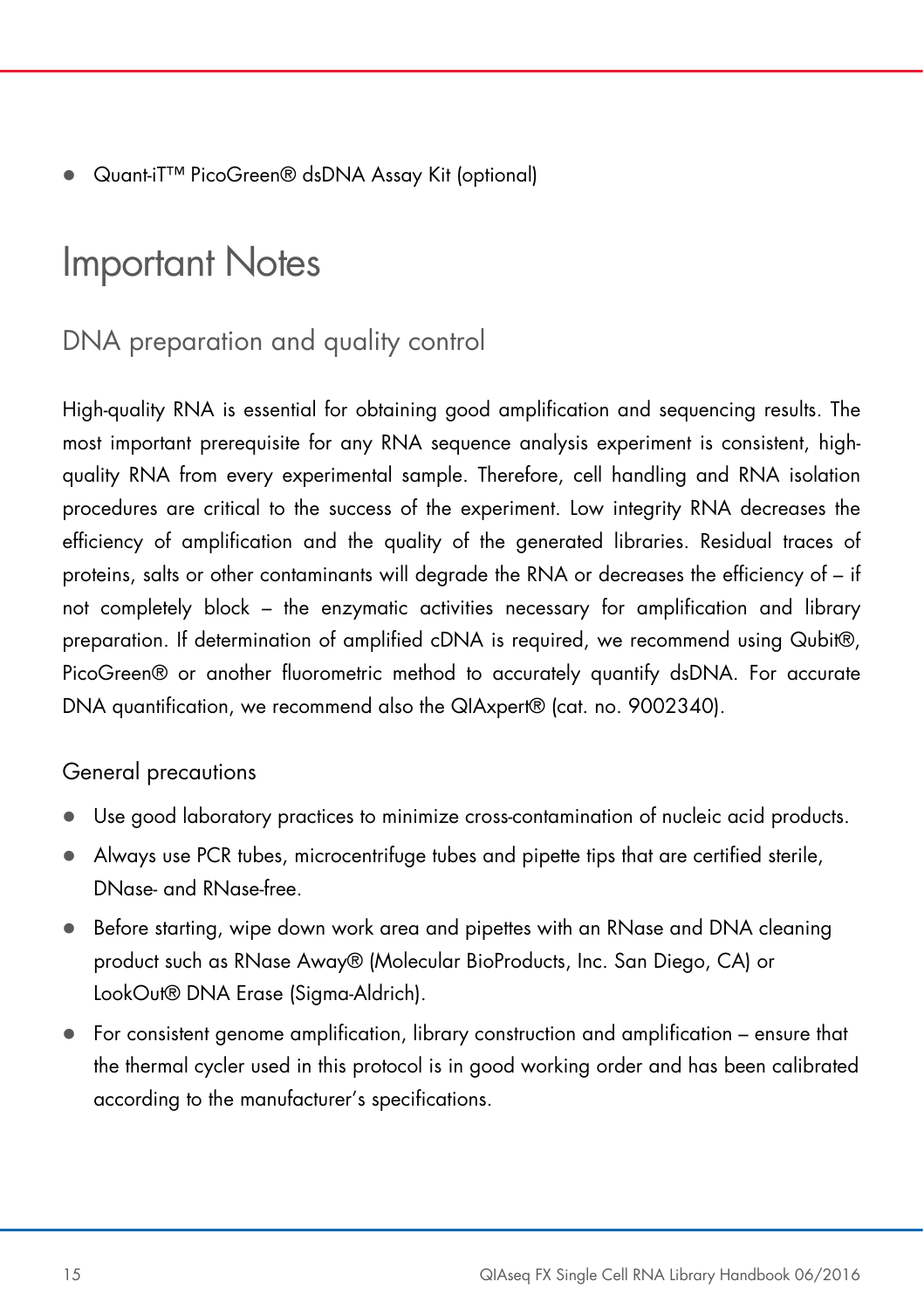- Read the entire protocol before beginning. Take note of stopping points where samples can be frozen at –20°C, and plan your workflow accordingly.
- Enzyme-based DNA fragmentation is sensitive to many factors, such as reaction temperature, time and setup conditions – as well as the quality of the input DNA.

#### Recommended library quantification method

QIAGEN's QIAseq Library Quant Assay Kit (product number 333314), which contains laboratory-verified forward and reverse primers together with a DNA standard, is highly recommended for accurate quantification of the prepared library.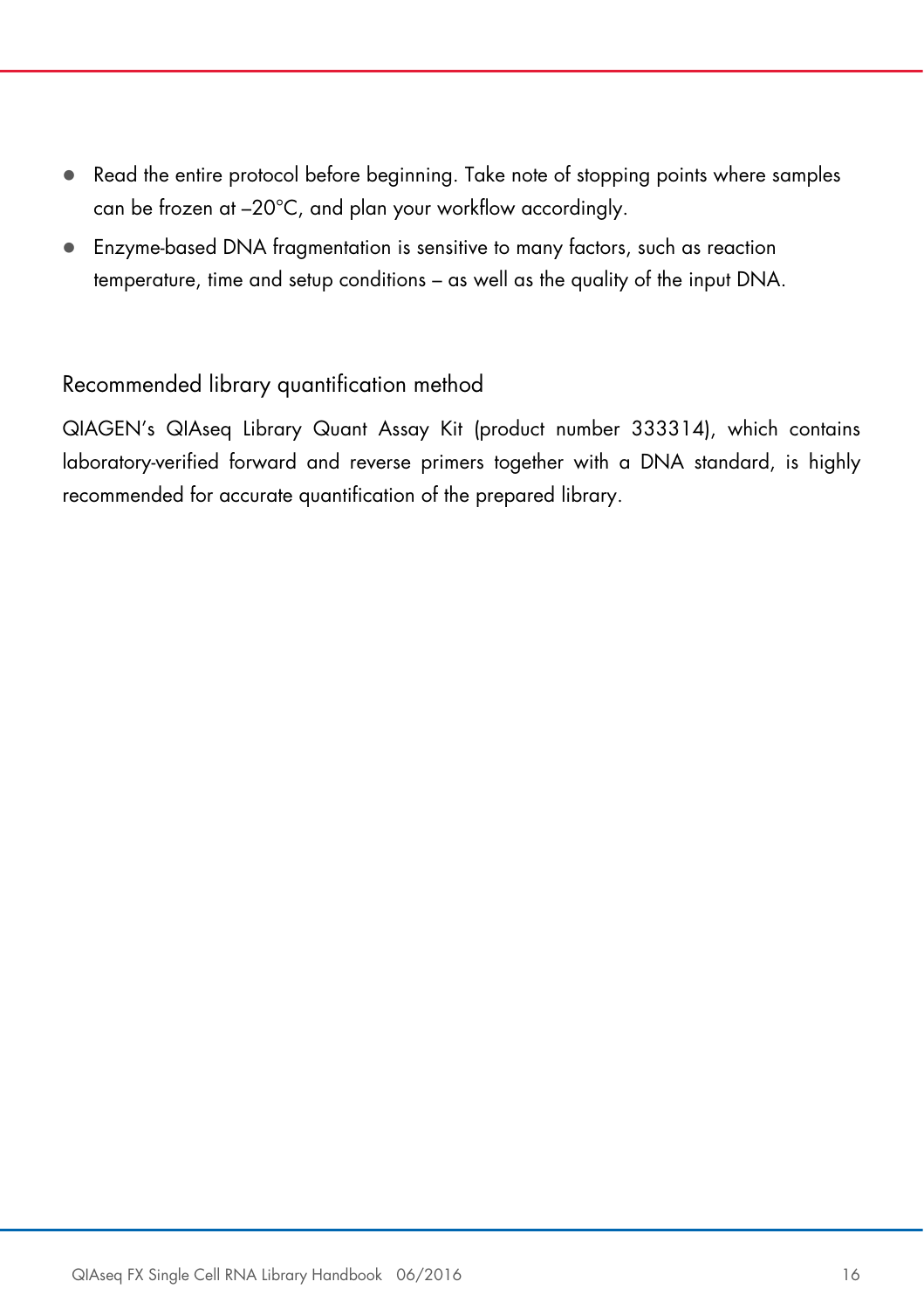## Protocol: Amplification of Poly A+ mRNA from Single Cells

This protocol is for the amplification of polyadenylated mRNA using single cell material.

For amplification of total RNA from single cell material, use the protocol "Amplification of Total RNA from Single Cells." For whole transcriptome amplification of purified total RNA or enriched mRNA, use the protocol "Amplification of Purified RNA."

### Important points before starting

- $\bullet$  This protocol is optimized for cells (1-1000 cells) from all vertebrate species (e.g., human, mouse, rat, sorted cells, tissue culture cells, cells picked under the microscope or microdissected cells from frozen tissue).
- The protocol cannot be used for bacterial cells. Plant cells or other cells and organisms that contain cell walls are also not suitable. For these starting materials, purify the RNA first and perform WTA using the protocol "Amplification of Purified RNA."
- The protocol cannot be used for fixed cells that are treated with formalin or other crosslinking agents (e.g., single cell samples obtained by laser microdissection from formalinfixed, paraffin-embedded tissues).
- Samples of 1–1000 intact cells (e.g., human or cell culture cells) are optimal for whole transcriptome amplification reactions using the QIAseq FX Single Cell RNA Library Kit. Avoid using more than 1000 cells in the reaction, as samples containing too many cells may not be lysed effectively.
- Avoid any DNA or RNA contamination of reagents by using separate laboratory equipment (e.g., pipettes, filter pipette tips, reaction vials, etc.). Set up the single cell reactions in a location free of nucleic acids.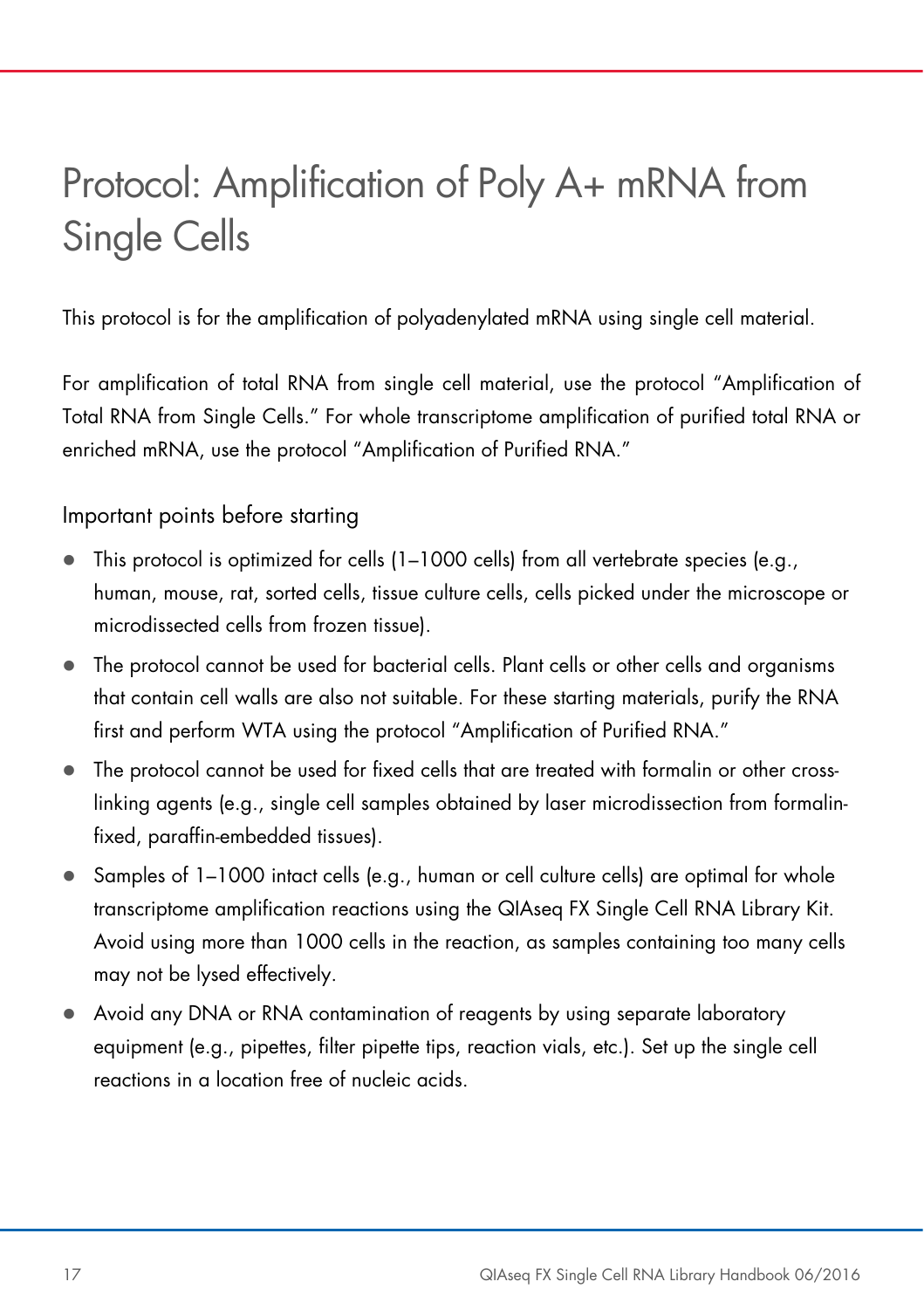- The high-molecular-weight DNA that may be generated by random extension of primers (primer-multimer formation) in no template controls (NTC) does not contain genetic information and will not affect the quality of downstream applications. In reactions containing viable cells and thus sufficient cDNA, these products are not formed.
- Because the QIAseq FX Single Cell RNA Library Kit is intended to generate amplified cDNA from a minimal amount of starting RNA, be sure to take appropriate measures to avoid inadvertently introducing RNase contamination. Create and maintain an RNasefree environment when working with RNA by following proper microbiological and aseptic technique. The use of disposable plastic tubes and pipette tips from freshly opened boxes or bags is strongly recommended.
- The reagents for whole transcriptome amplification are not suitable for the amplification of small RNA molecules, such as tRNAs or miRNAs.
- Note that the final reaction volume is 59 μl.
- Although all sequences are well represented, the amplified cDNA does not contain fulllength cDNAs. The amplification process is started by random-primed cDNA synthesis. Consequently, transcript sequences are amplified in pieces. Due to the nature of the ligation reaction, DNA fragments might not be assembled in the order in which they originally existed in the organism. However, kit chemistry is designed to make these events rare and thus, the detection and quantification of nucleic acid sequences is not affected (e.g., sequence polymorphisms, differential expression analysis).

#### Things to do before starting

- The Quantiscript RT mix, ligation mix and REPLI-g SensiPhi amplification mix described in the protocol must always be prepared fresh. They cannot be stored for later use.
- All buffers and reagents should be vortexed before use to ensure thorough mixing.
- Quantiscript RT Enzyme Mix, Ligase Mix and REPLI-g SensiPhi DNA Polymerase should be thawed on ice. All other components can be thawed at room temperature (15–25°C).
- For increased speed and convenience, all incubation steps of the protocol can be preprogrammed on a thermal cycler (Table 1).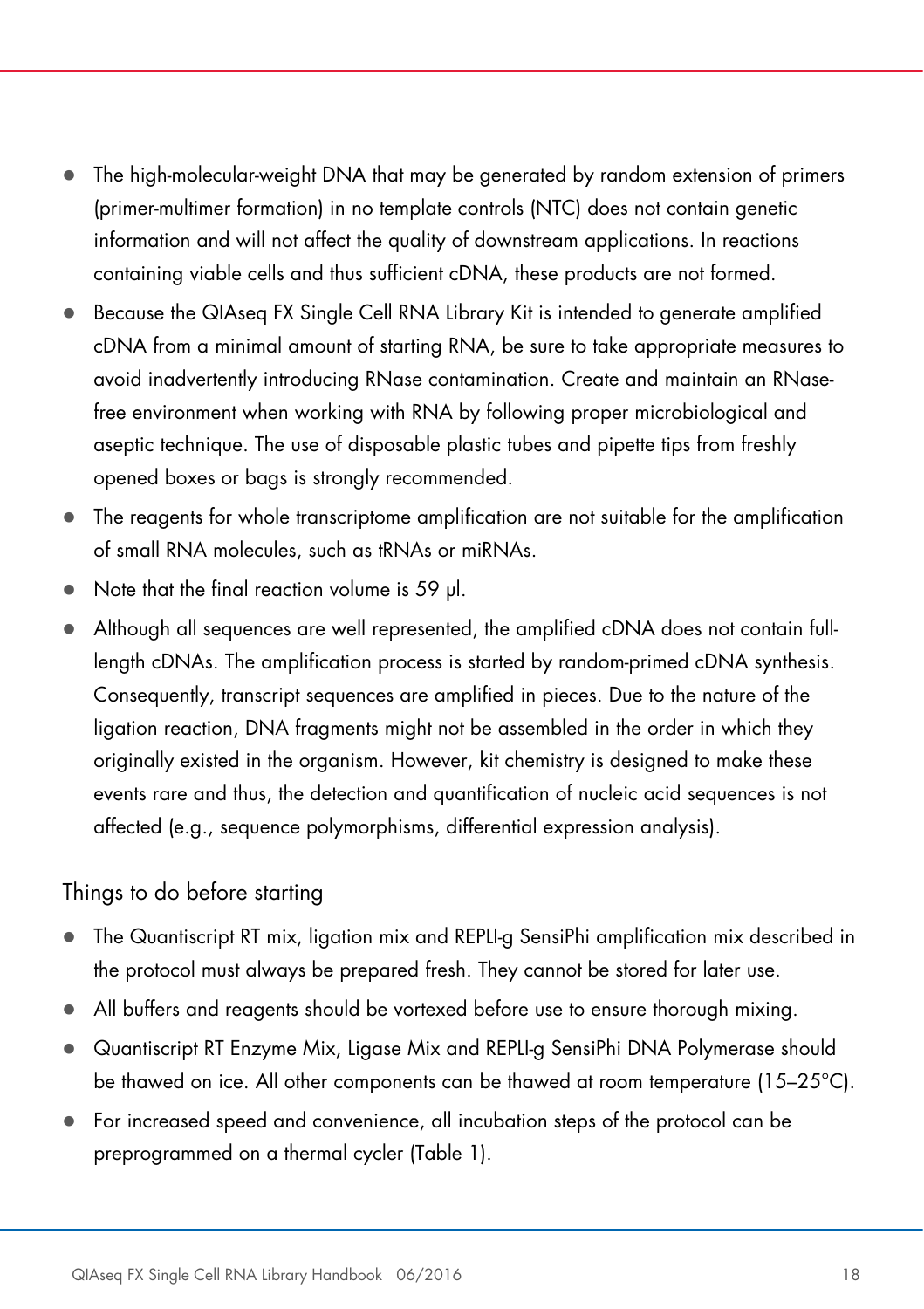| <b>Step</b>                               | Time            | <b>Temperature</b> | <b>Additional comments</b>                                              |
|-------------------------------------------|-----------------|--------------------|-------------------------------------------------------------------------|
| Set the heating lid to 50°C for all steps |                 |                    |                                                                         |
|                                           | $5 \text{ min}$ | $24^{\circ}$ C     | Add Lysis Buffer (step 2)                                               |
| <b>Cell lysis</b>                         | 3 min           | $95^{\circ}$ C     |                                                                         |
|                                           | $\infty$        | 4°C                | Hold                                                                    |
| gDNA removal                              | $10$ min        | $42^{\circ}$ C     | Add gDNA Wipeout Buffer prior to incubation (step 4)                    |
|                                           | $\infty$        | $4^{\circ}$ C      | Hold                                                                    |
| <b>Reverse transcription</b>              | 60 min          | $42^{\circ}$ C     | Add Quantiscript RT mix prior to incubation (step 6)                    |
|                                           | 3 min           | $95^{\circ}$ C     | Stops reverse transcription                                             |
|                                           | $\infty$        | $4^{\circ}$ C      | Hold                                                                    |
| Ligation                                  | $30$ min        | $24^{\circ}$ C     | Add ligation mix prior to incubation (step 8)                           |
|                                           | $5 \text{ min}$ | 95°C               | Stops ligation                                                          |
|                                           | $\infty$        | $4^{\circ}$ C      | Hold                                                                    |
| Whole transcriptome<br>amplification      | 2 <sub>h</sub>  | $30^{\circ}$ C     | Add REPLI-g SensiPhi amplification mix prior to<br>incubation (step 10) |
|                                           | $5 \text{ min}$ | $65^{\circ}$ C     | Inactivates all enzymes                                                 |
|                                           | $\infty$        | $4^{\circ}$ C      | Cools amplified cDNA                                                    |

#### Table 1. Thermal cycling parameters

#### Procedure

- 1. Place 7 μl cell material (supplied with PBS) into a microcentrifuge tube. If using less than 7 μl of cell material, add H20 sc to bring the volume up to 7 μl. Note: Proceed immediately with step 2.
- 2. Add 4 μl Lysis Buffer. Mix carefully by gently flicking the tube, and centrifuge briefly. Note: Ensure that the cell material does not stick to the tube wall above the meniscus and that mixing of the lysis buffer with the cell material is complete.
- 3. Incubate at 24°C for 5 min, followed by 95°C for 3 min. Cool to 4°C.
- 4. Add 2 μl gDNA Wipeout Buffer, mix by vortexing and centrifuge briefly.
- 5. Incubate at 42°C for 10 min. If more time is needed to prepare the next step, place on ice.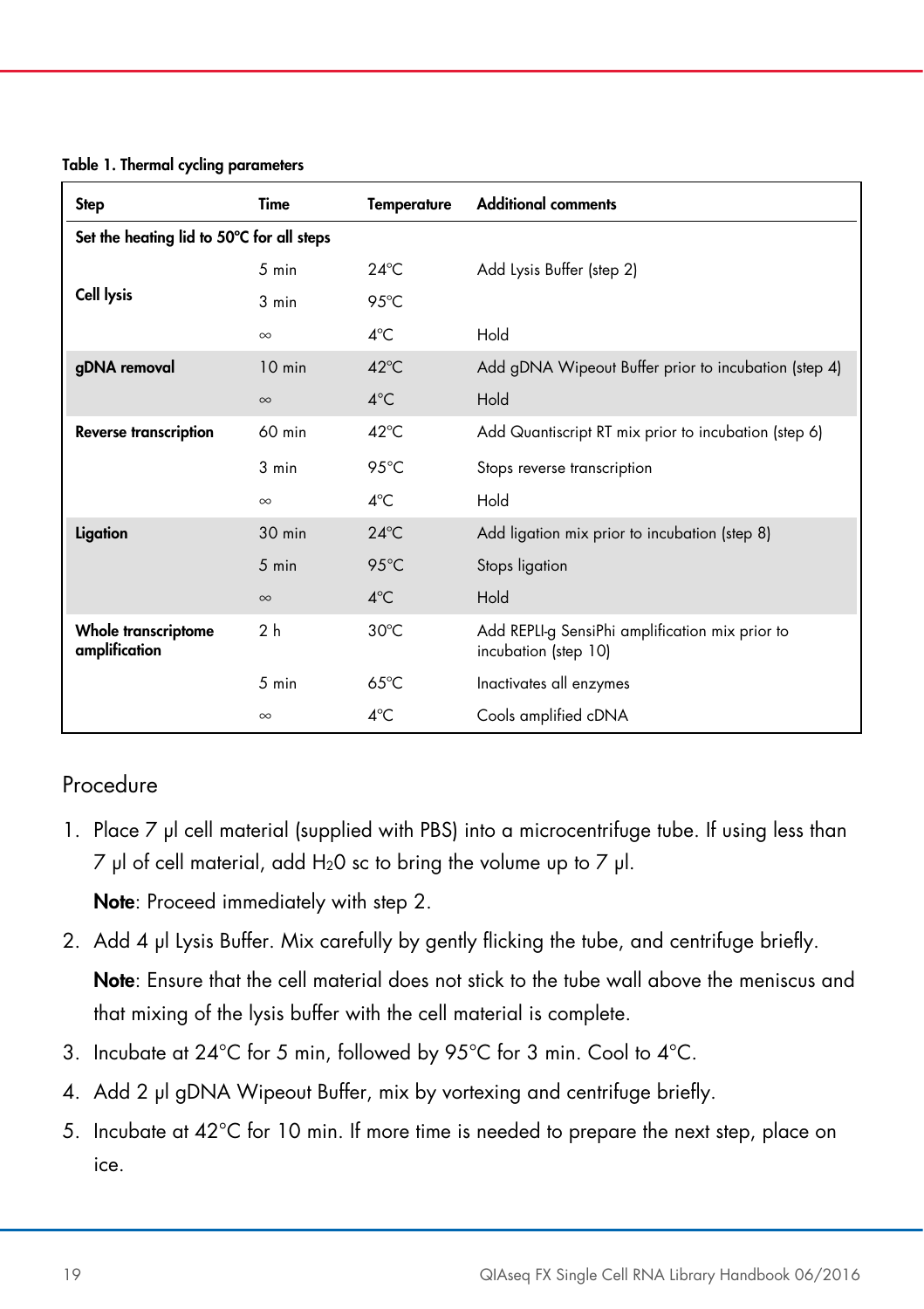6. Prepare the Quantiscript RT mix (Table 2). Add 6 μl Quantiscript RT Mix to the lysed cell sample, mix by vortexing and centrifuge briefly.

Note: The Quantiscript RT mix must be prepared fresh.

Table 2. Preparation of Quantiscript RT mix\*

| Component                  | Volume/reaction |
|----------------------------|-----------------|
| RT/Polymerase Buffer       | $4 \mu$         |
| Oligo dT Primer            | 1 µl            |
| Quantiscript RT Enzyme Mix | اں 1            |
| Total volume <sup>t</sup>  | 6 pl            |

\* To prepare Quantiscript RT mix for multiple reactions, scale up according to the number of reactions.

† Mix by vortexing and centrifuge briefly.

- 7. Incubate at 42ºC for 60 min. Stop the reaction by incubating at 95ºC for 3 min, then cool on ice.
- 8. Prepare the ligation mix (Table 3). Add 10 μl ligation mix to the RT reaction from step 7. Mix by vortexing and centrifuge briefly.

IMPORTANT: When preparing the ligation mix, add the components in the order shown in Table 3.

Note: The ligation mix must be prepared fresh.

|  | Table 3. Preparation of the ligation mix* |  |  |  |
|--|-------------------------------------------|--|--|--|
|--|-------------------------------------------|--|--|--|

| Component                 | Volume/reaction |
|---------------------------|-----------------|
| Ligase Buffer             | 8 <sub>µ</sub>  |
| Ligase Mix                | $2 \mu$         |
| Total volume <sup>t</sup> | ار 10           |

\* To prepare ligation mix for multiple reactions, scale up according to the number of reactions. † Mix by vortexing and centrifuge briefly.

9. Incubate at 24°C for 30 min. Stop the reaction by incubating at 95°C for 5 min, then cool on ice.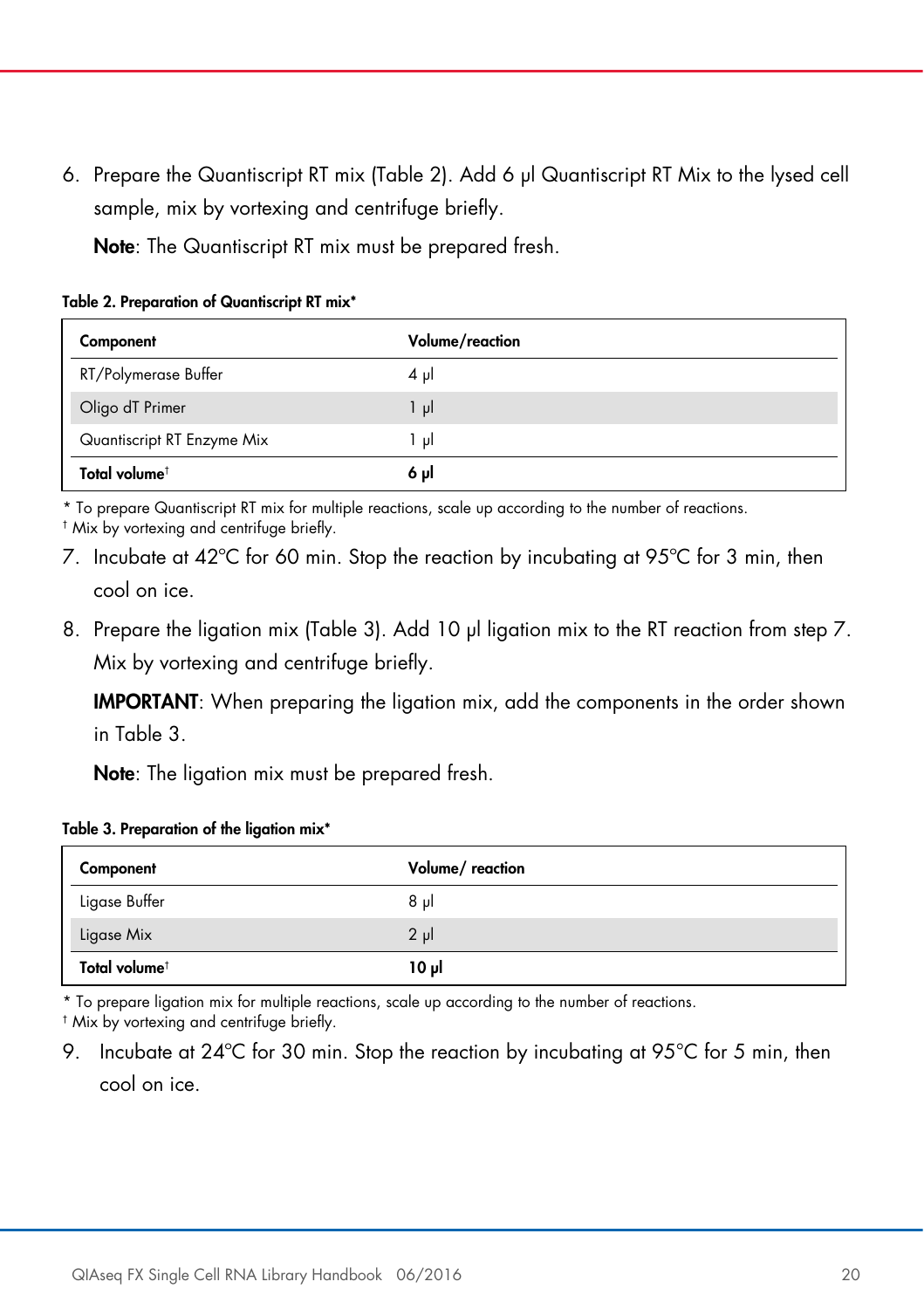10. Prepare the REPLI-g SensiPhi amplification mix (Table 4). Add 30 μl REPLI-g SensiPhi amplification mix to the ligation reaction from step 9. Mix by vortexing and centrifuge briefly.

Note: REPLI-g SensiPhi amplification mix must be prepared fresh.

Table 4. Preparation of REPLI-g SensiPhi amplification mix\*

| Component                       | Volume/reaction |
|---------------------------------|-----------------|
| REPLI-g sc Reaction Buffer      | 29 µl           |
| REPLI-g SensiPhi DNA Polymerase | - ul            |
| Total volume <sup>t</sup>       | 30 <sub>µ</sub> |

\* To prepare REPLI-g SensiPhi amplification mix for multiple reactions, scale up according to the number of reactions. † Mix by vortexing and centrifuge briefly.

- 11.Incubate at 30ºC for 2 h.
- 12. Stop the reaction by incubating at 65°C for 5 min, then cool on ice.
- 13.If not being used directly, store the amplified cDNA at –15ºC to –30ºC until required for downstream applications. We recommend storage of the amplified DNA at a minimum concentration of 100 ng/μl.

Note: The high-molecular-weight DNA generated by random extension of primers (primer-multimer formation) in no template controls (NTC) does not contain genetic information and will not affect the quality of downstream applications. These products are outcompeted by cDNA of viable cells present during WTA.

14.Amplified cDNA can be directly used for the library construction or for target-directed amplification and library construction. Amplified cDNA behaves like purified genomic DNA and has an approximate length of 2,000–70,000 bp.

Note: If quantification of the amplified cDNA is required, follow the instructions in Appendix B. Optical density (OD) measurements overestimate the amplified cDNA from step 12 and should not be used.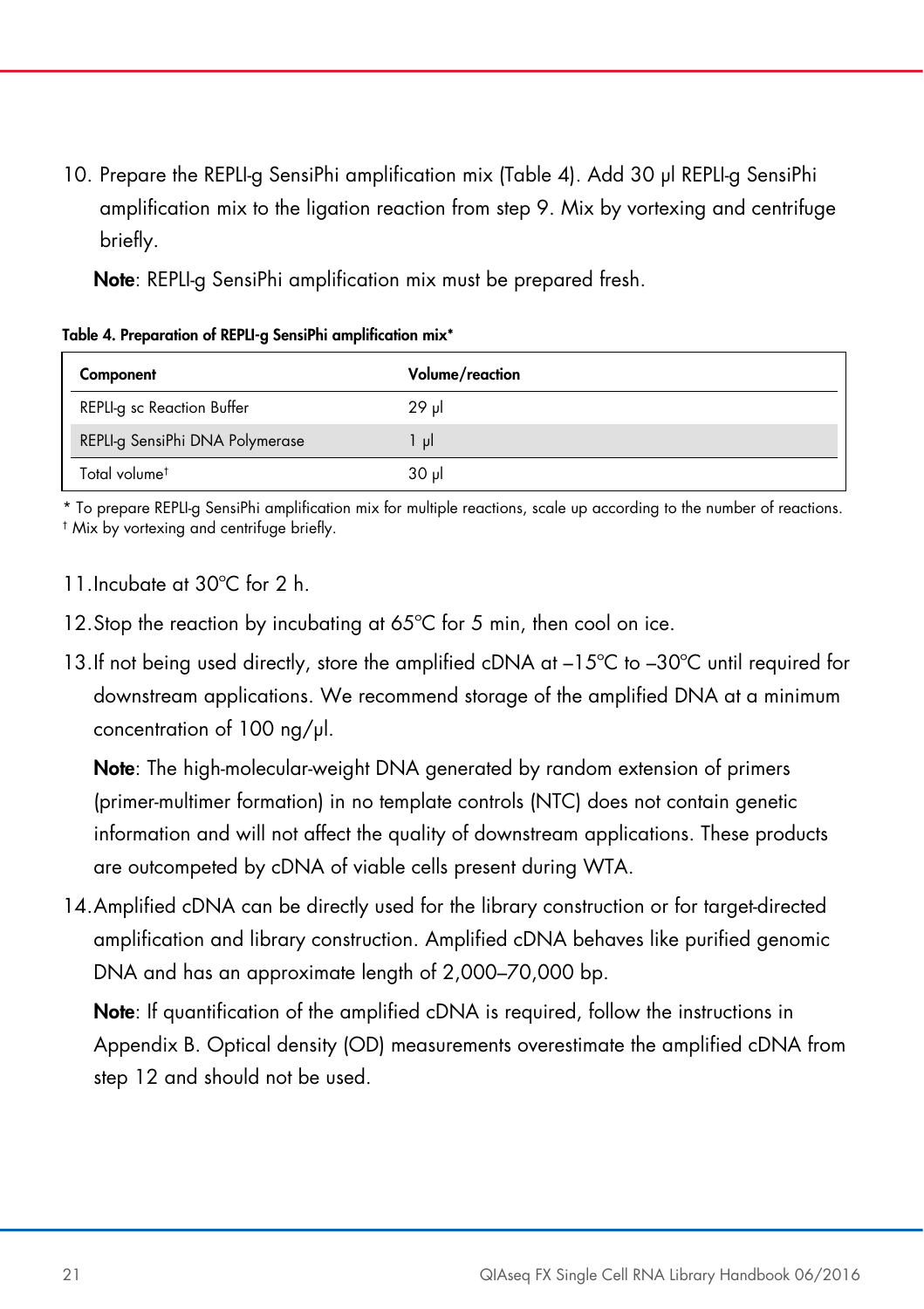## Protocol: Amplification of Total RNA from Single Cells

This protocol is for amplification of total RNA from single cell material. Note that rRNA is also amplified using this protocol and will represent a high percentage of all cDNAs after amplification, and thus a high percentage of reads in the resulting dataset. To enrich for polyadenylated RNAs including mRNAs, we recommend using the protocol "Amplification of Poly A+ mRNA from Single Cells," which avoids amplification of rRNA and generates cDNA perfectly suitable for NGS. For whole transcriptome amplification of purified RNA, refer to the protocol "Amplification of Purified RNA."

#### Important points before starting

- $\bullet$  This protocol is optimized for cells (1-1000 cells) from all vertebrate species (e.g., human, mouse, rat, sorted cells, tissue culture cells, cells picked under the microscope or microdissected cells from frozen tissue).
- The protocol cannot be used for bacterial cells. Plant cells or other cells that contain cell walls are also not suitable. For these starting materials, purify the RNA first and perform WTA using the protocol "Amplification of Purified RNA."
- The protocol cannot be used for fixed cells that are treated with formalin or other crosslinking agents (e.g., single cell samples obtained by laser microdissection from formalinfixed, paraffin-embedded tissues).
- $\bullet$  Samples of 1–1000 intact cells (e.g., human or cell culture cells) are optimal for whole transcriptome amplification and subsequent library preparation using the QIAseq FX Single Cell RNA Library Kit. Avoid using more than 1000 samples in the reaction, as samples containing too many cells may not be lysed effectively.
- Avoid any DNA or RNA contamination of reagents by using separate laboratory equipment (e.g., pipettes, filter pipette tips, reaction vials, etc.). Set up the REPLI-g Single Cell reaction in a location free of nucleic acids.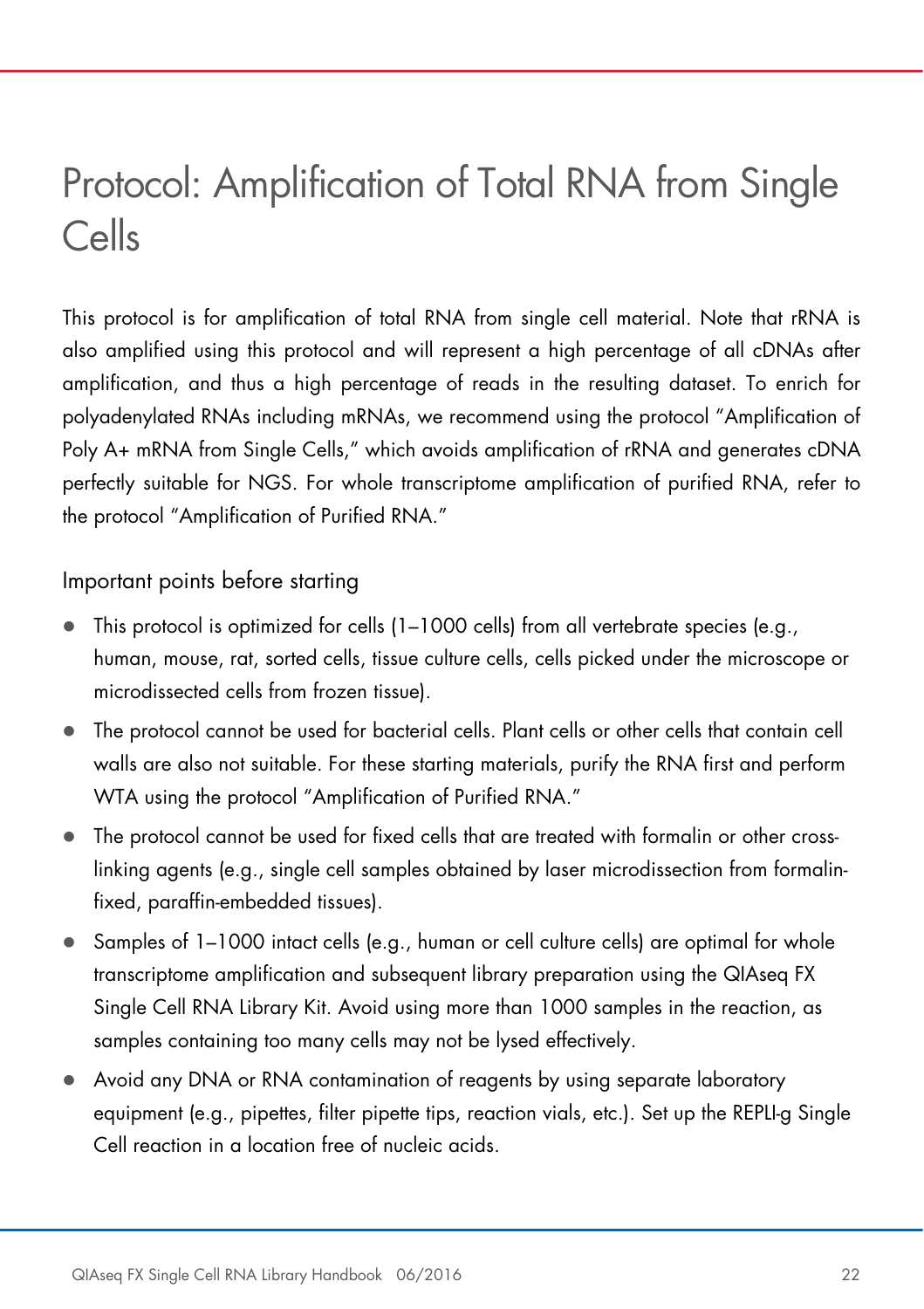- The high-molecular-weight DNA generated by random extension of primers (primermultimer formation) in no template controls (NTC) does not contain genetic information and will not affect the quality of downstream applications. These products are outcompeted by DNA of viable cells present during WTA.
- Because the QIAseq FX Single Cell RNA Library Kit is intended to generate amplified cDNA from a minimal amount of starting RNA, take appropriate measures to avoid inadvertently introducing RNase contamination. Create and maintain an RNase-free environment when working with RNA by following proper microbiological and aseptic technique. The use of disposable plastic tubes and pipette tips from freshly opened boxes or bags is strongly recommended.
- The reagents for whole transcriptome amplification are not suitable for the amplification of small RNA molecules, such as tRNAs or miRNAs.

Things to do before starting

- The Quantiscript RT mix, ligation mix and REPLI-g SensiPhi amplification mix described in the protocol must always be prepared fresh. They cannot be stored for later use.
- All buffers and reagents should be vortexed before use to ensure thorough mixing.
- Quantiscript RT Enzyme Mix, Ligase Mix, and REPLI-g SensiPhi DNA Polymerase should be thawed on ice. All other components can be thawed at room temperature (15–25°C).
- For increased speed and convenience, all incubation steps of the protocol can be preprogrammed on a thermal cycler (Table 5).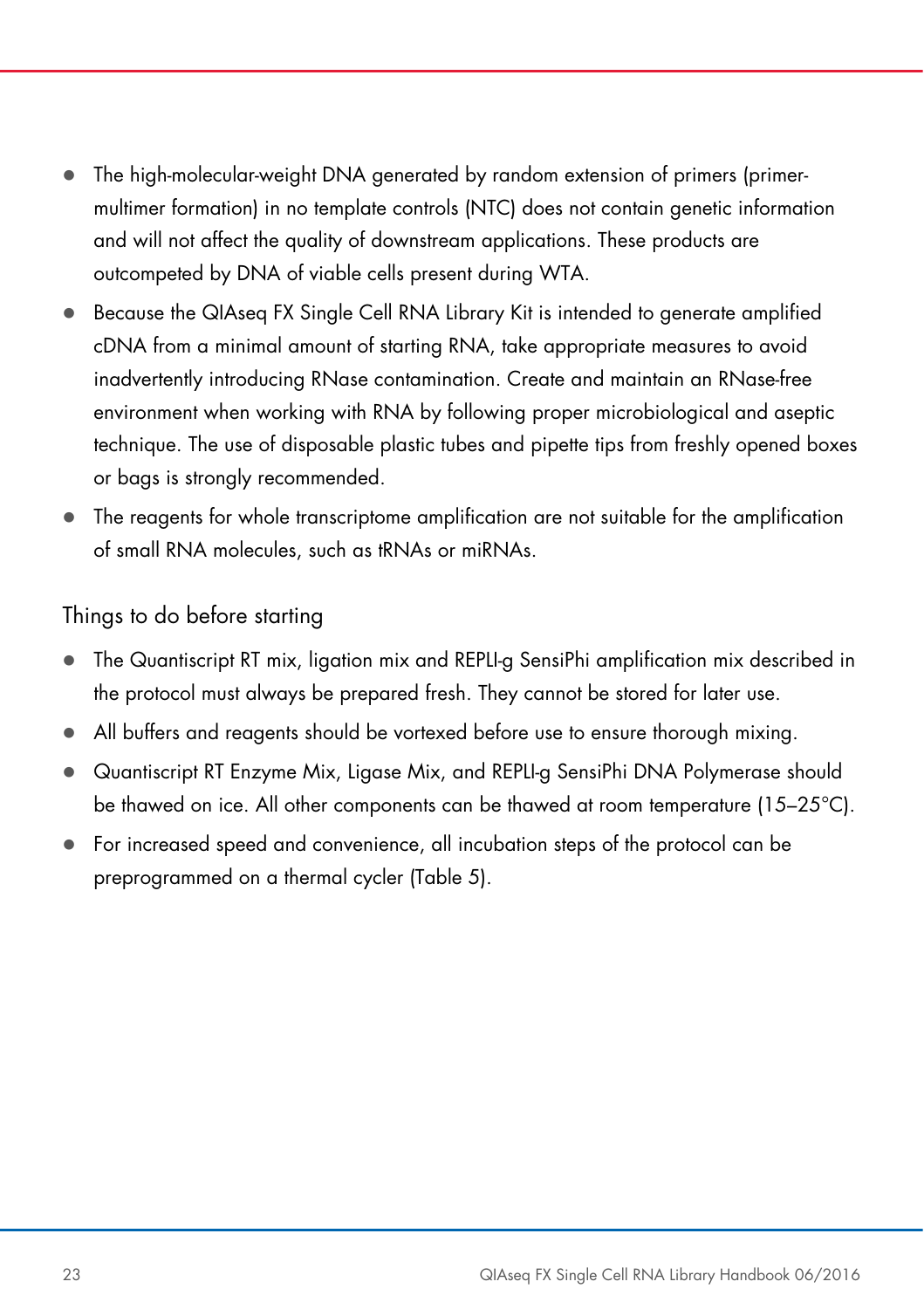| <b>Step</b>                               | Time            | <b>Temperature</b> | <b>Additional comments</b>                                              |
|-------------------------------------------|-----------------|--------------------|-------------------------------------------------------------------------|
| Set the heating lid to 50°C for all steps |                 |                    |                                                                         |
|                                           | 5 min           | $24^{\circ}$ C     | Add Lysis Buffer (step 2)                                               |
| Cell lysis                                | 3 min           | 95°C               |                                                                         |
|                                           | $\infty$        | $4^{\circ}$ C      | Hold                                                                    |
| gDNA removal                              | $10$ min        | $42^{\circ}$ C     | Add gDNA Wipeout Buffer prior to incubation (step 4)                    |
|                                           | $\infty$        | $4^{\circ}$ C      | Hold                                                                    |
| <b>Reverse transcription</b>              | 60 min          | $42^{\circ}$ C     | Add Quantiscript RT mix prior to incubation (step 6)                    |
|                                           | 3 min           | $95^{\circ}$ C     | Stops reverse transcription                                             |
|                                           | $\infty$        | $4^{\circ}$ C      | Hold                                                                    |
| Ligation                                  | $30$ min        | $24^{\circ}$ C     | Add ligation mix prior to incubation (step 8)                           |
|                                           | $5 \text{ min}$ | $95^{\circ}$ C     | Stops ligation                                                          |
|                                           | $\infty$        | $4^{\circ}$ C      | Hold                                                                    |
| Whole transcriptome<br>amplification      | 2 <sub>h</sub>  | $30^{\circ}$ C     | Add REPLI-g SensiPhi amplification mix prior to<br>incubation (step 10) |
|                                           | 5 min           | $65^{\circ}$ C     | Inactivates all enzymes                                                 |
|                                           | $\infty$        | $4^{\circ}$ C      | Hold                                                                    |

Table 5. Thermal cycling parameters

#### Procedure

- 1. Place 7 μl cell material (supplied with PBS) into a microcentrifuge tube. If using less than  $7$  μl of cell material, add H<sub>2</sub>O sc to bring the volume up to  $7$  μl.
- 2. Add 4 μl Lysis Buffer. Mix carefully by gently flicking the tube, and centrifuge briefly. Note: Ensure that the cell material does not stick to the wall of the tube above the meniscus.
- 3. Incubate at 24°C for 5 min, followed by 95°C for 3 min. Cool to 4°C.
- 4. Add 2 μl gDNA Wipeout Buffer, mix by vortexing and centrifuge briefly.
- 5. Incubate at 42°C for 10 min. If more time is needed to prepare the next step, place on ice.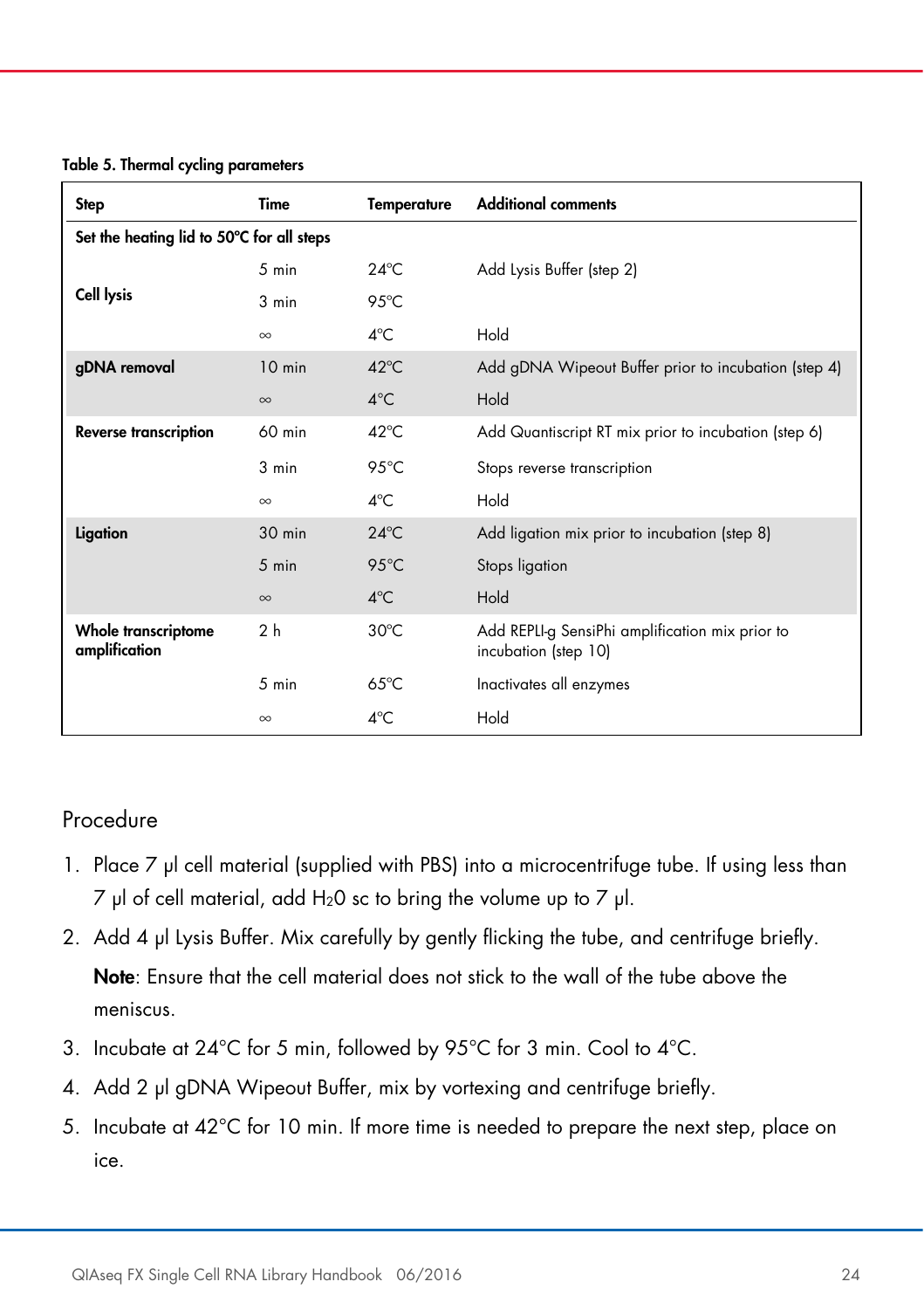6. Prepare Quantiscript RT mix (Table 6). Add 7 μl Quantiscript RT mix to the lysed cell sample, mix by vortexing and centrifuge briefly.

Note: Quantiscript RT mix must be prepared fresh.

| Component                  | Volume/reaction |
|----------------------------|-----------------|
| RT/Polymerase Buffer       | $4 \mu$         |
| Random Primer              | $1 \mu$         |
| Oligo dT Primer            | 1 μΙ            |
| Quantiscript RT Enzyme Mix | 1 μl            |
| Total volume <sup>t</sup>  | 7 µl            |

Table 6. Preparation of Quantiscript RT mix\*

\* To prepare Quantiscript RT mix for multiple reactions, scale up according to the number of reactions.

† Mix by vortexing and centrifuge briefly.

- 7. Incubate at 42ºC for 60 min. Stop the reaction by incubating at 95ºC for 3 min, then cool on ice.
- 8. Prepare the ligation mix (Table 7). Add 10 μl ligation mix to the RT reaction from step 7. Mix by vortexing and centrifuge briefly.

IMPORTANT: When preparing the ligation mix, add the components in the order shown in Table 7.

Note: The ligation mix must be prepared fresh.

#### Table 7. Preparation of the ligation mix\*

| Component                 | Volume/reaction |
|---------------------------|-----------------|
| Ligase Buffer             | 8 <sub>µ</sub>  |
| Ligase Mix                | $2 \mu$         |
| Total volume <sup>t</sup> | ار 10           |

\* To prepare ligation mix for multiple reactions, scale up according to the number of reactions.

† Mix by vortexing and centrifuge briefly.

9. Incubate at 24ºC for 30 min. Stop the reaction by incubating at 95°C for 5 min, then cool on ice.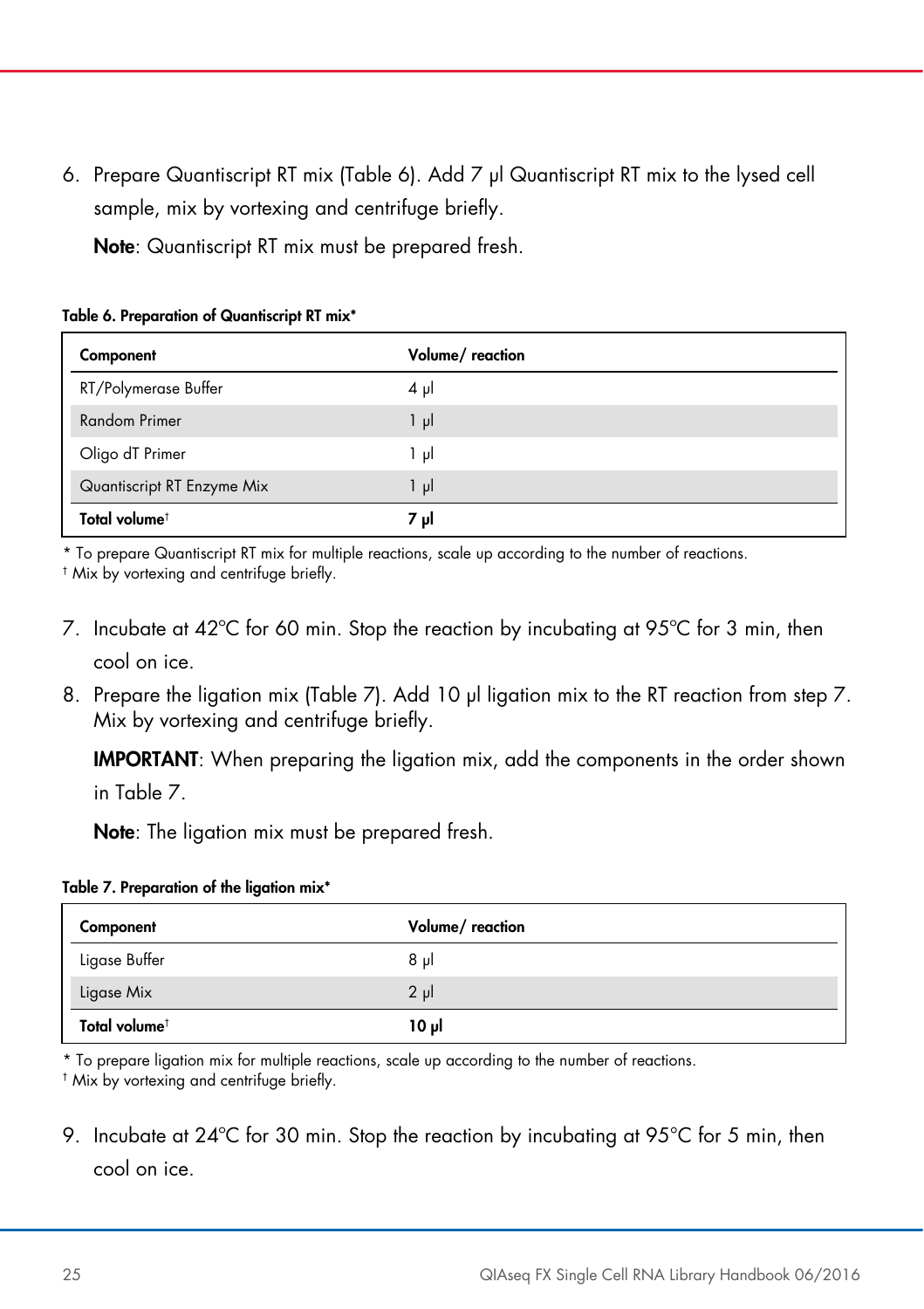10.Prepare REPLI-g SensiPhi amplification mix (Table 8). Add 30 μl REPLI-g SensiPhi amplification mix to the ligation reaction from step 9. Mix by vortexing and centrifuge briefly.

Note: REPLI-g SensiPhi amplification mix must be prepared fresh.

Table 8. Preparation of REPLI-g SensiPhi amplification mix\*

| Component                       | Volume/reaction |
|---------------------------------|-----------------|
| REPLI-g sc Reaction Buffer      | 29 µl           |
| REPLI-g SensiPhi DNA Polymerase | l ul            |
| Total volume†                   | 30 µl           |

\* To prepare REPLI-g SensiPhi amplification mix for multiple reactions, scale up according to the number of reactions. † Mix by vortexing and centrifuge briefly.

- 11. Incubate at 30°C for 2 h.
- 12. Stop the reaction by incubating at 65°C for 5 min, then cool on ice.
- 13.If not being used directly, store the amplified cDNA at  $-15$  °C to  $-30$ °C until required for downstream applications. We recommend storage of the amplified cDNA at a minimum concentration of 100 ng/μl.

Note: The high-molecular-weight DNA generated by random extension of primers (primer-multimer formation) in no template controls (NTC) does not contain genetic information and will not affect the quality of downstream applications. These products are outcompeted by cDNA generated from viable cells present during MDA.

14.Amplified cDNA can be directly used for the library construction or for target-directed amplification and library construction. Amplified cDNA behaves like purified genomic DNA and has an approximate length of 2000–70,000 bp.

Note: If quantification of the amplified cDNA is required, follow the instructions in Appendix B. Optical density (OD) measurements overestimate the amplified DNA from step 12 and should not be used.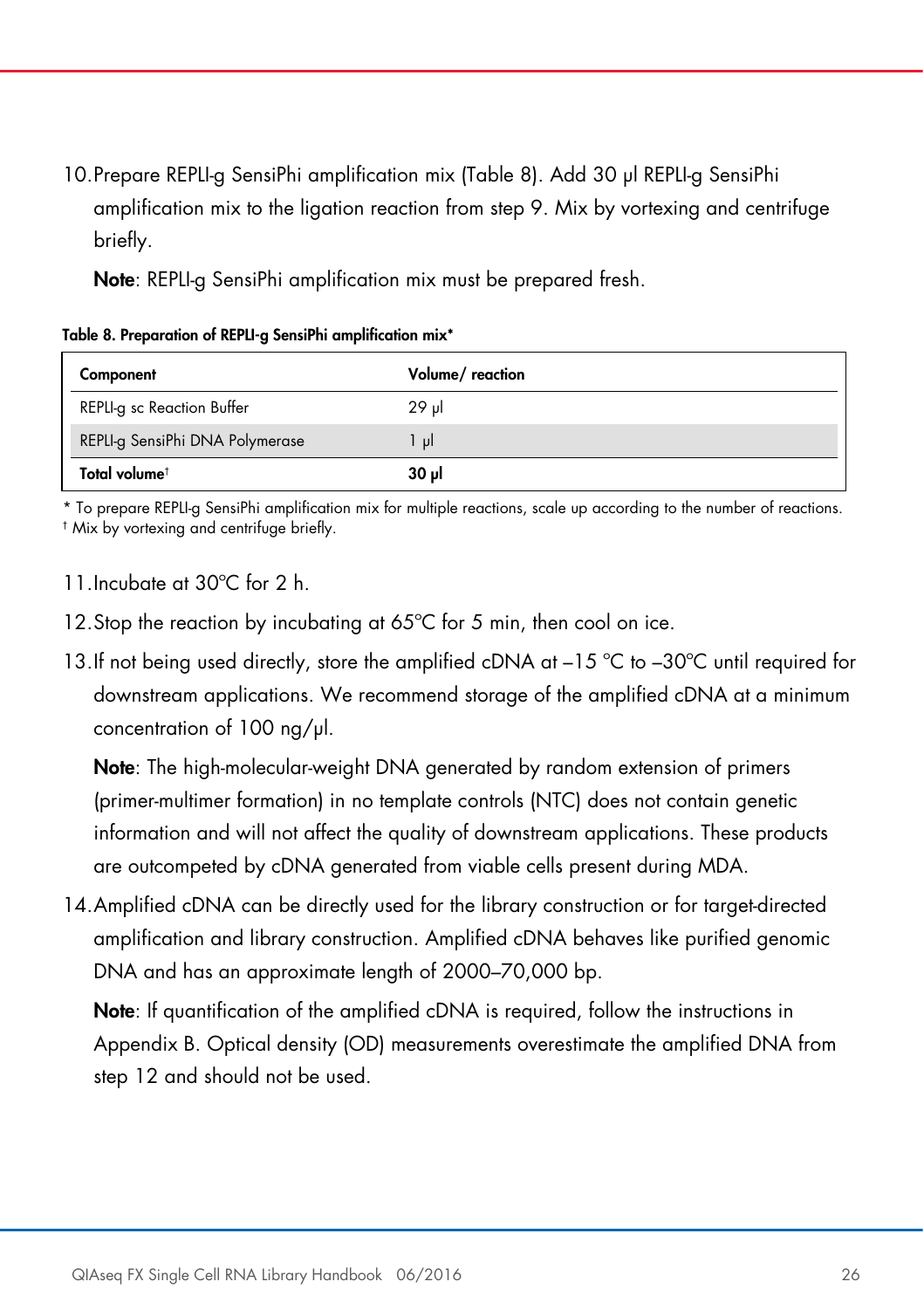## Protocol: Amplification of Purified RNA

This protocol is for whole transcriptome amplification of purified RNA. Different types of purified RNA can be used (see "Important points before starting").

Important points before starting

- The protocol can be applied to any type of purified RNA, such as total RNA, poly A+ RNA (from using the GeneRead Pure mRNA Kit) or rRNA-depleted RNA (from using the GeneRead rRNA Depletion Kit). It is not suited for degraded RNA, such as that derived from FFPE tissues.
- The specific protocol used for WTA of purified RNA depends on the starting material and the downstream application.
- Use 50 pg 100 ng of purified RNA for the WTA protocol.
- Avoid any DNA or RNA contamination of reagents by using separate laboratory equipment (e.g., pipettes, filter pipette tips, reaction vials, etc.). Set up the REPLI-g Single Cell reaction in a location free of nucleic acids.
- The high-molecular-weight DNA generated by random extension of primers (primermultimer formation) in no template controls (NTC) does not contain genetic information and will not affect the quality of downstream applications. These products are outcompeted by DNA of viable cells present during WTA.
- Because the QIAseq FX Single Cell RNA Library Kit is intended to generate amplified cDNA from a minimal amount of starting RNA, take appropriate measures to avoid inadvertently introducing RNase contamination. Create and maintain an RNase-free environment when working with RNA by following proper microbiological and aseptic technique. The use of disposable plastic tubes and pipette tips from freshly opened boxes or bags is strongly recommended.
- The reagents for whole transcriptome amplification are not suitable for the amplification of small RNA molecules, such as tRNAs or miRNAs.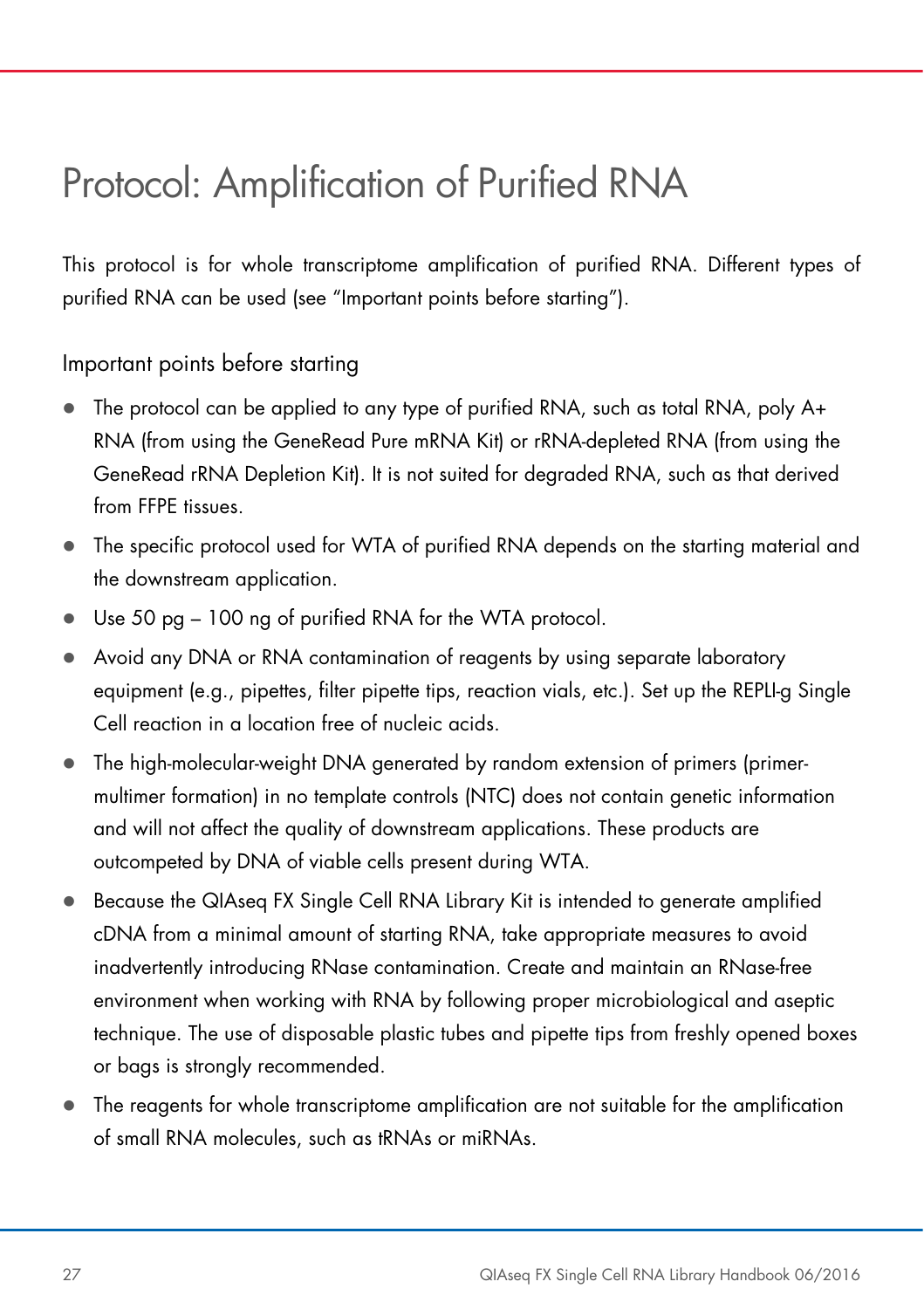Although all sequences are well represented, the amplified cDNA does not contain fulllength cDNAs. The amplification process is started by random-primed and oligo dT – primed cDNA synthesis. Consequently, transcript sequences are amplified in pieces. Due to the nature of the ligation reaction, DNA fragments might not be assembled in the order in which they originally existed in the organism. However, kit chemistry is designed to make these events rare and thus, detection of nucleic acid sequences is not affected (e.g., polymorphisms) in downstream NGS applications.

#### Things to do before starting

- The Quantiscript RT mix, ligation mix and REPLI-g SensiPhi amplification mix described in the protocol must always be prepared fresh. They cannot be stored for later use.
- All buffers and reagents should be vortexed before use to ensure thorough mixing.
- Quantiscript RT Enzyme Mix, Ligase Mix and REPLI-g SensiPhi DNA Polymerase should be thawed on ice. All other components can be thawed at room temperature (15–25°C).
- For increased speed and convenience, all incubation steps of the protocol can be preprogrammed on a thermal cycler. Use the cycling parameters listed in the protocol that corresponds to the starting material.

#### Procedure

- 1. Place 8 μl purified RNA (>50 pg) into a microcentrifuge tube. If using less than 8 μl of purified RNA, add  $H_2O$  sc to bring the volume up to 8 μl.
- 2. Add 3 μl NA Denaturation Buffer, mix by vortexing and centrifuge briefly.
- 3. Incubate at 95°C for 3 min, then cool to 4°C.
- 4. Proceed with step 4 of the protocol "Amplification of Poly A+ mRNA from Single Cells" or "Amplification of Total RNA from Single Cells."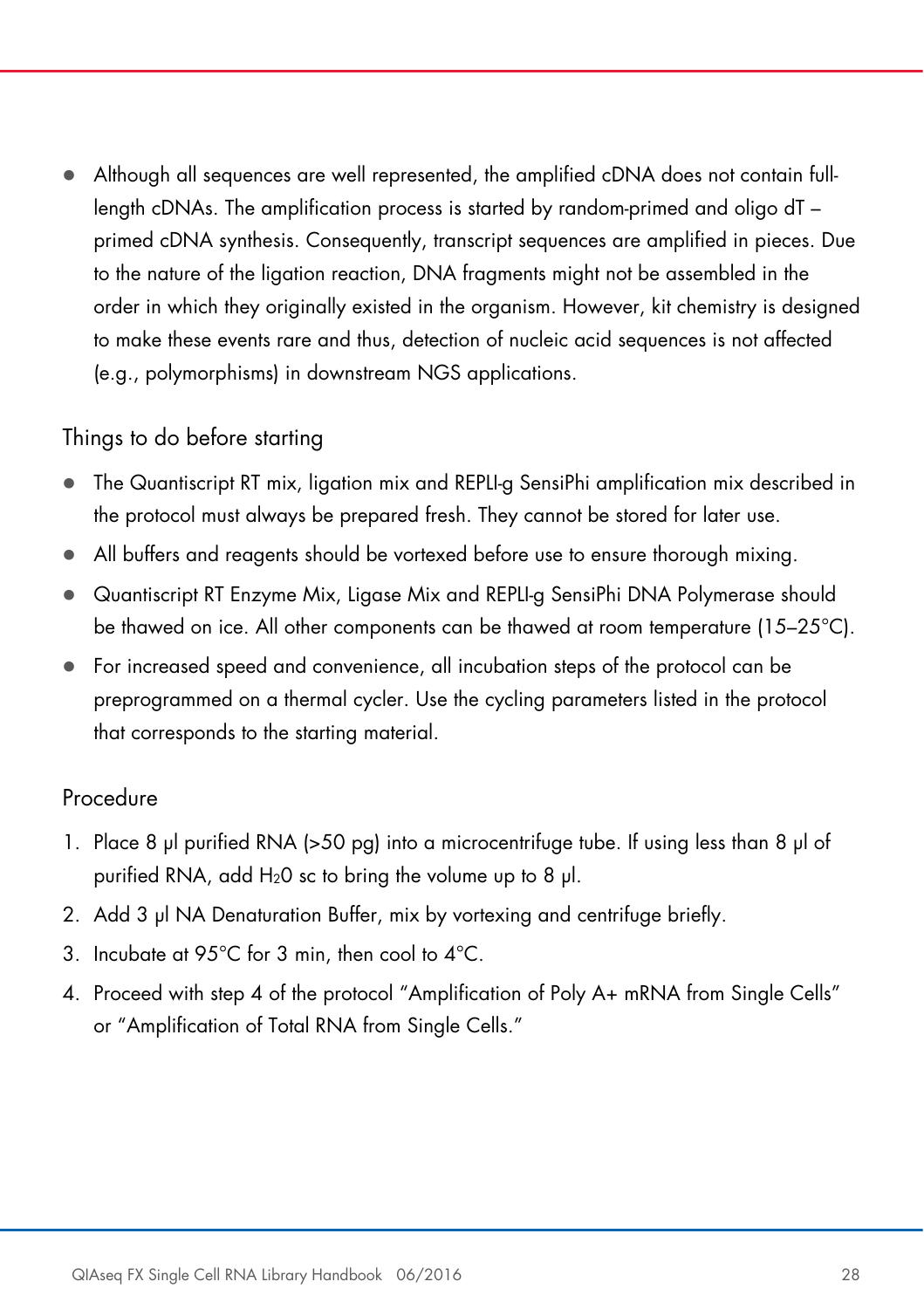## Protocol: Enzymatic Fragmentation and Library Preparation Using QIAseq FX Single Cell Amplified cDNA

This protocol describes end repair, A-addition, adapter ligation and cleanup and size selection of amplified cDNA, for the preparation of high-diversity, PCR-free libraries that are ready for quantification and sequencing on Illumina instruments.

### Important points before starting

- This protocol is for constructing sequencing libraries for Illumina NGS platforms using QIAseq FX Single Cell DNA Library Kit.
- The following QIAGEN products are required also for this protocol: For reaction cleanup and removal of adapter dimers following library construction, Agencourt AMPure XP Beads (cat. no. A63880, A63881) or the GeneRead Size Selection Kit (cat. no. 180514) is required and should be ordered separately.
- The amplified cDNA should be diluted in H<sub>2</sub>O before starting.

### Things to do before starting

- Program cycles. For increased speed and convenience, all incubation steps of the protocol can be preprogrammed and saved on a thermal cycler in advance (Table 5). Refer to Table 5 to determine the time and protocol required to fragment input DNA to the desired size.
- Prepare fresh 80% ethanol.
- Prepare Buffer 10 mM Tris-HCl, pH 8.0
- Program thermal cyclers. For increased speed and convenience, all incubation steps of the protocol can be preprogrammed and saved in advance.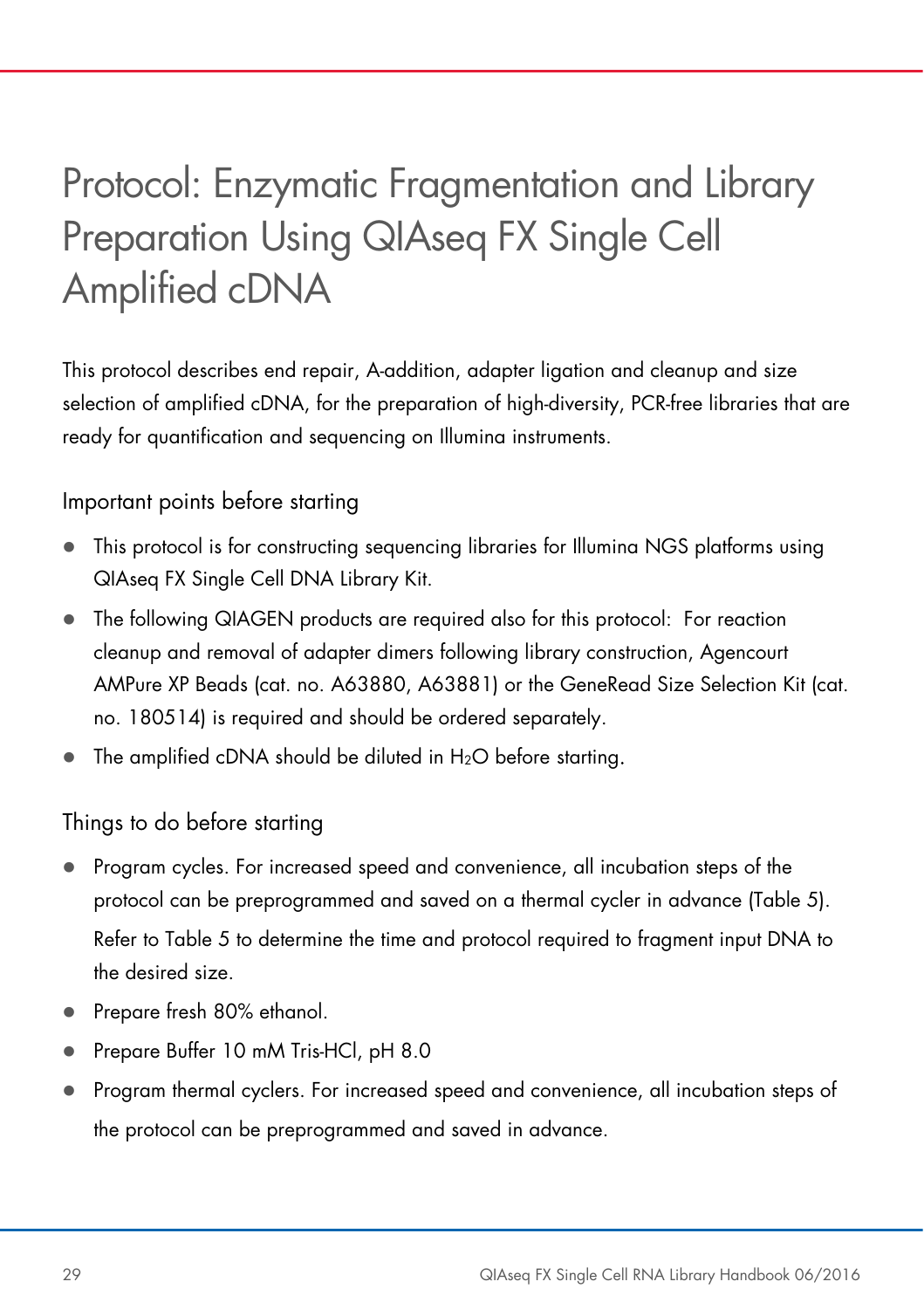### Procedure: Enzymatic Fragmentation and Library Preparation

### FX single-tube fragmentation, end repair and A-addition

1. Thaw all kit components on ice. Once reagents are thawed, mix buffers thoroughly by quick vortexing to avoid any localized concentrations. Briefly spin down vortexed reagents before use.

Program a thermocycler according to Table 9 and start the program. If possible, set the Temperature of the heated lid to ~70°C.

2. When the thermocycler block reaches 4°C, pause the program.

#### Table 9. Amplified cDNA fragmentation reaction conditions

| Step           | <b>Temperature</b> | Incubation time<br>(Fragment size 300 bp) | Incubation time<br>(Fragment size 500 bp) |
|----------------|--------------------|-------------------------------------------|-------------------------------------------|
|                | $4^{\circ}$ C      | 1 min                                     | 1 min                                     |
| $\overline{2}$ | $32^{\circ}$ C     | $15$ min*                                 | $10$ min                                  |
| 3              | $65^{\circ}$ C     | 30 min                                    | 30 min                                    |
| 4              | $4^{\circ}$ C      | Hold                                      | Hold                                      |

\*The insert size of the completed libraries is determined by the duration of step 2. Using 200–1000 ng input DNA, 15 min fragmentation time produces a fragment distribution of around 300 bp if the FX enhancer is used, and 500 bp if this component is omitted. Fragment size can be adjusted by varying the duration of step 2. Use a thermocycler with a heated lid.

- 3. Dilute amplified cDNA 1:3 in H2O sc. This should give 500 1000 ng total amplified DNA in 10 μl H2O sc (50–100 ng/μl). If you have quantified the cDNA, do not exceed 5 μl undiluted cDNA input in the FX reaction. Pipette 10 μl of the diluted DNA in PCR tubes or stripes and place them on ice or a cooling block.
- 4. Prepare the FX Reaction Mix on ice according to Table 10 if the desired fragment size of library is 300 bp, or according to Table 11 for library fragment size of 500 bp and mix by pipetting. Add the components of the FX Reaction Mix in the same order as stated in the table. Before adding the FX Enzyme Mix, pipette up and down the Buffer Mix. You can scale up the FX Reaction Mix according to the number of samples processed.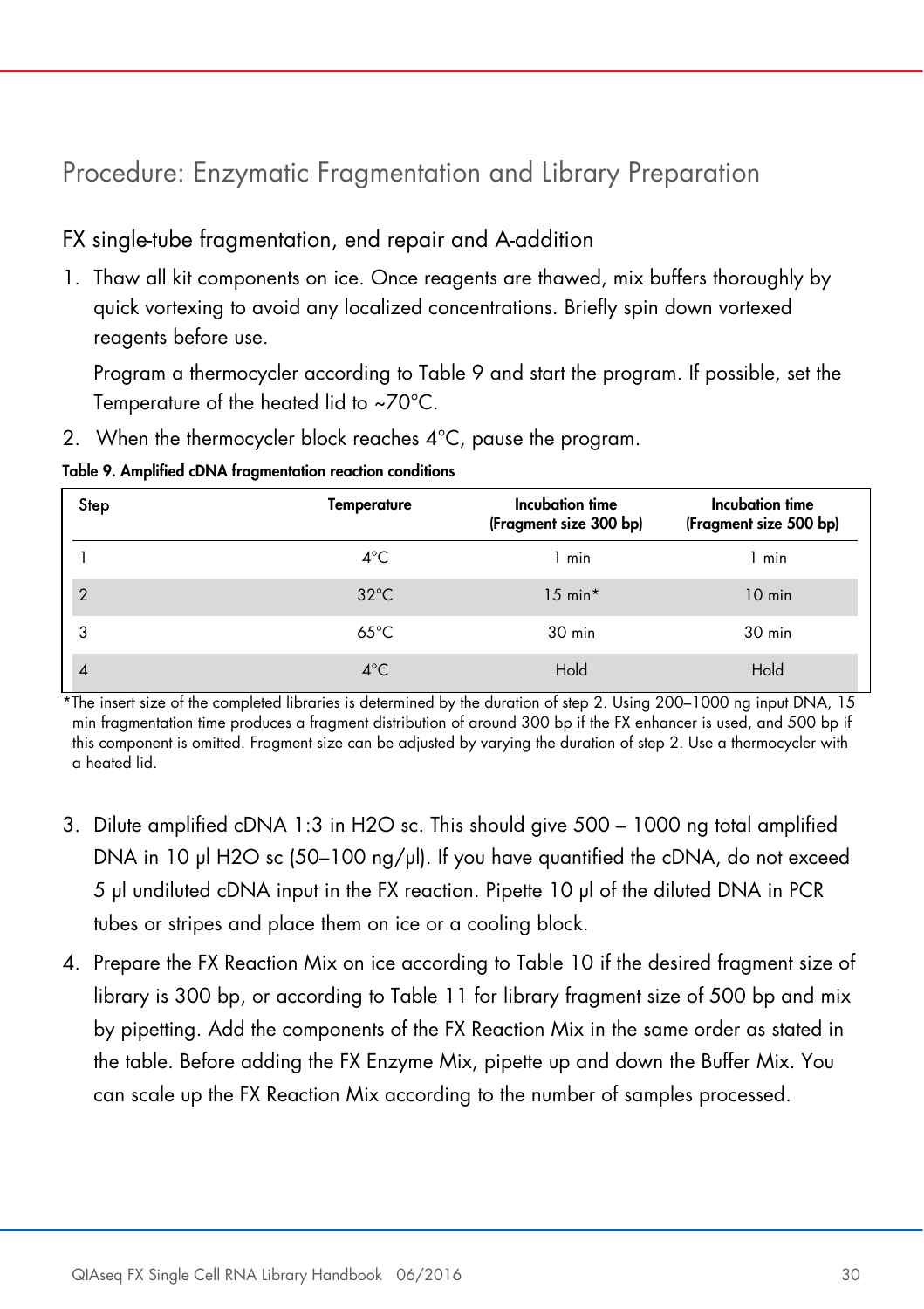Table 10. FX Reaction Setup for insert fragment size of 300 bp

| Component                    | Volume/reaction* |
|------------------------------|------------------|
| FX Buffer, 10x               | 5 <sub>µ</sub>   |
| $H2O$ sc                     | $20$ $\mu$       |
| <b>FX Enhancer</b>           | 5 <sub>µ</sub>   |
| FX Enzyme Mix                | 10 <sub>µ</sub>  |
| <b>Total reaction volume</b> | $40$ $\mu$       |

Mix by pipetting, and keep on ice.

#### Table 11. FX Reaction Setup for insert fragment size of 500 bp

| Component                      | Volume/reaction* |
|--------------------------------|------------------|
| FX Buffer, 10x                 | $5 \mu$          |
| H <sub>2</sub> O <sub>sc</sub> | $25$ $\mu$       |
| FX Enzyme Mix                  | 10 <sub>µ</sub>  |
| <b>Total reaction volume</b>   | ار 40            |

\* Mix by pipetting, and keep on ice.

- 5. Add 40 μl FX Reaction Mix to each diluted amplified cDNA sample on ice and gently vortex to mix.
- 6. Briefly spin down the PCR plate/tubes, immediately transfer to the pre-chilled thermocycler (4°C) and resume the program. Once the fragmentation program is complete, transfer samples to ice.
- 7. Immediately proceed with adapter ligation as described in the next protocol.

#### Adapter ligation

- 8. Equilibrate Agencourt AMPure XP beads at room temperature for 20–30 min before use.
- 9. Vortex and spin down the adapter plate. Remove the protective adapter plate lid, carefully pierce the foil seal and transfer 5 μl from one DNA adapter well to each 50 μl sample from the previous protocol. Track the barcodes used for each sample.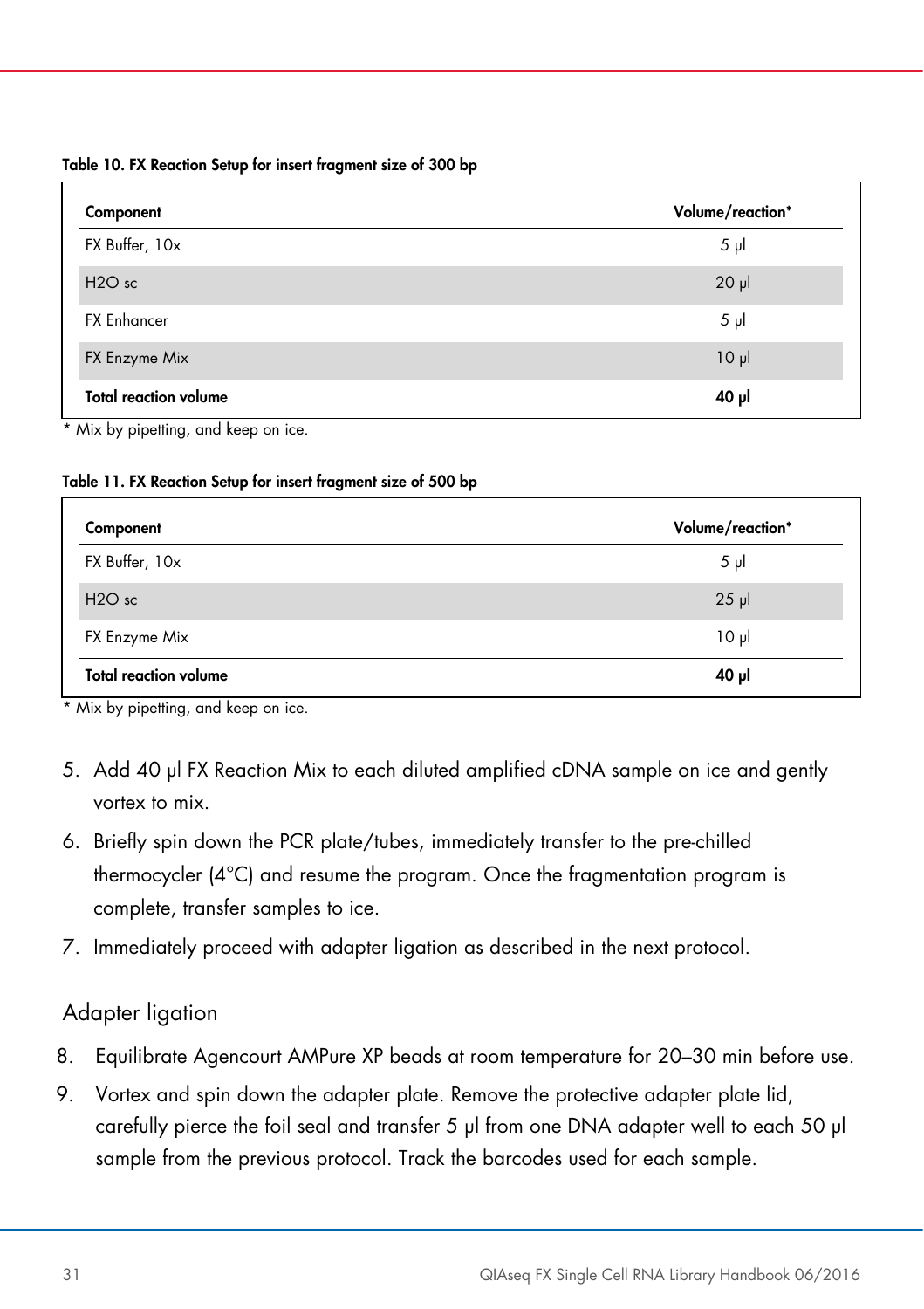10.Replace the adapter plate lid and freeze unused adapters. The adapter plate is stable for a minimum of 10 freeze-thaw cycles.

IMPORTANT: Only one single adapter should be used per ligation reaction. If adapters from another supplier are used, follow the manufacturer's instructions.

11.Prepare the Ligation master mix (per DNA sample) in a separate tube on ice according to Table 12. Mix well or by gently vortexing at low rpm.

| Component                      | Volume/reaction* |
|--------------------------------|------------------|
| DNA Ligase Buffer, 5x          | $20$ $\mu$       |
| H <sub>2</sub> O <sub>sc</sub> | $15 \mu$         |
| DNA Ligase                     | 10 <sub>µ</sub>  |
| <b>Total reaction volume</b>   | $45$ pl          |

#### Table 12. Ligation master mix (per sample)

Mix by pipetting, and keep on ice.

12.Add 45 μl of the ligation master mix to each sample. Mix well and incubate at 20°C for 15 min.

IMPORTANT: Do not use a thermocycler with a heated lid.

- 13.Proceed immediately to adapter ligation cleanup (steps 14–23) using 0.8x (80 μl) Agencourt AMPureXP beads.
- 14.Add 80 μl resuspended Agencourt AMPure XP beads slurry to each ligated sample, and mix well by pipetting or gently vortexing.
- 15.Incubate the mixture for 5 min at room temperature.
- 16.Pellet the beads on a magnetic stand for 2 min and carefully discard the supernatant.
- 17.Wash the beads by adding 200 μl fresh 80% ethanol to each pellet. Pellet the beads on the magnetic stand for 2 min, then carefully discard the supernatant.
- 18.Repeat the wash step 17 once for a total of 2 ethanol washes.
- 19.Incubate on the magnetic stand for 5–10 min or until the beads are dry. Avoid overdrying, which may result in lower DNA recovery. Remove from the magnetic stand.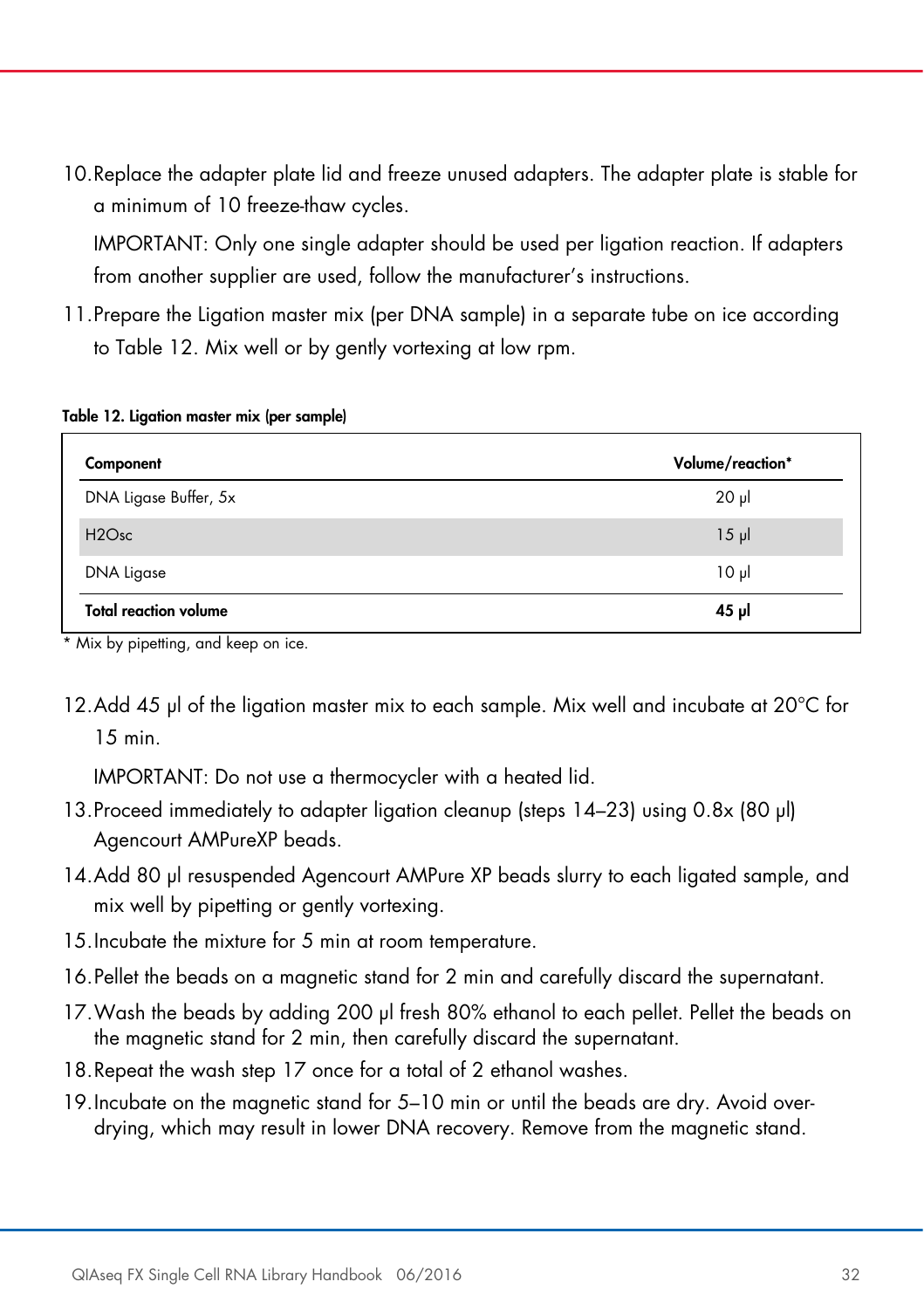- 20.Elute by resuspending in 52.5 μl 10 mM Tris-HCl, pH 8.0. Pellet beads on the magnetic stand. Carefully transfer 50 μl supernatant to a new PCR plate.
- 21.Perform a second purification. Add 50 μl of resuspended 1x Agencourt AMPure XP beads to each sample and mix.
- 22.Follow steps 15–19.
- 23.Elute by resuspending in 26 μl 10 mM Tris-HCl, pH 8.0. Pellet the beads on the magnetic stand. Carefully transfer 23.5 μl of supernatant into a new PCR plate. Store purified libraries at –20°C until ready for sequencing.
- 24.Assess the quality of the library using a capillary electrophoresis device or other comparable method. Check for the correct size distribution (Figure 2) of library fragments and for the absence of adapters or adapter dimers.

Note: The median size of the DNA fragment should be shifted by the size of the adapters that were ligated to the library fragments (e.g., for the GeneRead Adapter I Set 1-plex or the GeneRead Adapter I Set 12-plex, add 120 bp).

Note: The median fragment size can be used for subsequent qPCR-based quantification methods. This median size may be shifted between amplified libraries and PCR free libraries by approx. 30 bp.



Figure 2. Capillary electrophoresis device trace of generated libraries. Capillary electrophoresis device trace data showing the correct size distribution of 4 replicate completed libraries and the absence of adapters or adapter dimers.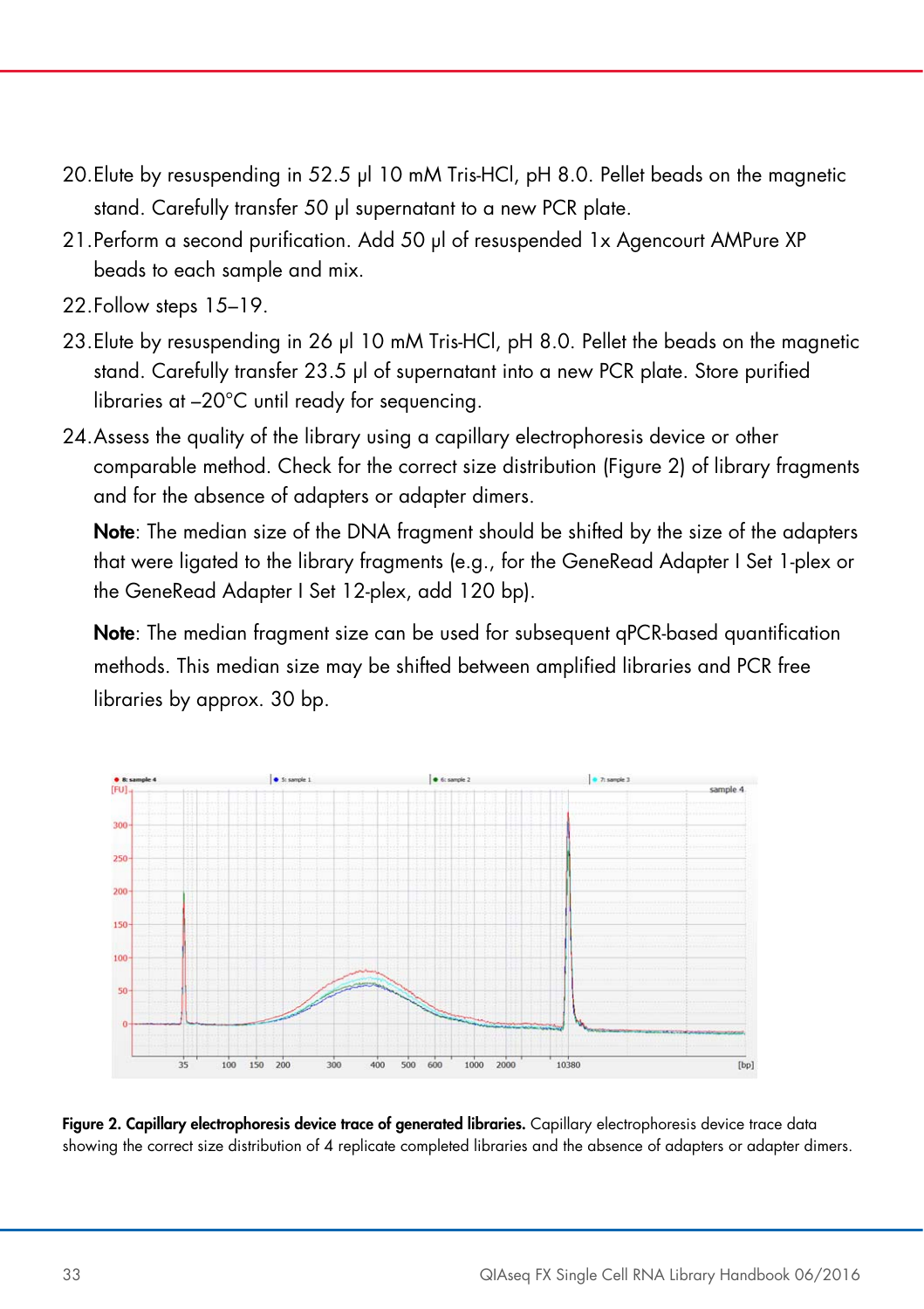25. Quantify the library using the QIAseq Library Quant Assay Kit (product number 333314, sold separately) or another comparable method.

Note: Library quantitation via qPCR is strongly recommended to ensure accurate library dilution and clustering, maximizing pass-filter reads. Capillary electrophoresis or Qubit® measurements can overestimate library quantity since these cannot distinguish sequenceable library fragments from inserts containing only one adapter.

With 200 ng - 1 µg WTA cDNA input, sufficient library should be generated for sequencing on Illumina platforms without further PCR amplification (Figure 3).



Figure 3: Library yields vs input of WTA DNA. Plotted data are means of triplicate reactions with SD.

26.The purified library can be safely stored at –20°C until needed.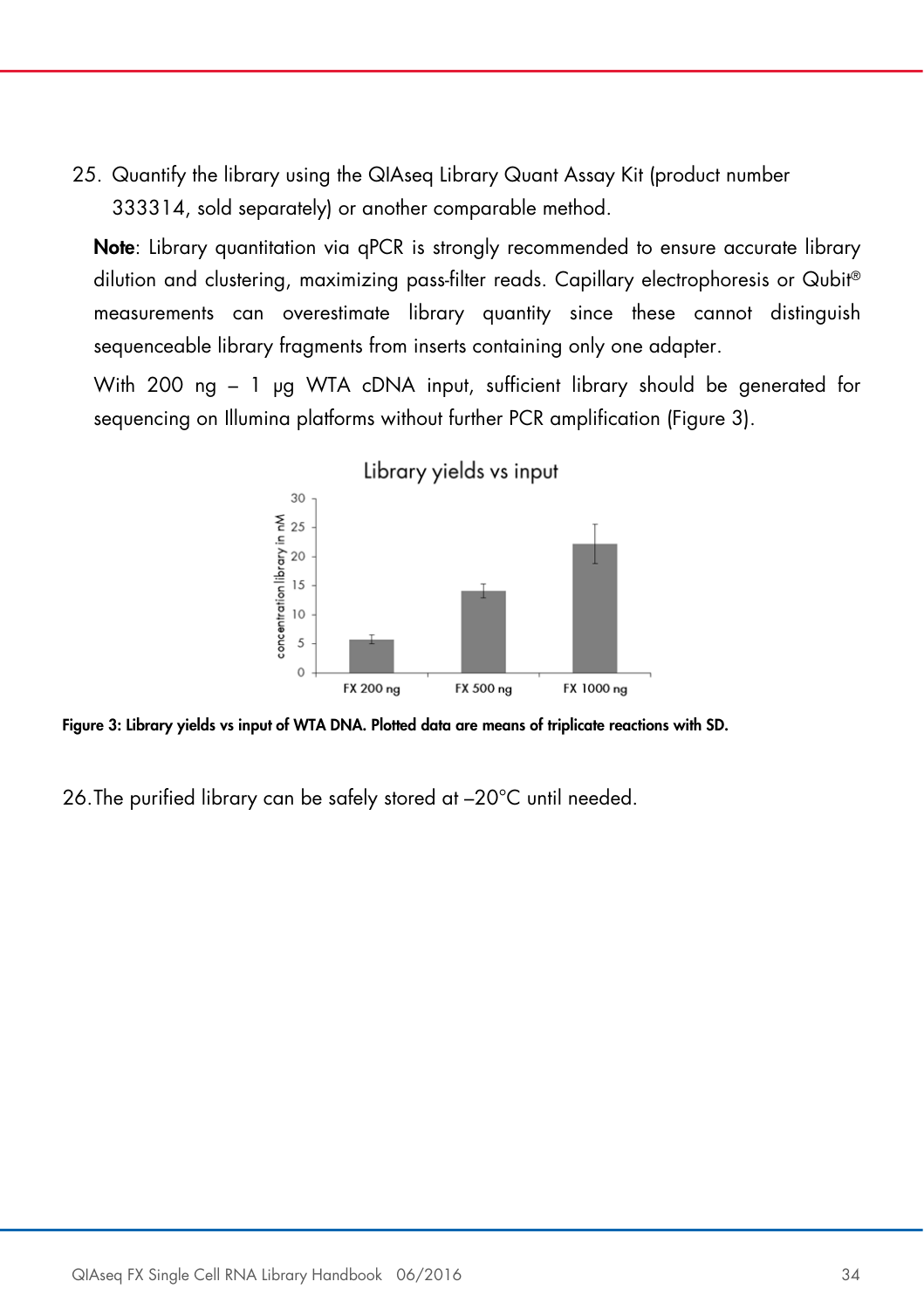## Troubleshooting Guide

This troubleshooting guide may be helpful in solving any problems that may arise. For more information, see also the Frequently Asked Questions page at our Technical Support Center: http://www.giagen.com/FAQ/FAQList.aspx. The scientists in QIAGEN Technical Services are always happy to answer any questions you may have either about the information and protocols in this handbook, or about sample and assay technologies (for contact information, visit http://www.qiagen.com).

|    | Little or no amplified cDNA                                           |                                                                                                                                                                                                                                  |  |  |  |  |
|----|-----------------------------------------------------------------------|----------------------------------------------------------------------------------------------------------------------------------------------------------------------------------------------------------------------------------|--|--|--|--|
| a) | Lysed cells sample not<br>immediately used in WTA<br>reaction         | Use the lysed cell sample immediately, without any storage prior to performing<br>WTA reaction.                                                                                                                                  |  |  |  |  |
| b) | Cell sample collected or<br>stored improperly                         | Use cells stored under the correct conditions for WTA analysis. RNA may degrade<br>quickly in cells that are stored incorrectly.                                                                                                 |  |  |  |  |
|    |                                                                       | When working with single or small numbers of cells, ensure that they do not stick to<br>the tube wall.                                                                                                                           |  |  |  |  |
| c) | Inefficient lysis due to an<br>excess of cells in the sample          | Use $1-1000$ cells                                                                                                                                                                                                               |  |  |  |  |
| d) | Incorrect reaction temperature                                        | Make sure to carry out reverse transcription, ligation and amplification reactions at<br>the temperatures specified in the protocol. If necessary, check the temperature of<br>your thermal cycler, heating block or water bath. |  |  |  |  |
| e) | Pipetting error or missing<br>reaction component                      | Use pipettes with care and make sure all reaction components are included.                                                                                                                                                       |  |  |  |  |
| f) | Incorrect incubation time                                             | Make sure to use the incubation times specified in the protocol for reverse<br>transcription, ligation and amplification reactions.                                                                                              |  |  |  |  |
| g) | RT mix, ligation mix and<br>amplification mix not freshly<br>prepared | Quantiscript RT mix, ligation mix and REPLI-g SensiPhi amplification mix<br>should be freshly prepared before use. Storage of these mixes prior to use<br>may affect whole transcriptome amplification.                          |  |  |  |  |
| h) | Choice of primer used<br>during reverse transcription<br>step         | Using the Oligo dT Primer instead of a mixture of Oligo dT Primer and<br>Random Primer results in less cDNA amplified during whole transcriptome<br>amplification.                                                               |  |  |  |  |

#### Comments and suggestions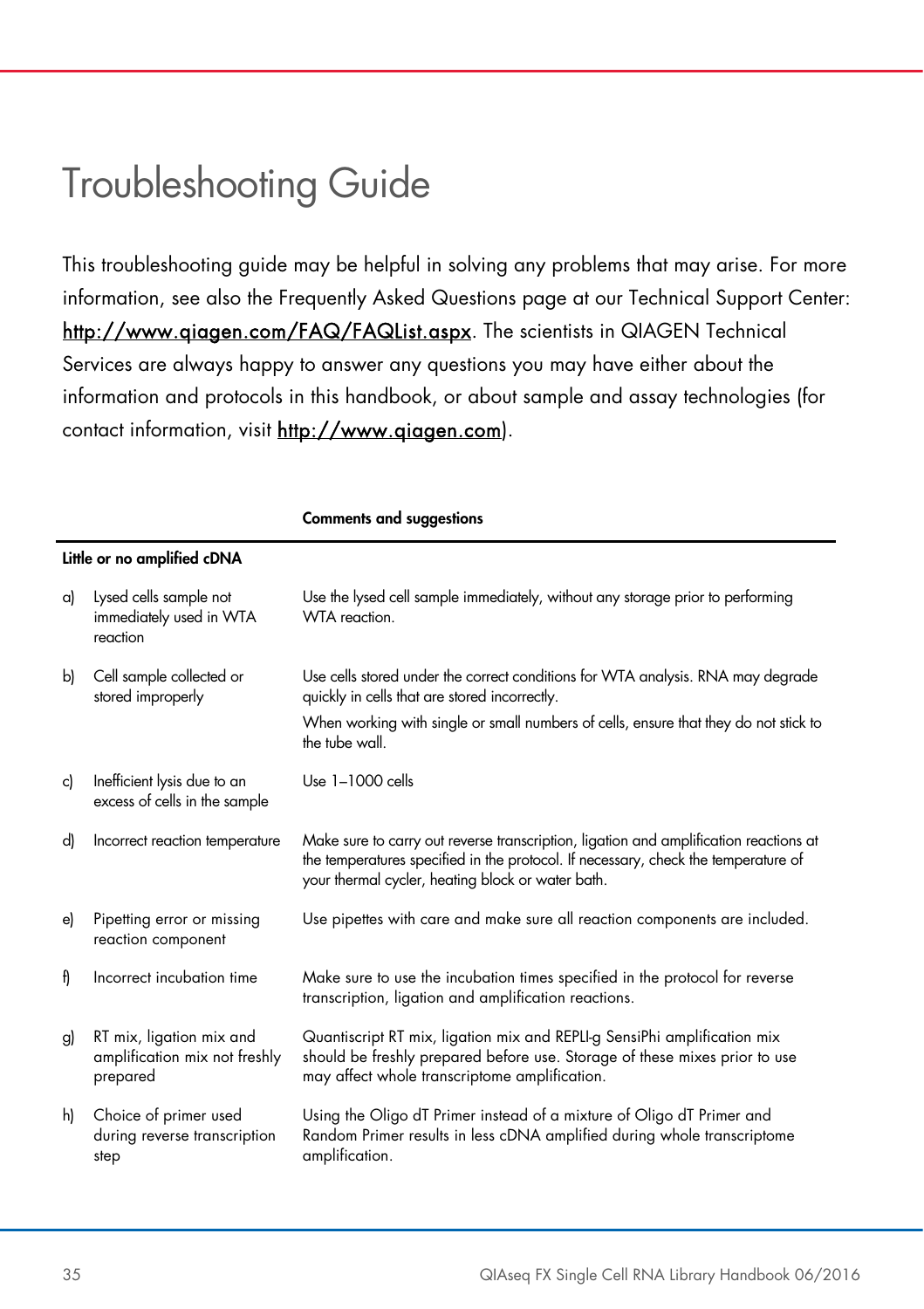#### Comments and suggestions

i) Possible RNase contamination Take appropriate measures to avoid inadvertent RNase contamination. Create and maintain an RNase-free environment by following proper microbiological and aseptic technique. The use of disposable plastic tubes and pipette tips from freshly opened boxes or bases in strongly recommended.

#### cDNA yields of approximately 10 μg in negative (no template) controls, but no mappable reads in these samples.

| a) DNA is generated during<br>the QIAseg FX Single Cell<br>WTA reaction by random | High-molecular-weight product can be generated by random extension of<br>primer-dimers. This DNA will not affect the quality of actual samples or<br>specific downstream genetic assays. |
|-----------------------------------------------------------------------------------|------------------------------------------------------------------------------------------------------------------------------------------------------------------------------------------|
| extension of primer-dimers                                                        |                                                                                                                                                                                          |

#### cDNA yields of approximately 10 μg in negative (no template) controls and reads mapping to either the correct annotated reference or other sequences

| a) DNA is generated during<br>the QIAseg FX Single Cell  | Decontaminate all laboratory equipment and take all necessary precautions to<br>avoid contamination of reagents and samples with extraneous DNA.                                       |
|----------------------------------------------------------|----------------------------------------------------------------------------------------------------------------------------------------------------------------------------------------|
| WTA reaction by<br>contaminating RNA or DNA<br>templates | If possible, work in a laminar-flow hood. Use sterile equipment and barrier<br>pipette tips only, and keep amplification chemistry and DNA templates in<br>separate storage locations. |

#### Protocols using cells as a starting material Little or no transcripts are detected, but cDNA yield is approximately 20 μg

| a) | Sample does not contain a<br>cell    | Dilutions of cells down to 1 cell/volume often contain less than a single cell<br>due to Poisson distribution.                                                                                                                                                                                                                                          |
|----|--------------------------------------|---------------------------------------------------------------------------------------------------------------------------------------------------------------------------------------------------------------------------------------------------------------------------------------------------------------------------------------------------------|
| bl | Cells are not intact                 | Use viable cells for QIAseq FX Single Cell RNA Library Kit reactions. Best<br>results are obtained with samples containing >90% viable cells. Although<br>according to cell staining, the number of dead cells in such samples is very<br>low, it has been found that the number of damaged cells that still have an<br>intact membrane is much higher. |
| c) | Cells have cell walls                | Cells with cell walls cannot be lysed efficiently. Do not use cells with cell walls<br>(e.g. cells from plants, bacteria or fungi).                                                                                                                                                                                                                     |
| d) | Cells have been fixed                | Cells that have been fixed (e.g., formaldehyde) cannot be used for WTA.                                                                                                                                                                                                                                                                                 |
| e) | Low-abundance transcript<br>analyzed | Due to the Poisson distribution, the QIAseq FX Single Cell RNA Library Kit<br>may provide variable amplification of low-abundance transcripts.                                                                                                                                                                                                          |
| f) | Small transcripts analyzed           | Small transcripts, such as tRNA or miRNAs, cannot be amplified by the<br>QIAseq FX Single Cell RNA Library Kit. Only RNA transcripts longer than<br>500 nt can be amplified.                                                                                                                                                                            |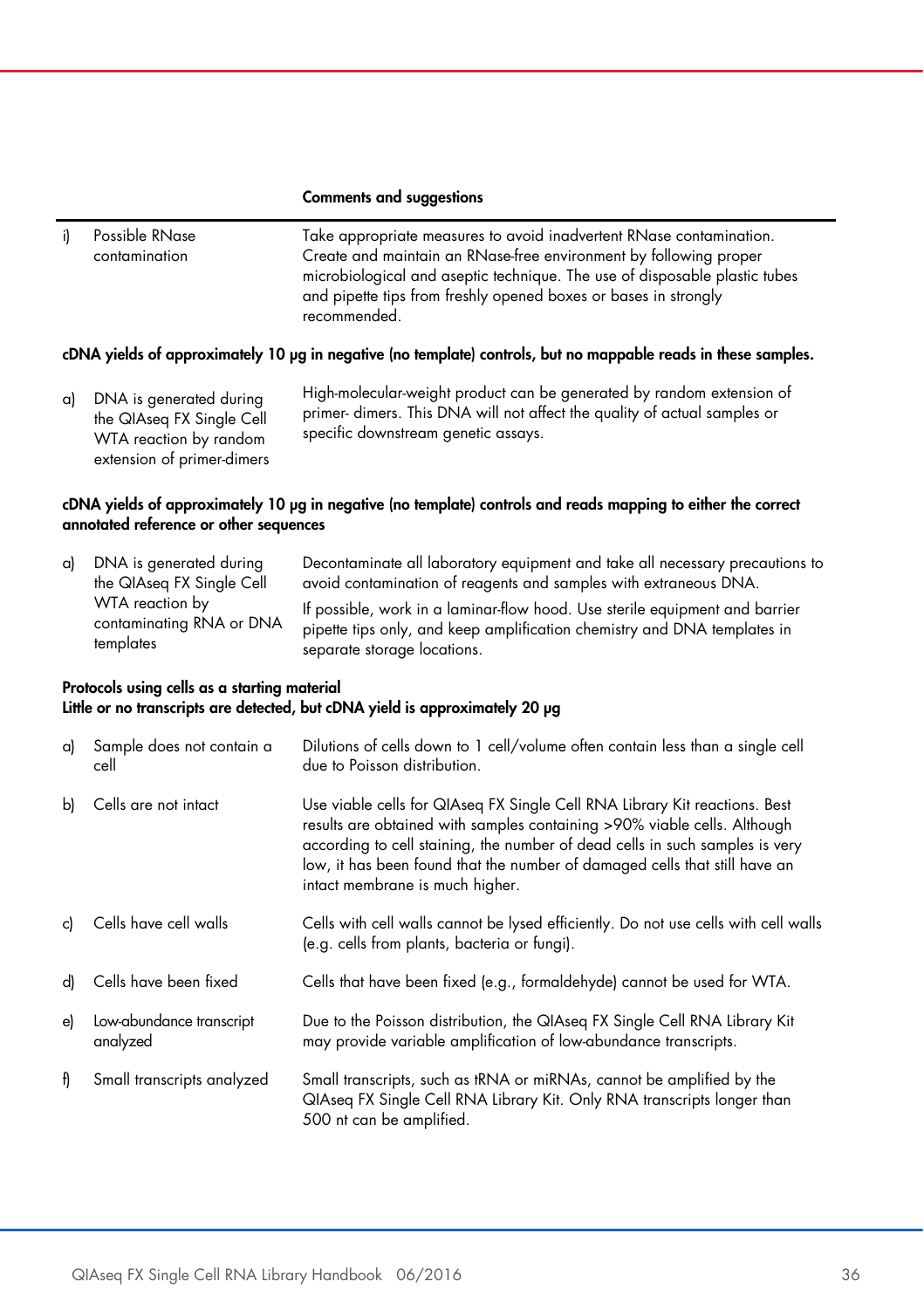#### Comments and suggestions

#### Protocols using purified RNA as a starting material Little or no transcripts are detected but DNA yield is approximately 20 μg

| a) | Incorrect amount of RNA<br>template                                                                           | Do not use less than 10 pg total RNA as template. A single human cell<br>contains approximately 10 pg of total RNA. Due to the Poisson distribution,<br>not all transcripts of low-copy mRNAs are present in a volume containing 10<br>pg RNA. |
|----|---------------------------------------------------------------------------------------------------------------|------------------------------------------------------------------------------------------------------------------------------------------------------------------------------------------------------------------------------------------------|
| b) | RNA template degraded                                                                                         | Use nondegraded RNA or larger amounts of RNA, if possible. Only RNA<br>transcripts longer than 500 nucleotides can be amplified.                                                                                                               |
| c) | Low-abundance transcript<br>analyzed                                                                          | The QIAseq FX Single Cell RNA Library Kit amplifies low-abundance<br>transcripts to a variable extent due to the Poisson distribution.                                                                                                         |
| d) | Small transcripts analyzed                                                                                    | Only RNA transcripts longer than 500 nt can be amplified.                                                                                                                                                                                      |
| e) | Full-length transcripts<br>analyzed                                                                           | Due to random priming, amplification of full-length cDNA is not possible. We<br>recommend analyzing smaller sequences from your target cDNA.                                                                                                   |
| f) | 5' regions analyzed when<br>using the protocol<br>"Amplification of the Poly<br>A+ mRNA from Single<br>Cells" | In the protocol "Amplification of the Poly A+ mRNA from Single Cells", 3'<br>regions of polyadenylated transcripts are amplified. 5' regions are<br>underrepresented.                                                                          |
| g) | RNA template contains<br>carrier RNA                                                                          | Use RNA template that was purified without using carrier RNA.                                                                                                                                                                                  |
|    | Library preparation protocol<br>Low library yields                                                            |                                                                                                                                                                                                                                                |
| a) | WTA yields were lower as                                                                                      | Quantify the yield of WTA using PicoGreen® Reagent.                                                                                                                                                                                            |

expected Typically, 100 ng of WTA-cDNA generates enough Illumina-compatible library to use directly for sequencing without amplification. If the final library yield is not sufficient, a library amplification step can be performed following the adapter ligation step.

Unexpected signal peaks in capillary electrophoresis device traces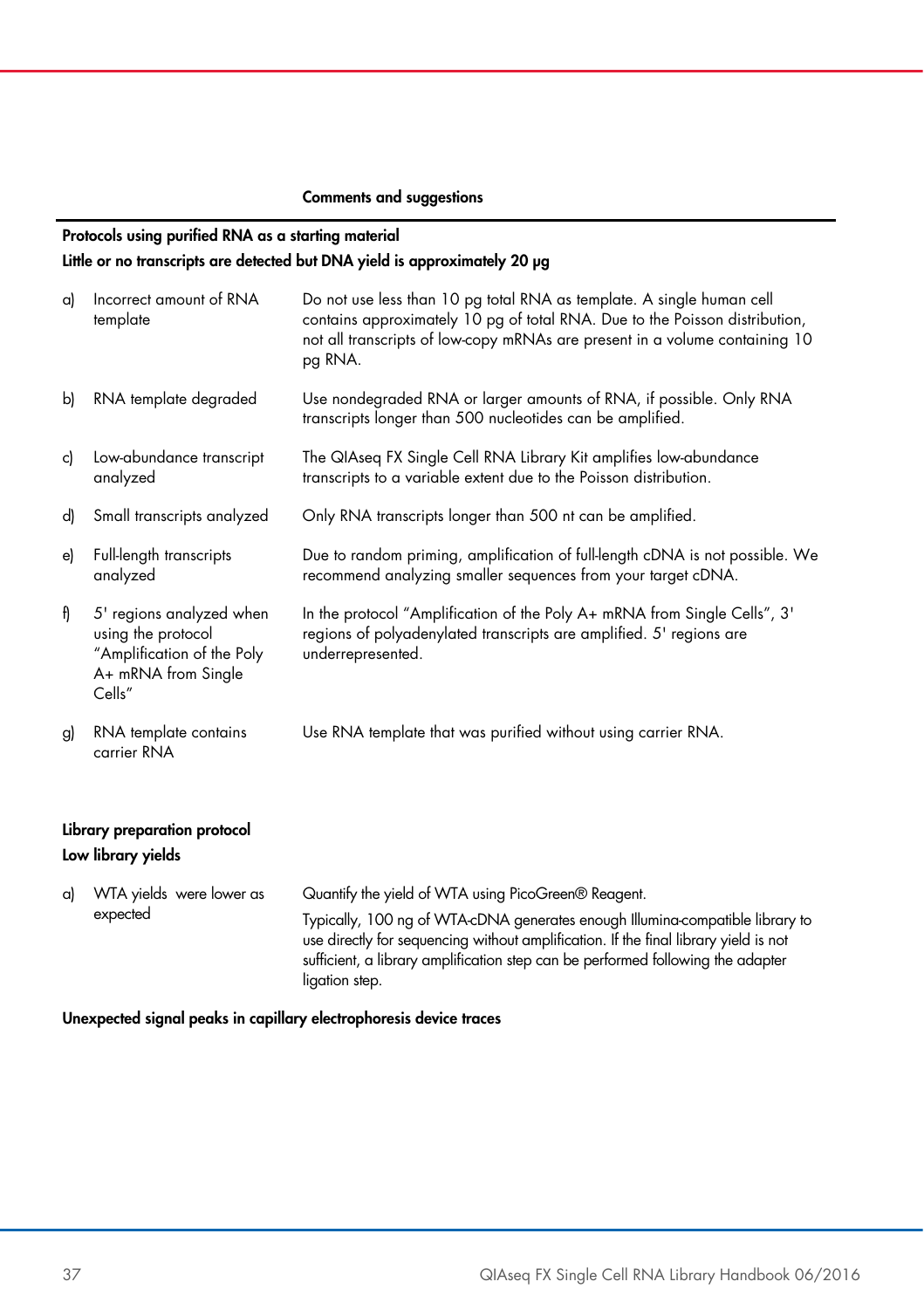#### Comments and suggestions

| a) | Presence of shorter peaks<br>between 60 and 120 bp                  | These peaks represent library adapters and adapter dimers that occur when there<br>is no, or insufficient, adapter depletion after library preparation. As adapter dimers<br>can form clusters on the flow cell and will be sequenced, this will reduce the<br>capacity of the flow cell for the library fragments, even though a low ratio of<br>adapter-dimers versus library will not be a problem. Agencourt AMPure Beads or<br>the GeneRead Size Selection Kit (cat. no. 180514) efficiently removes adapter<br>dimers as well as free adapter molecules.                                                                               |
|----|---------------------------------------------------------------------|----------------------------------------------------------------------------------------------------------------------------------------------------------------------------------------------------------------------------------------------------------------------------------------------------------------------------------------------------------------------------------------------------------------------------------------------------------------------------------------------------------------------------------------------------------------------------------------------------------------------------------------------|
| b) | Presence of larger library<br>fragments after library<br>enrichment | In case of performing library enrichment, if the fragment population shifts higher<br>than expected after adapter ligation and PCR enrichment (e.g., more than the<br>expected 120 bp shift), this can be a PCR artifact due to over-amplification of the<br>DNA library. Make sure to use as few amplification cycles as possible (8-10) to<br>avoid this effect.                                                                                                                                                                                                                                                                           |
| c) | Incorrect library fragment size<br>after adapter ligation           | During library preparation, adapters of approximately 60 bp are ligated to both<br>ends of the inserts. This should be reflected on a capillary electrophoresis device by<br>a shift in size of all library fragments of 120 bp. If using adapters from other<br>suppliers, please refer to the size information given in the respective<br>documentation. The absence of a clear size shift may be indicate no, or only low,<br>adapter ligation efficiency. Make sure to use the parameters and incubation times<br>described in the handbook for end repair, A-addition and ligation - as well as the<br>correct amount of starting cDNA. |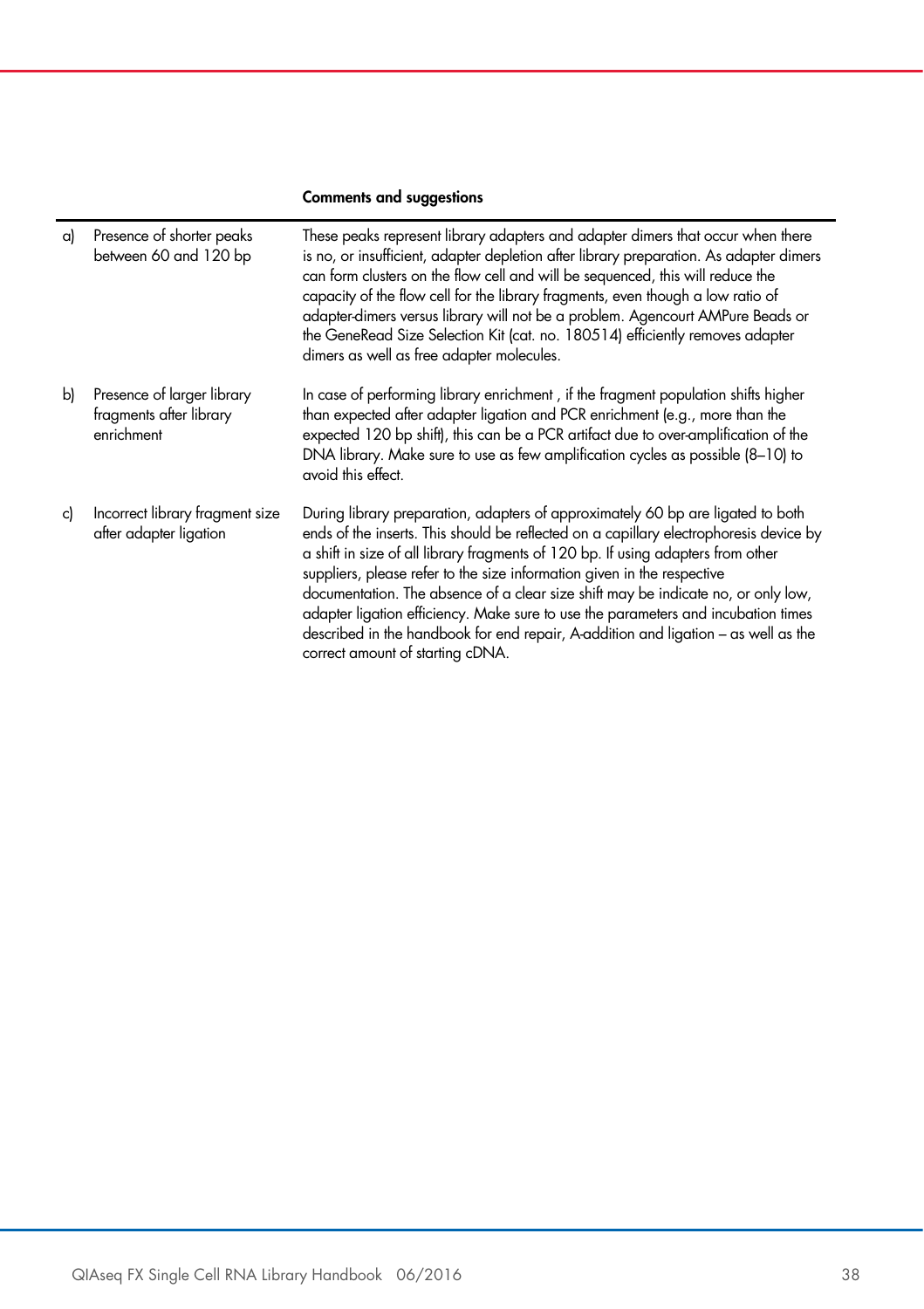## Appendix A: Determination of Concentration and Quality of Amplified cDNA

### Quantification of cDNA yield

A 60 μl QIAseq WTA reaction typically yields approximately 20 μg of cDNA, allowing direct use of the amplified cDNA in library preparation. Depending on the quality of the input material, the resulting amount of cDNA may be less (due to cells not freshly prepared or different input materials). For a more accurate quantification of the amplified cDNA, it is important to utilize a cDNA quantification method that is specific for double-stranded DNA, since amplification products contain unused reaction primers. Quant-iT™ PicoGreen® dsDNA reagent displays enhanced binding to double-stranded DNA and may be used, in conjunction with a fluorometer, to quantify the double-stranded DNA product. A protocol for the quantification of QIAseq FX Single Cell amplified cDNA can be found in Appendix B.

### Quantification of transcript abundance

As downstream NGS is often expensive, especially with larger numbers of cells, we recommend controlling the quality of the WTA samples using qPCR and probes and primer sets designed towards commonly-expressed transcripts or transcripts of interest.

Each qPCR reaction should contain 5-10 ng of the cDNA amplified via WTA. Real-time PCR assays that recognize exons as well as exon-intron or intron regions are recommended. For example, QIAGEN's QuantiFast® Probe Assays – which detect exon region of the genes – in combination with QuantiNova™ or QuantiFast mixes are recommended for such quality control assays.

For further information, please refer to the respective kit handbooks, which are available at http://www.giagen.com, or contact QIAGEN Technical Services.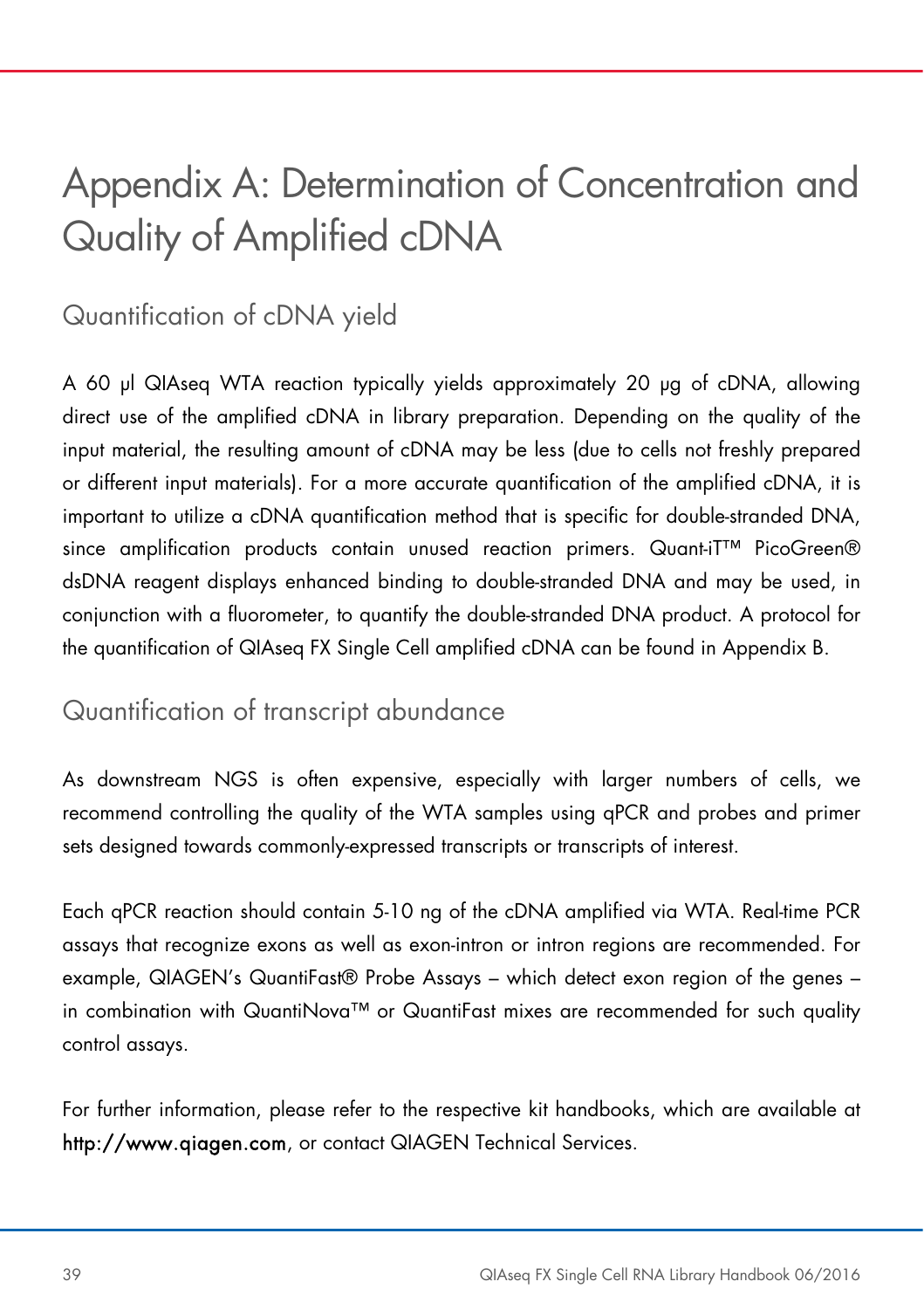## Appendix B: PicoGreen Quantification of QIAseq FX Single Cell Amplified cDNA

This protocol is designed for quantification of double stranded QIAseq FX Single Cell amplified DNA using Quant-iT™ PicoGreen® dsDNA reagent.

Alternatively, Qubit quantification might be also performed according to manufacturer's protocol. We recommend diluting the QIAseq FX Single Cell amplified cDNA 1:100 when using the Qubit® dsDNA HS Assay Kit (https://www.lifetechnologies.com/de/de/home/life-science/laboratoryinstruments/fluorometers/qubit/qubit-assays.html#ion)

IMPORTANT: When working with hazardous chemicals, always wear a suitable lab coat, disposable gloves, and protective goggles. For more information, please consult the appropriate material safety data sheets (SDSs), available from the product supplier.

Equipment and reagents to be supplied by user

- Quant-iT™ PicoGreen dsDNA Reagent (Life Technologies, cat. no. P7581)
- TE buffer (10 mM TrisCl; 1mM EDTA, pH 8.0)
- Human genomic DNA (e.g., Promega, cat. no. G3041)
- 2 ml microcentrifuge tube, or 15 ml Falcon tubes
- 96-well plates (suitable for use in a fluorescence microplate reader)
- Fluorescence microplate reader (e.g., TECAN® Ultra)

#### Procedure

B1. Make a 1:200 dilution of PicoGreen stock solution in TE buffer. Each quantification reaction requires 50 μl. Depending on the final volume, use a 2 ml microcentrifuge tube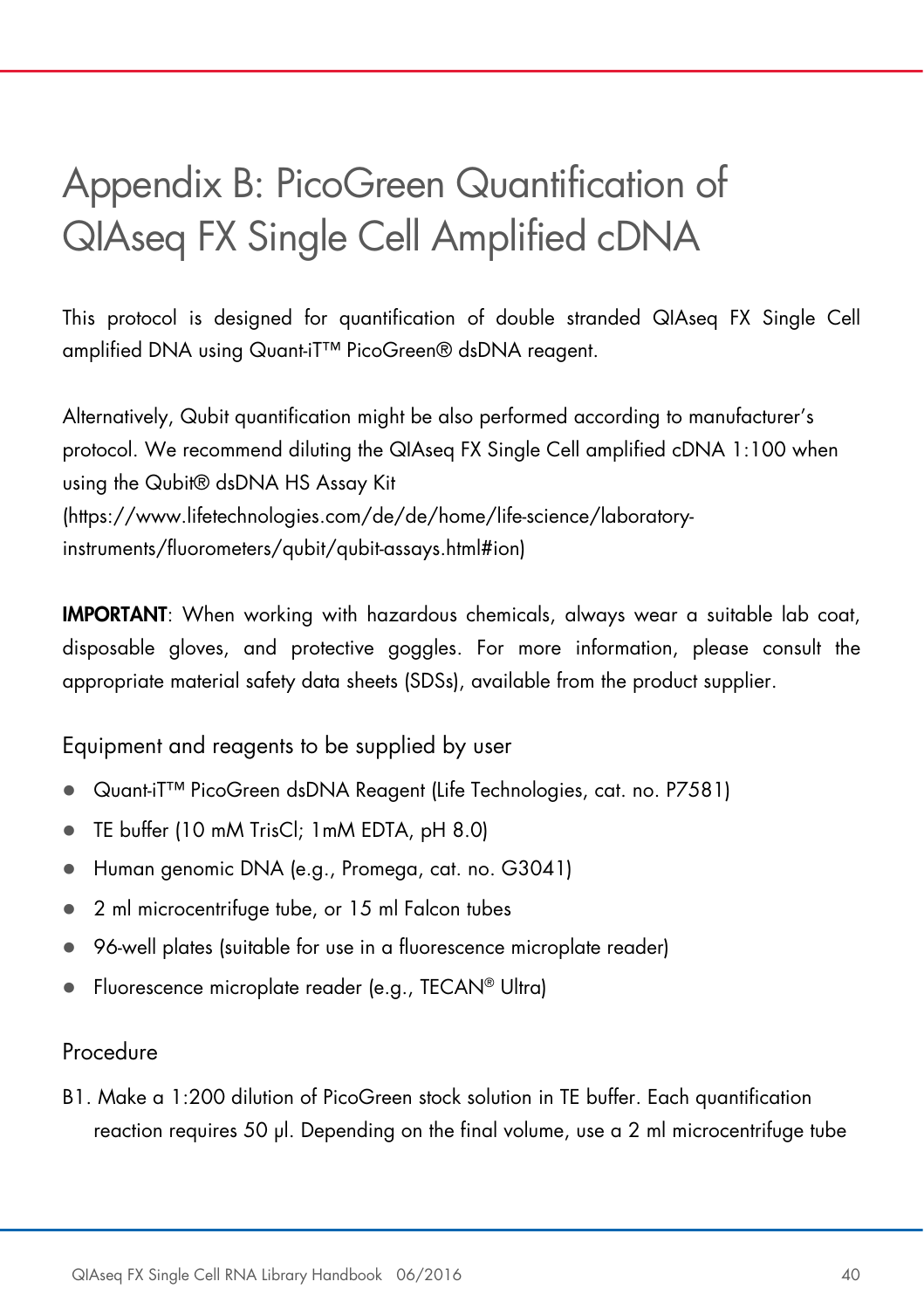or a 15 ml Falcon tube. Cover the tube in aluminum foil or place it in the dark to avoid photodegradation of the PicoGreen reagent.

- For example, to prepare enough PicoGreen working solution for 100 samples, add 25 μl PicoGreen to 4975 μl TE buffer.
- IMPORTANT: Prepare the PicoGreen/TE solution in a plastic container as the PicoGreen reagent may adsorb to glass surfaces.
- B2. Prepare a 16 μg/ml stock solution of control genomic DNA in TE buffer.
- B3. Make 200 μl of 1.6, 0.8, 0.4, 0.2 and 0.1 μg/ml DNA standards by further diluting the 16 μg/ml control genomic DNA with TE buffer.
- B4. Transfer 50 μl of each DNA standard in duplicate into a 96-well plate labeled A (see figure below).

Note: The 96-well plate must be suitable for use in a fluorescent microplate reader.



96-well plate

Gray squares: genomic DNA standards (μg/μl).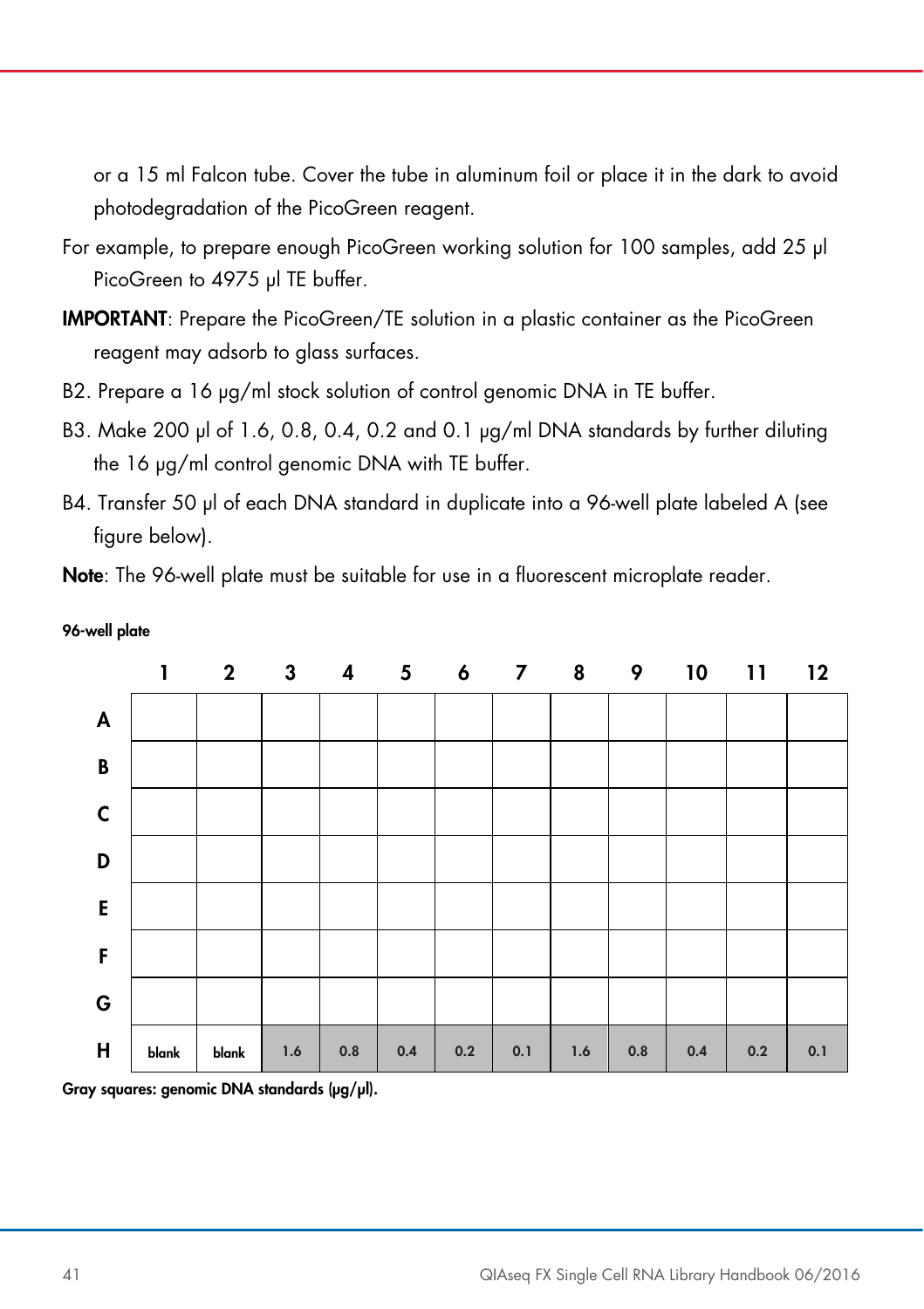- B5. Place 2 μl of each QIAseq FX Single Cell amplified cDNA sample for quantification into a new 96-well plate and add 198 μl TE buffer to make a 1:100 dilution. Store the remaining QIAseq FX Single Cell amplified cDNA at –20°C.
- B6. Place 5 μl diluted QIAseq FX Single Cell amplified cDNA (from step B5) into an unused well of 96-well plate A and add 45 μl TE buffer to make a 1:1000 dilution.

The 1:100 dilutions from step B5 can be stored at –20°C and used for future downstream sample analysis.

- B7. For Blanc measurements pipette 50 μl TE Buffer in tow empty wells of the plate A.
- B8. Add 50 μl PicoGreen working solution (from step B1) to each sample (amplified cDNA and control DNA standards) in 96-well plate A. Gently shake the plate on the bench top to mix the samples and reagent.
- B9. Centrifuge the 96-well plate briefly to collect residual liquid from the walls of the wells and incubate for 5 min at room temperature in the dark.
- B10. Measure the sample fluorescence using a fluorescence microplate reader and standard fluorescence filters (excitation approximately 480 nm; emission approximately 520 nm). To ensure that the sample readings remain in the detection range of the microplate reader, adjust the instrument's gain so that the sample with the highest DNA concentration yields fluorescence intensity near the fluorometer's maximum.

Calculation of DNA concentration and yield

- B11. Generate a standard curve by plotting the concentration (μg/ml) of DNA standards (xaxis) against the fluorescence reading generated by the microplate reader (y-axis). Plot an average of the fluorescence recorded for each DNA standard of the same concentration.
- B12. Use the standard curve to determine the concentration (μg/ml) of the diluted QIAseq FX Single Cell amplified cDNA sample. This is achieved by plotting the fluorescence reading of the sample against the standard curve and reading the DNA concentration on the xaxis.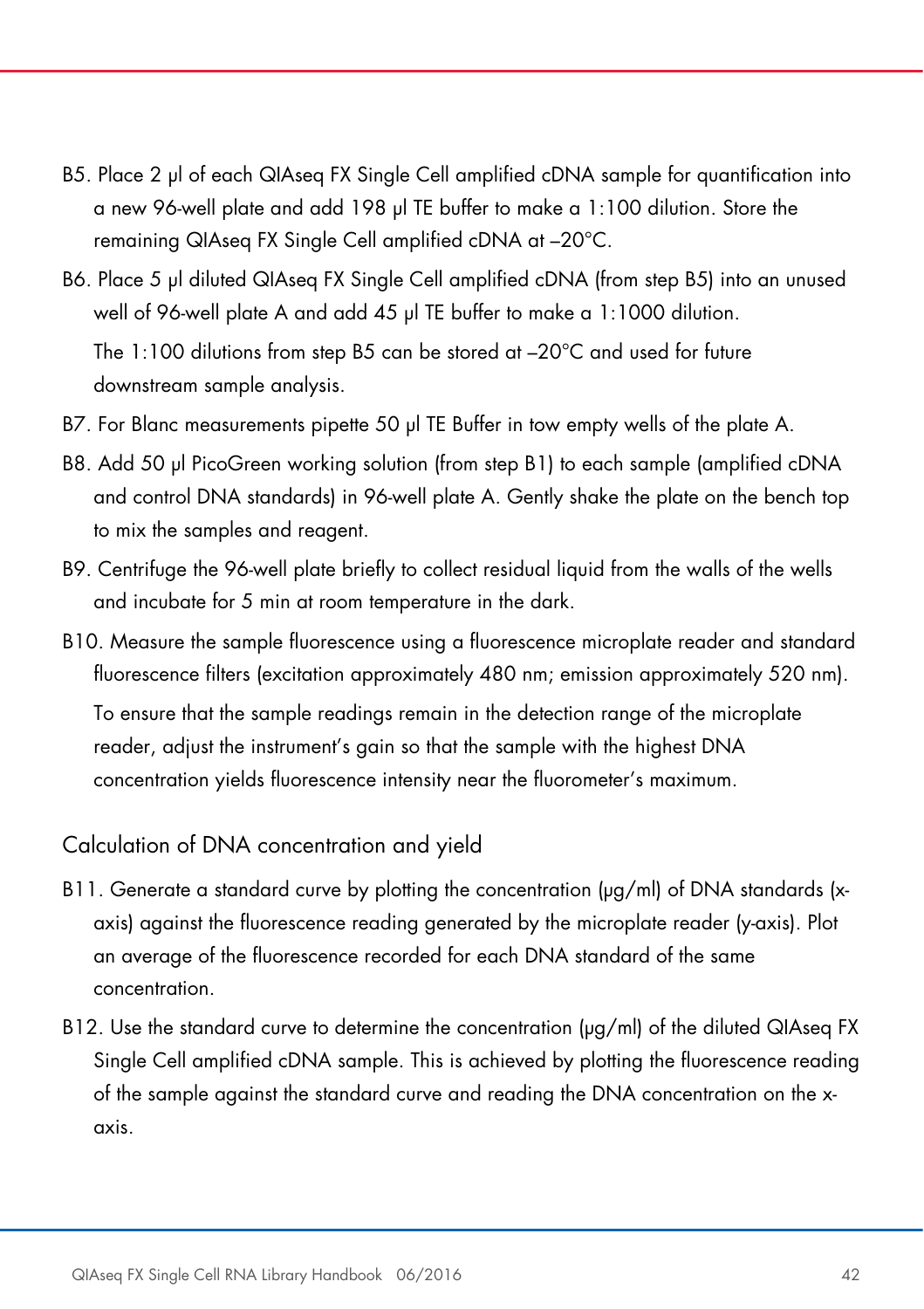Note: The calculation of cDNA concentration depends on the standard curve and the determination of the slope. For accurate results, the standard curve should be a straight line. Any deviation from this may cause inaccuracies in the measurement of QIAseq FX Single Cell amplified cDNA concentrations.

- B13. Multiply the value determined in step B11 by 1000 to show the concentration of undiluted sample cDNA (since the sample DNA measured by PicoGreen fluorescence had been diluted 1:1000).
- B14. To determine the total amount of cDNA in your sample, multiply the concentration (μg/ml) of

undiluted sample DNA (determined in step B12) by the reaction volume in milliliters (i.e., for a 60 μl reaction, multiply by 0.06).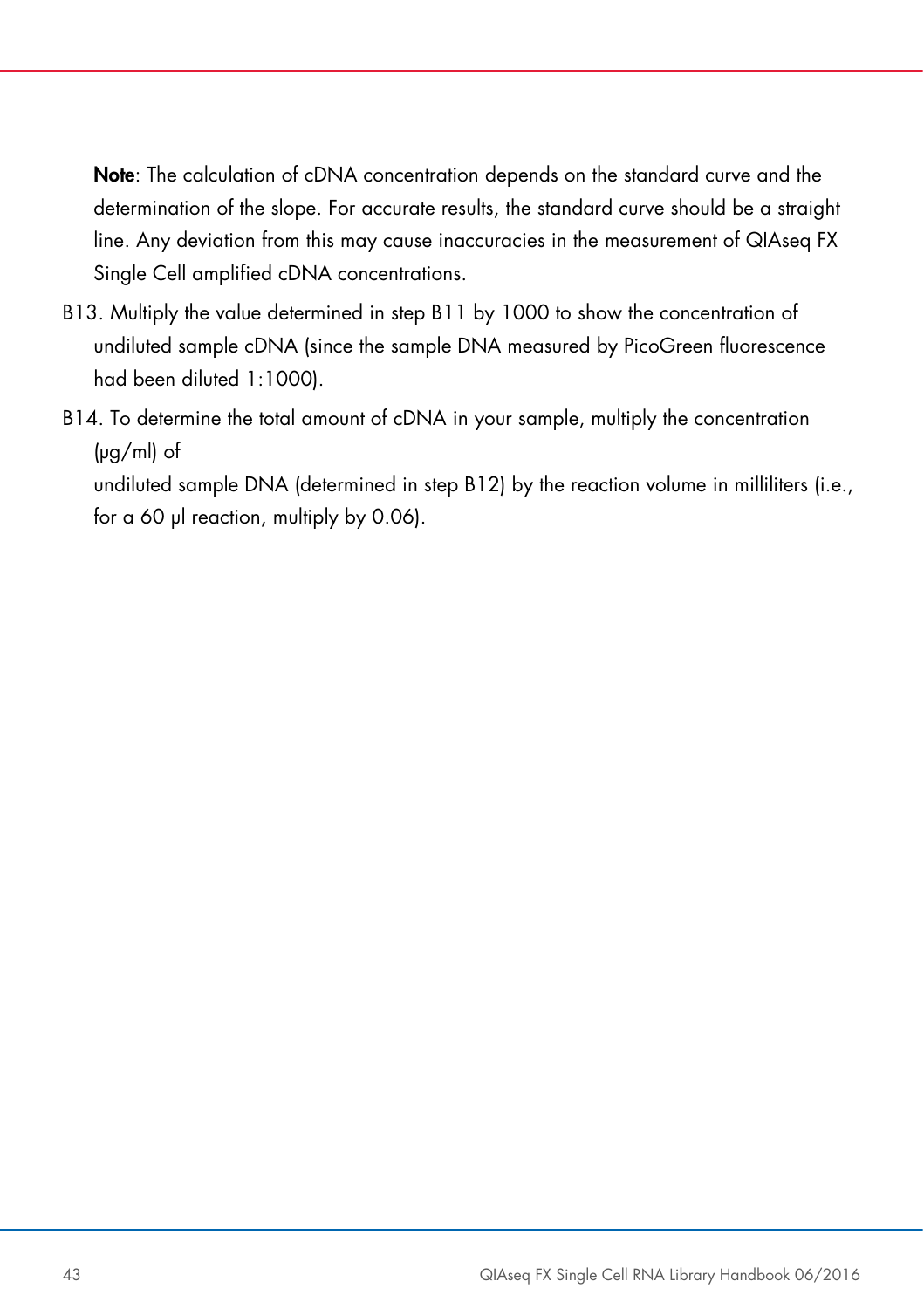## Appendix C: Adapter Barcodes for the QIAseq FX Libraries

The barcode sequences used in the QIAseq 96-plex adapter and 24-plex adapter plates are listed in Table 13. Indices 501–508 and 701–712 correspond to the respective Illumina adapter barcodes. The layout of the 96-plex and 24-plex single use adapter plate is displayed in Figure 4A and Figure 4B.

|  |  |  |  |  |  | Table 13. Adapter barcodes used in the QIAseq 96-plex Adapter Plate |
|--|--|--|--|--|--|---------------------------------------------------------------------|
|--|--|--|--|--|--|---------------------------------------------------------------------|

| Codes for entry on sample sheet |                                           |                      |                                           |  |  |
|---------------------------------|-------------------------------------------|----------------------|-------------------------------------------|--|--|
| D50X barcode<br>name            | i5 bases for entry on the sample<br>sheet | D70X barcode<br>name | 17 bases for entry on the sample<br>sheet |  |  |
| D <sub>50</sub> 1               | <b>TATAGCCT</b>                           | D701                 | <b>ATTACTCG</b>                           |  |  |
| D <sub>502</sub>                | <b>ATAGAGGC</b>                           | D702                 | <b>TCCGGAGA</b>                           |  |  |
| D <sub>503</sub>                | <b>CCTATCCT</b>                           | D703                 | <b>CGCTCATT</b>                           |  |  |
| D <sub>504</sub>                | <b>GGCTCTGA</b>                           | D704                 | <b>GAGATTCC</b>                           |  |  |
| D <sub>505</sub>                | <b>AGGCGAAG</b>                           | D705                 | <b>ATTCAGAA</b>                           |  |  |
| D <sub>506</sub>                | <b>TAATCTTA</b>                           | D706                 | <b>GAATTCGT</b>                           |  |  |
| D <sub>507</sub>                | CAGGACGT                                  | D707                 | <b>CTGAAGCT</b>                           |  |  |
| D <sub>508</sub>                | <b>GTACTGAC</b>                           | D708                 | <b>TAATGCGC</b>                           |  |  |
|                                 |                                           | D709                 | <b>CGGCTATG</b>                           |  |  |
|                                 |                                           | D710                 | <b>TCCGCGAA</b>                           |  |  |
|                                 |                                           | D711                 | <b>TCTCGCGC</b>                           |  |  |
|                                 |                                           | D712                 | <b>AGCGATAG</b>                           |  |  |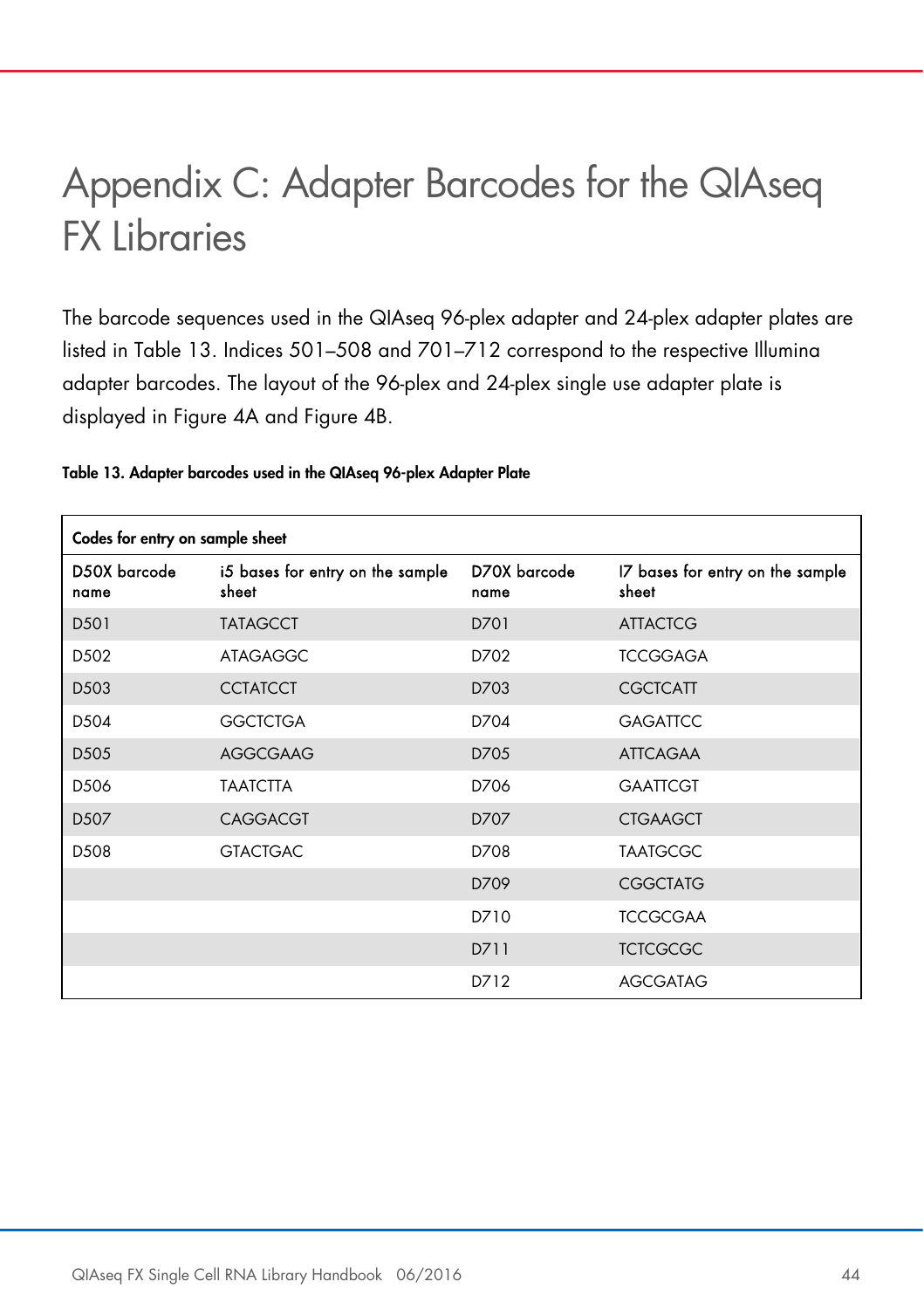|                          | $\mathbf{1}$ | $\overline{2}$ | 3       | 4       | 5       | 6       | 7       | 8       | $\overline{9}$ | 10      | 11      | 12      |
|--------------------------|--------------|----------------|---------|---------|---------|---------|---------|---------|----------------|---------|---------|---------|
| $\mathbf{A}$             | 501/701      | 501/702        | 501/703 | 501/704 | 501/705 | 501/706 | 501/707 | 501/708 | 501/709        | 501/710 | 501/711 | 501/712 |
| B                        | 502/701      | 502/702        | 502/703 | 502/704 | 502/705 | 502/706 | 502/707 | 502/708 | 502/709        | 502/710 | 502/711 | 502/712 |
| C                        | 503/701      | 503/702        | 503/703 | 503/704 | 503/705 | 503/706 | 503/707 | 503/708 | 503/709        | 503/710 | 503/711 | 503/712 |
| D                        | 504/701      | 504/702        | 504/703 | 504/704 | 504/705 | 504/706 | 504/707 | 504/708 | 504/709        | 504/710 | 504/711 | 504/712 |
| E                        | 505/701      | 505/702        | 505/703 | 505/704 | 505/705 | 505/706 | 505/707 | 505/708 | 505/709        | 505/710 | 505/711 | 505/712 |
| F                        | 506/701      | 506/702        | 506/703 | 506/704 | 506/705 | 506/706 | 506/707 | 506/708 | 506/709        | 506/710 | 506/711 | 506/712 |
| G                        | 507/701      | 507/702        | 507/703 | 507/704 | 507/705 | 507/706 | 507/707 | 507/708 | 507/709        | 507/710 | 507/711 | 507/712 |
| $\overline{\phantom{a}}$ | 508/701      | 508/702        | 508/703 | 508/704 | 508/705 | 508/706 | 508/707 | 508/708 | 508/709        | 508/710 | 508/711 | 508/712 |

Figure 4A. QIAseq 96-plex Adapter Plate layout.

|                | $\mathbf{1}$ | $\overline{2}$ | $\overline{\mathbf{3}}$ | 4 | 5 | $6\phantom{1}$ | $\overline{7}$ | $\bf{8}$ | $\overline{9}$ | 10 | 11 | 12 |
|----------------|--------------|----------------|-------------------------|---|---|----------------|----------------|----------|----------------|----|----|----|
| $\overline{A}$ | 501/701      | 501/702        | 501/703                 |   |   |                |                |          |                |    |    |    |
| $\mathbf{B}$   | 502/701      | 502/702        | 502/703                 |   |   |                |                |          |                |    |    |    |
| $\mathsf{C}$   | 503/701      | 503/702        | 503/703                 |   |   |                |                |          |                |    |    |    |
| D              | 504/701      | 504/702        | 504/703                 |   |   |                |                |          |                |    |    |    |
| E              | 505/701      | 505/702        | 505/703                 |   |   |                |                |          |                |    |    |    |
| F              | 506/701      | 506/702        | 506/703                 |   |   |                |                |          |                |    |    |    |
| G              | 507/701      | 507/702        | 507/703                 |   |   |                |                |          |                |    |    |    |
| H              | 508/701      | 508/702        | 508/703                 |   |   |                |                |          |                |    |    |    |

Figure 4B. QIAseq 24-plex Adapter Plate layout.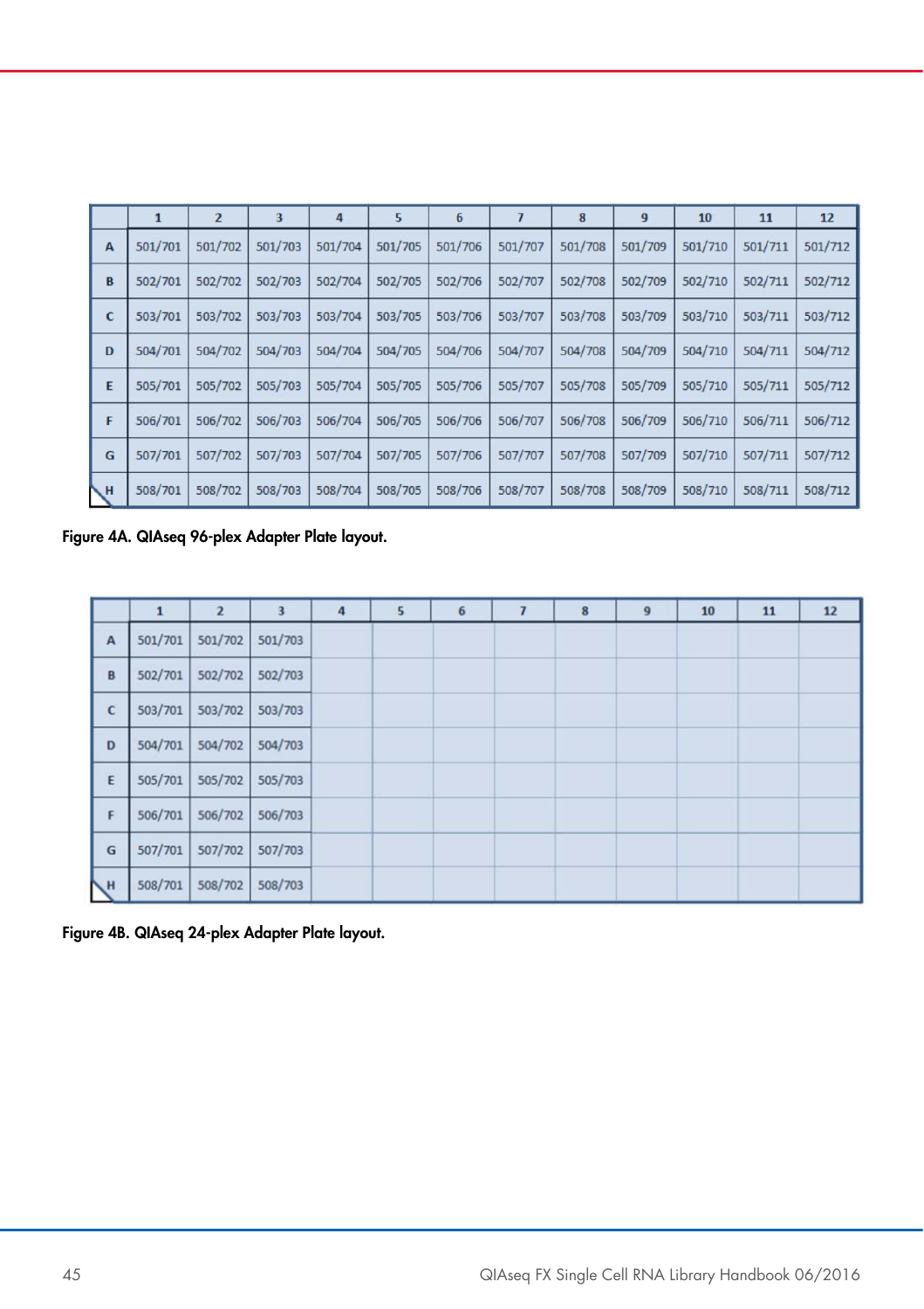## Appendix D: Amplification of Library DNA

PCR-based library amplification is not normally required, but can be used if insufficient WTA product was generated and if samples are irreplaceable. This protocol is for the high-fidelity amplification of completed libraries using the reagents provided in the GeneRead DNA I Amp Kit (cat. no. 180455). The proprietary HiFi PCR Master Mix can evenly amplify DNA regions with vastly different GC content, minimizing sequencing bias caused by PCR.

#### Things to do before starting

- Thaw all reagents on ice. Once reagents are thawed, mix them thoroughly by vortexing to avoid any localized concentrations.
- For PCR reaction cleanup and removal of primer-dimers following library construction, the GeneRead Size Selection Kit (cat. no. 180514) is required and should be ordered separately.

#### Procedure

1. Prepare a reaction mix according to Table 14.

#### Table 14. Reaction mix for library enrichment

| Component                           | Volume/reaction (µl) |
|-------------------------------------|----------------------|
| HiFi PCR Master Mix, 2x             | 25                   |
| Primer Mix (10 µM each)             | 1.5                  |
| Library DNA (from step 26, page 35) | Variable             |
| <b>RNase-free water</b>             | Variable             |
| <b>Total reaction volume</b>        | 50                   |

2. Program a thermocycler according to Table 15.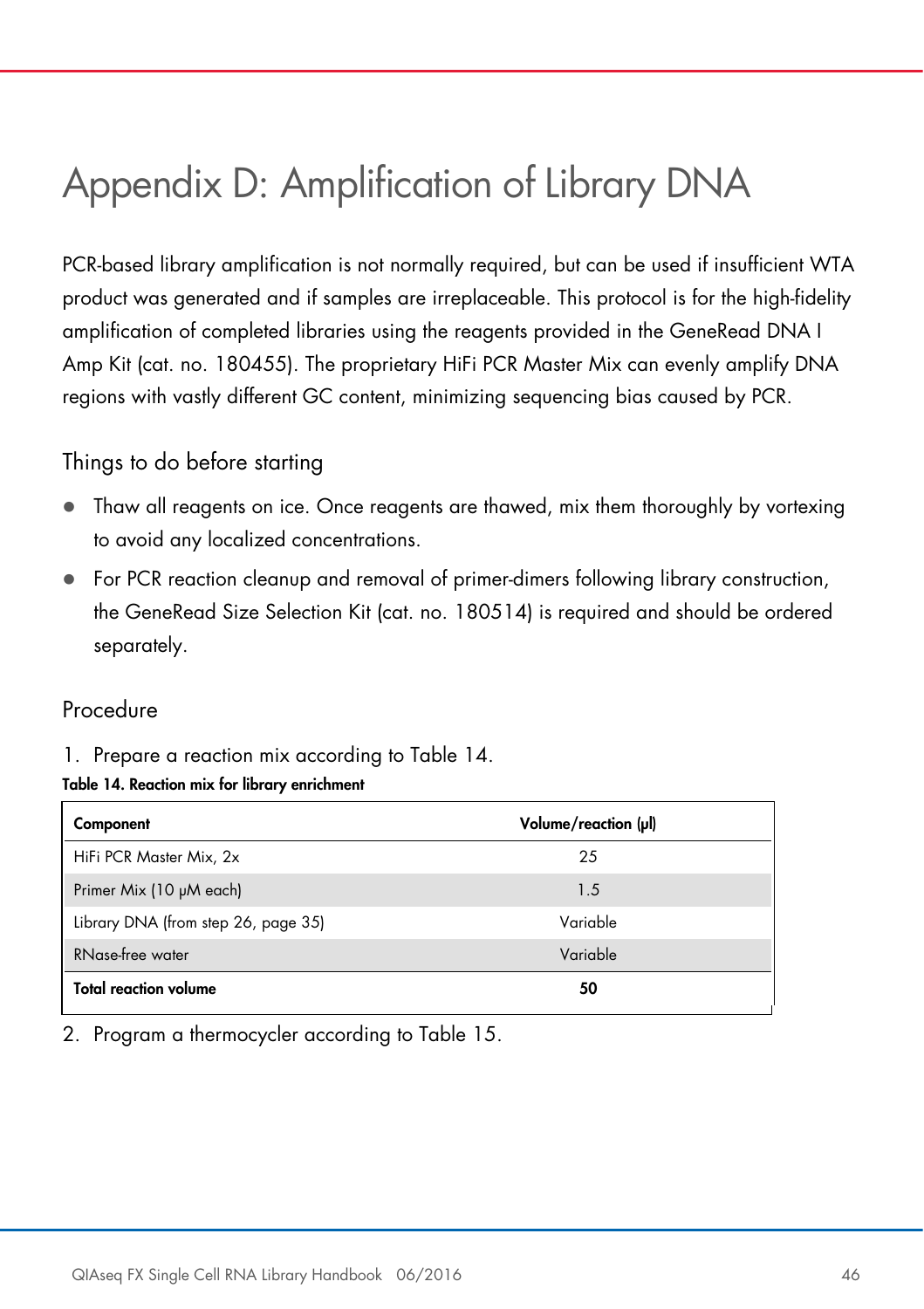Table 15. Thermal cycling parameters

| Time            | <b>Temperature</b> | Number of cycles |
|-----------------|--------------------|------------------|
| 2 min           | 98°C               |                  |
| 20 <sub>s</sub> | $98^{\circ}$ C     |                  |
| 30 <sub>s</sub> | $60^{\circ}$ C     | $5 - 10*$        |
| 30 <sub>s</sub> | $72^{\circ}$ C     |                  |
| 1 min           | $72^{\circ}$ C     |                  |
| $\infty$        | $4^{\circ}$ C      | Hold             |

\* We recommend 5–10 amplification cycles, depending on the DNA input amount and quality. Generally, 4 amplification cycles are sufficient for >200 ng input DNA.

- 3. Perform size selection as described in the GeneRead Size Selection Handbook (Protocol: GeneRead Size selection of sheared DNA in common elution buffers).
- 4. Assess the quality of the library using a capillary electrophoresis device or other comparable method. Check for the correct size distribution (see Figure 5, blue line) of library fragments and for the absence of adapters or adapter dimers. Note: The median fragment size can be used for subsequent qPCR-based quantification methods.

Note: The median size of the DNA fragment should be shifted by the size of the adapters that were ligated to the library fragments.



Figure 5: Capillary electrophoresis device trace of generated libraries. Capillary electrophoresis device trace data showing the correct size distribution of completed libraries and the absence of adapters or adapter dimers. Red line: library without/before enrichment. Blue line: same library after PCR enrichment.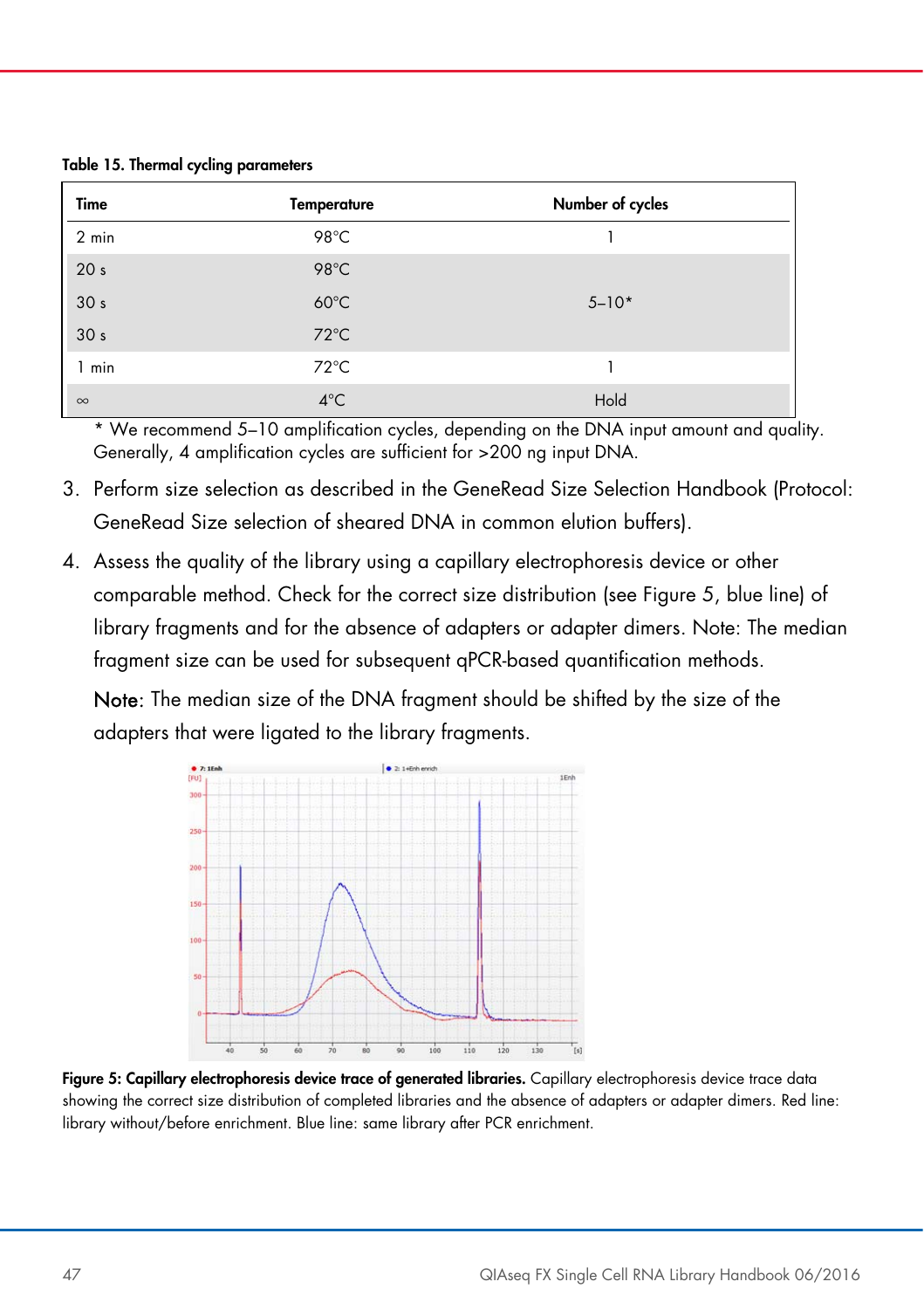- 5. Quantify the library using the QIAseq Library Quant Assay Kit (product number 333314, not provided) or other comparable method.
- 6. The purified library can be safely stored at –20°C until further applications.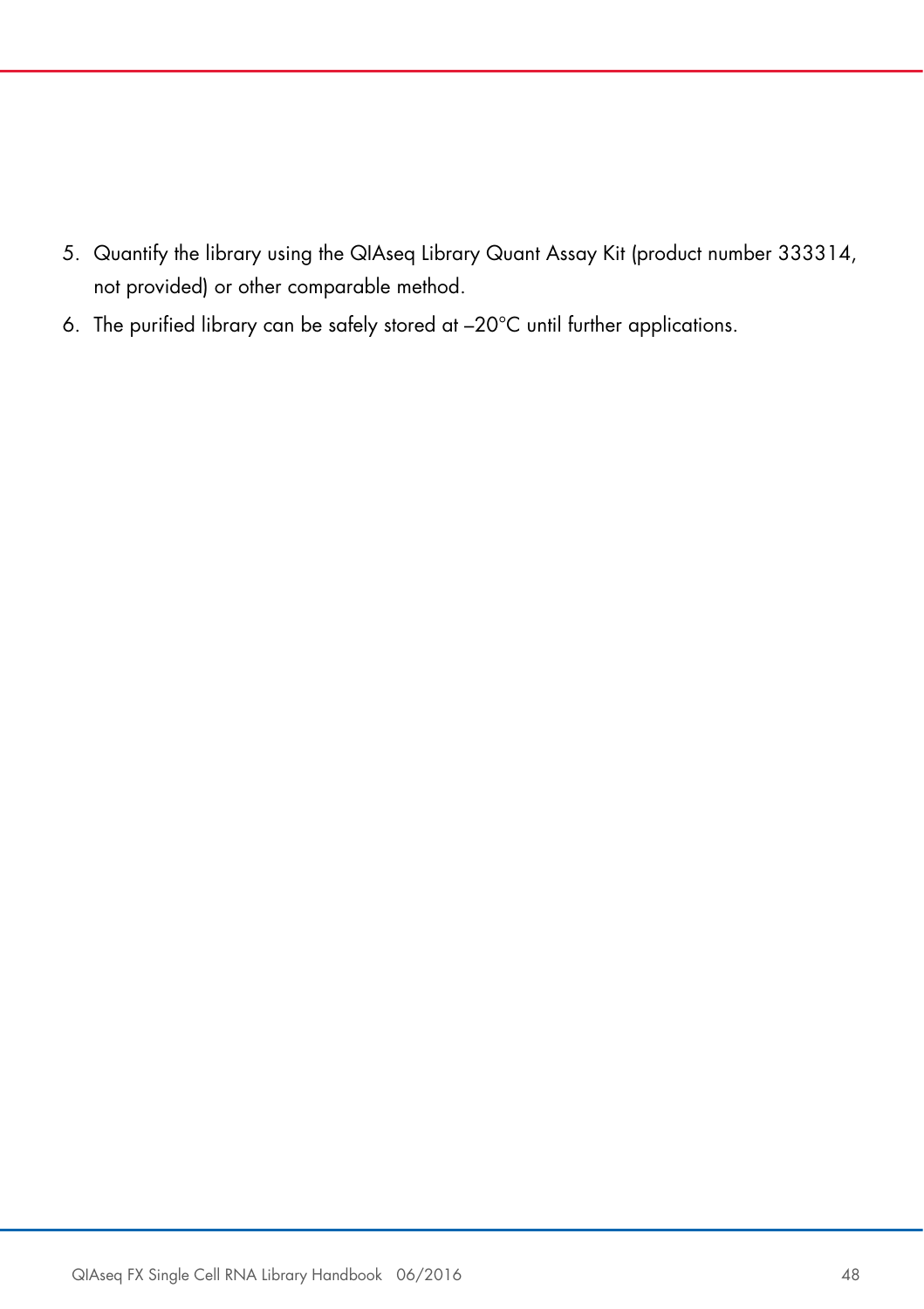## Appendix E: Multiplex PCR-Based Targeted Enrichment Using REPLI-g Amplified DNA and Library Construction for Sequencing on Illumina Platforms

PCR-based targeted enrichment can be performed using REPLI-g amplified DNA and the GeneRead DNAseq Targeted Panels V2. Proceed directly with dilution of REPLI-g amplified DNA as described in the GeneRead DNAseq Targeted Panels V2 Handbook (see Protocol: PCR Setup). Follow protocol PCR Setup in the GeneRead DNAseq Targeted Panels V2 Handbook – starting from Step 1, with DNA dilution.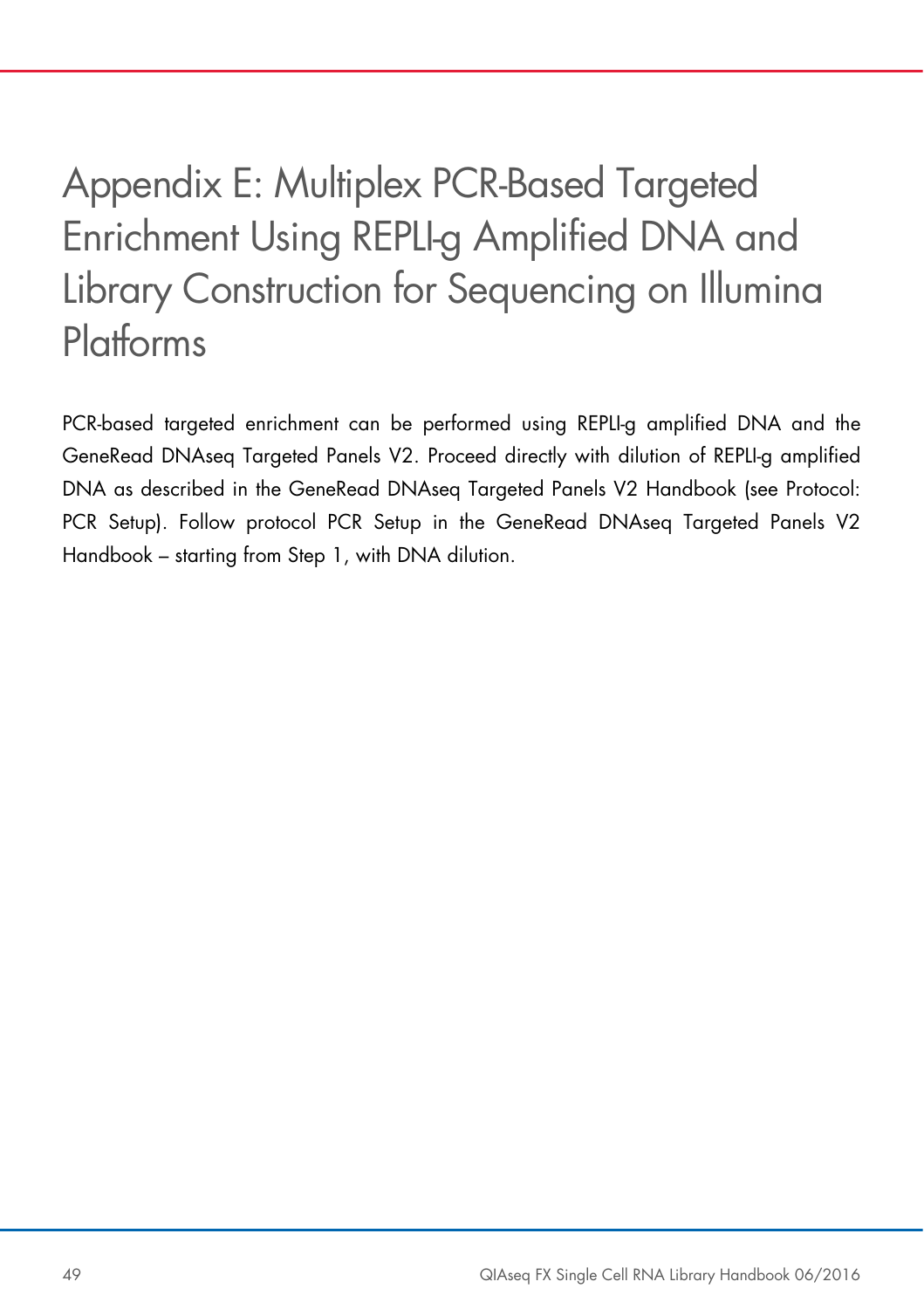## Appendix F: Manual 96-Well Protocol QIAseq FX Single Cell RNA Library Generation

This procedure has been adapted from the single tube protocol. It is suitable for generation of PCR-free libraries from single cells or from low amounts of purified RNA in 96-well format using the QIAseq FX Single Cell RNA Library Kit. For further recommendations, see protocol "Amplification of Poly A+ mRNA from Single Cells." If total RNA amplification is required please add random primer in the RT-reaction according to the protocol described in "Amplification of Poly A+ mRNA from Single Cells."

Equipment and reagents to be supplied by user

- Microcentrifuge tubes and 15 ml Falcon tubes (or similar)
- Microcentrifuge
- Heating block or cycler
- Vortexer
- Cooling block or ice
- Nuclease-free water
- 96-well plates
- Pipettes, Repeater Pipettes with corresponding pipette tips; multichannel pipettes are recommended for efficient sample processing.
- Recommended: reservoirs for use with multichannel pipettes
- Magnetic plate rack (e.g., GENOVISION GenoMagnet-96, G510.096)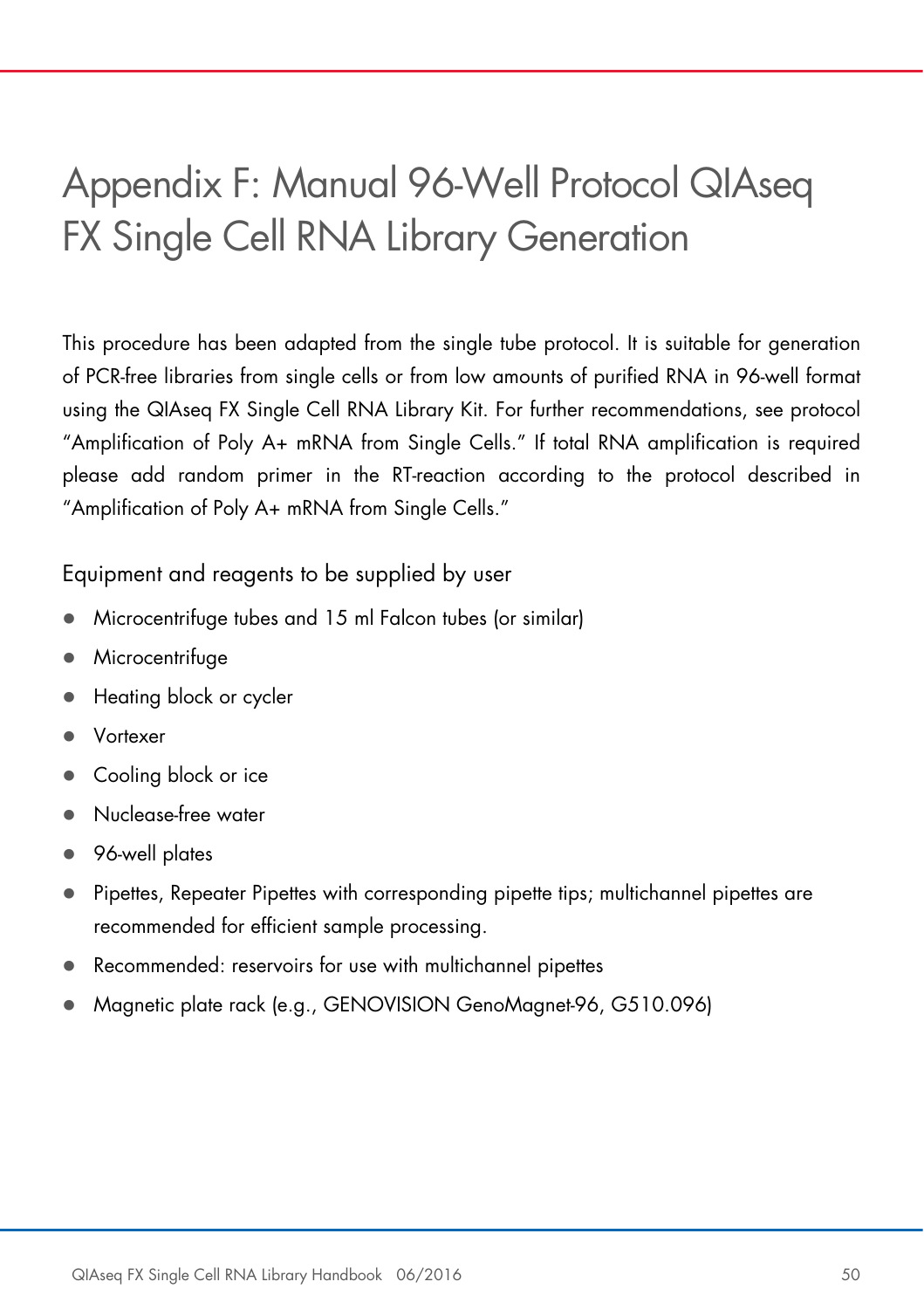### Protocol: Amplification of Poly A+ mRNA from Single Cells

### Procedure

- 1. Place 7 μl cell material (supplied with PBS) into each well of a 96-well PCR plate. If using less than 7 μl of cell material, add  $H_2O$  sc to bring the volume up to 7 μl. Note: Proceed immediately with step 2.
- 2. Add 4 μl Lysis Buffer with a repeater pipette, then seal the plate using a tape sheet. Centrifuge the plate briefly at 1000 rpm to ensure that the cell material and lysis buffer are collected at the bottom of the wells.
- 3. Mix by a short vortexing step, then briefly centrifuge again at 1000 rpm. Note: Ensure that the cell material does not stick to the tube wall above the meniscus and that mixing of the lysis buffer with the cell material is complete.
- 4. Incubate at 24°C for 5 min, followed by 95°C for 3 min. Cool to 4°C.
- 5. Add 2 μl gDNA Wipeout Buffer to each well, seal and centrifuge. Then mix by vortexing and centrifuge briefly.
- 6. Incubate at 42°C for 10 min. If more time is needed to prepare the next step, place on ice.

Prepare the Quantiscript RT mix (Table 16). Add 6 μl Quantiscript RT Mix to the lysed cell sample, seal the plate using a tape sheet and centrifuge the plate briefly at 1000 rpm to ensure that RT reaction material is collected at the bottom of the wells.

Note: The Quantiscript RT mix must be prepared fresh.

Note: If total RNA amplification is required please add random primer in the RT-reaction according to protocol "Amplification of Poly A+ mRNA from Single Cells" step 6.

| Component            | Volume/ 96 reactions* |
|----------------------|-----------------------|
| RT/Polymerase Buffer | 384 µl                |
| Oligo dT Primer      | 96 ul                 |

#### Table 16. Preparation of Quantiscript RT mix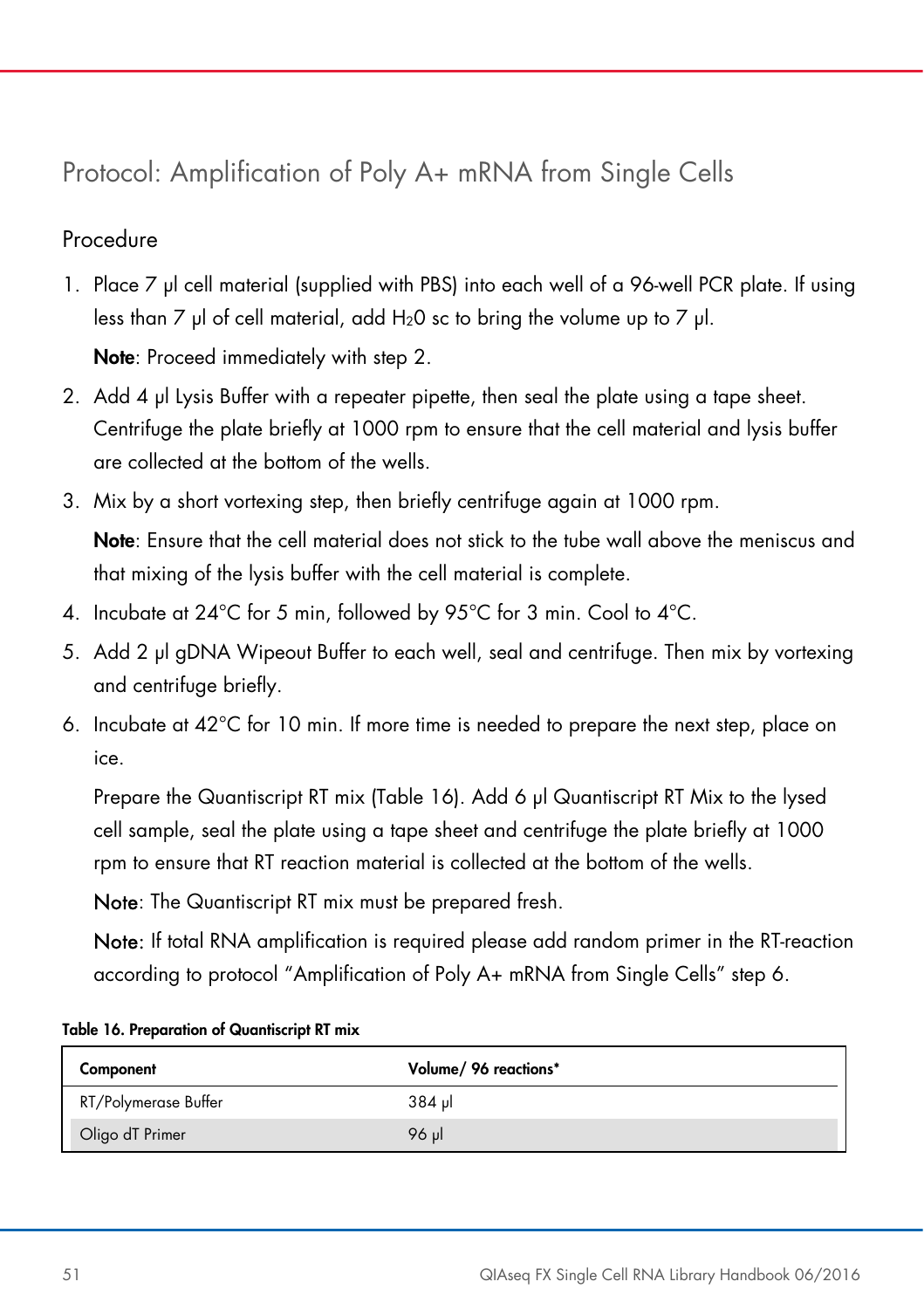| Component                  | Volume/ 96 reactions* |
|----------------------------|-----------------------|
| Quantiscript RT Enzyme Mix | 96 µl                 |
| Total volume <sup>t</sup>  | 576 µl                |

\* Add 10%.

† Mix by vortexing and centrifuge briefly.

- 7. Mix by vortexing and centrifuge briefly.
- 8. Incubate at 42ºC for 60 min. Stop the reaction by incubating at 95ºC for 3 min, then cool on ice.
- 9. Prepare the ligation mix (see Table 17). Add 10 μl ligation mix to the RT reaction from step 9, seal the plate using a tape sheet and centrifuge the plate briefly at 1000 rpm to ensure that ligation reaction material is collected at the bottom of the wells.

IMPORTANT: When preparing the ligation mix, add the components in the order shown in Table 3.

Note: The ligation mix must be prepared fresh.

| .                         |                      |  |
|---------------------------|----------------------|--|
| Component                 | Volume/96 reactions* |  |
| Ligase Buffer             | 768 µl               |  |
| Ligase Mix                | $192$ µ              |  |
| Total volume <sup>t</sup> | 960 µl               |  |

#### Table 17. Preparation of the ligation mix

\* Add 10%.

† Mix by vortexing and centrifuge briefly.

10.Mix by vortexing and centrifuge briefly.

- 11. Incubate at 24°C for 30 min. Stop the reaction by incubating at 95°C for 5 min, then cool on ice.
- 12.Prepare the REPLI-g SensiPhi amplification mix (see Table 18). Add 30 μl REPLI-g SensiPhi amplification mix to the ligation reaction from step 12, seal the plate using a tape sheet and centrifuge the plate briefly at 1000 rpm to ensure that amplification reaction material is collected at the bottom of the wells.

Note: REPLI-g SensiPhi amplification mix must be prepared fresh.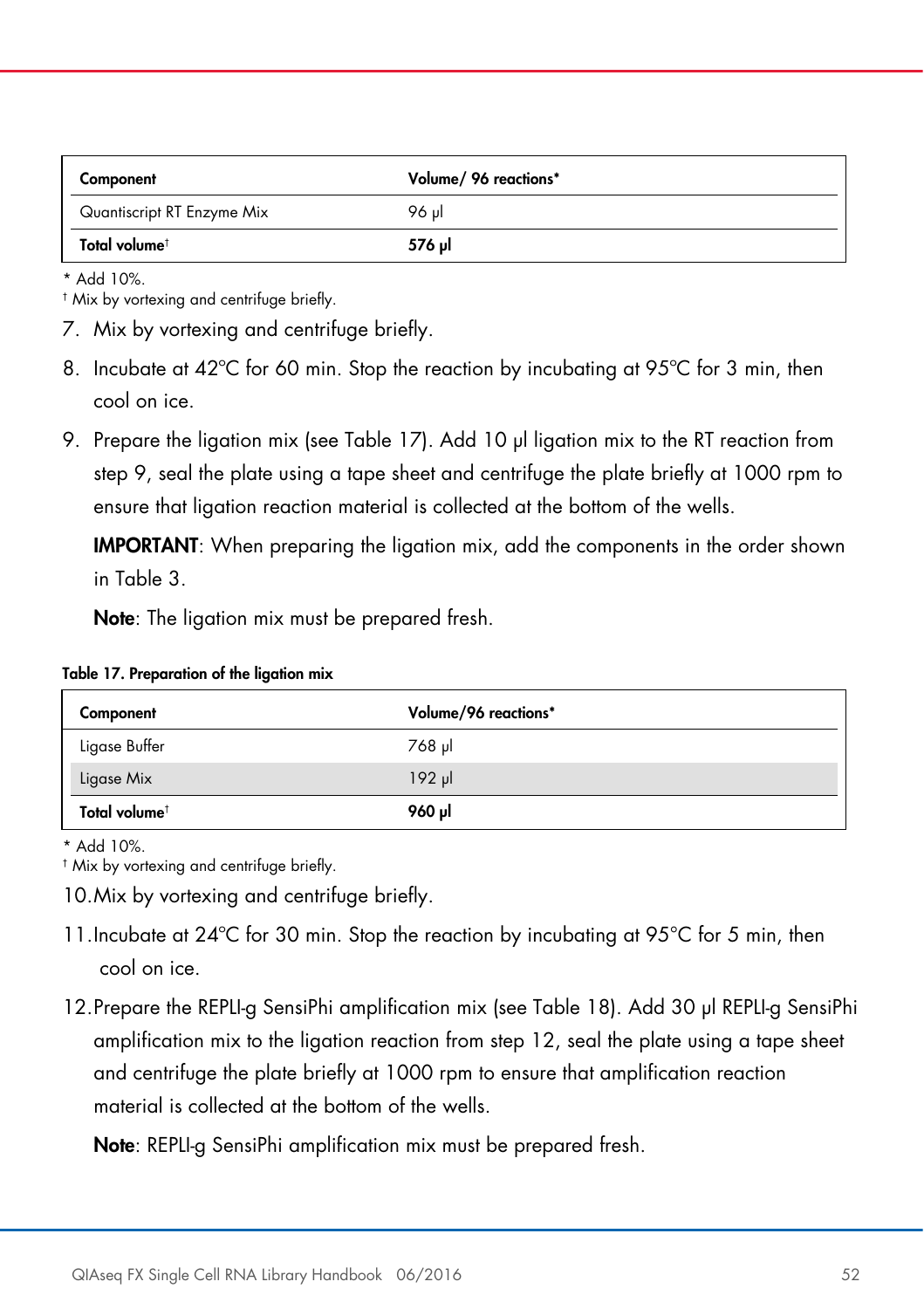Table 18. Preparation of REPLI-g SensiPhi amplification mix\*

| Component                       | Volume/96 reactions* |
|---------------------------------|----------------------|
| REPLI-g sc Reaction Buffer      | 2784 µl              |
| REPLI-g SensiPhi DNA Polymerase | 96 µl                |
| Total volume <sup>t</sup>       | $2880$ µ             |

\* Add 10%.

† Mix by vortexing and centrifuge briefly.

- 13. Mix by vortexing and centrifuge briefly.
- 14.Incubate at 30ºC for 2 h.
- 15. Stop the reaction by incubating at 65°C for 5 min, then cool on ice.
- 16.If not being used directly, store the amplified cDNA at –15ºC to –30ºC until required for downstream applications. We recommend storage of the amplified DNA at a minimum concentration of 100 ng/μl.

Note: The high-molecular-weight DNA generated by random extension of primers (primer-multimer formation) in no template controls (NTC) does not contain genetic information and will not affect the quality of downstream applications. These products are outcompeted by cDNA of viable cells present during WTA.

17.Amplified cDNA can be directly used for the library construction or target-directed amplification and library construction. Amplified cDNA behaves like purified genomic DNA and has an approximate length of 2000–70,000 bp.

Note: If quantification of the amplified cDNA is required, follow the instructions in Appendix B. Optical density (OD) measurements overestimate the amplified DNA from step 12 and should not be used.

### Protocol: Amplification of Poly A+ mRNA from Purified RNA

#### Procedure

1. Place 8 μl purified RNA (>50 pg) into each well of a 96-well plate. If using less than 8 μl of purified RNA, add  $H_2O$  sc to bring the volume up to 8 μl.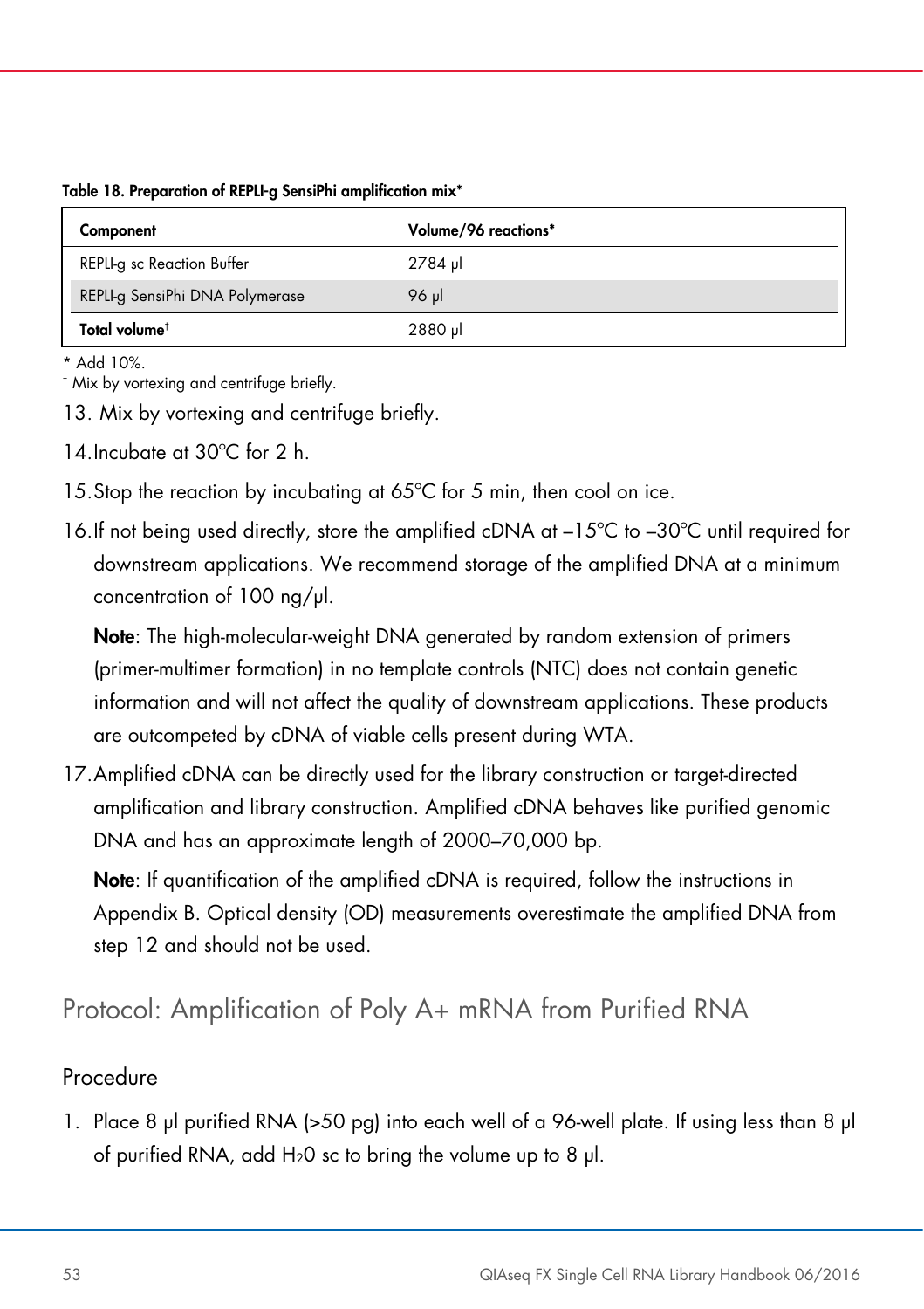- 2. Add 3 μl NA Denaturation Buffer with a repeater pipette, then seal the plate using a tape sheet. Centrifuge the plate briefly at 1000 rpm to ensure that all RNA material and lysis buffer are collected at the bottom of the wells.
- 3. Mix by vortexing and centrifuge briefly.
- 4. Incubate at 95°C for 3 min, then cool to 4°C.
- 5. Proceed with "gDNA Wipeout" step 4 of the 96-well protocol "Amplification of Poly A+ mRNA from Single Cells."

### Protocol: Enzymatic Fragmentation and Library Preparation Using QIAseq FX SC Amplified cDNA

This protocol describes the FX reaction for single-tube fragmentation, end-repair, A-addition and size selection of QIASeq FX Single Cell amplified cDNA for the preparation of 96 libraries that are ready for quantification and use in next-generation sequencing on instruments from Illumina.

### Important points before starting

- The following products are required also for this protocol: For reaction cleanup and removal of adapter dimers following library construction, Agencourt AMPure XP Beads (cat. no. A63880, A63881) or the GeneRead Size Selection Kit (cat. no. 180514) is required and should be ordered separately.
- The cDNA should be diluted in  $H_2O$  before starting.

### Things to do before starting

 Program thermal cyclers. For increased speed and convenience, all incubation steps of the protocol can be preprogrammed and saved on a thermal cycler in advance (Table 19).

Refer to Table 19 to determine the time and protocol required to fragment input cDNA to the desired size.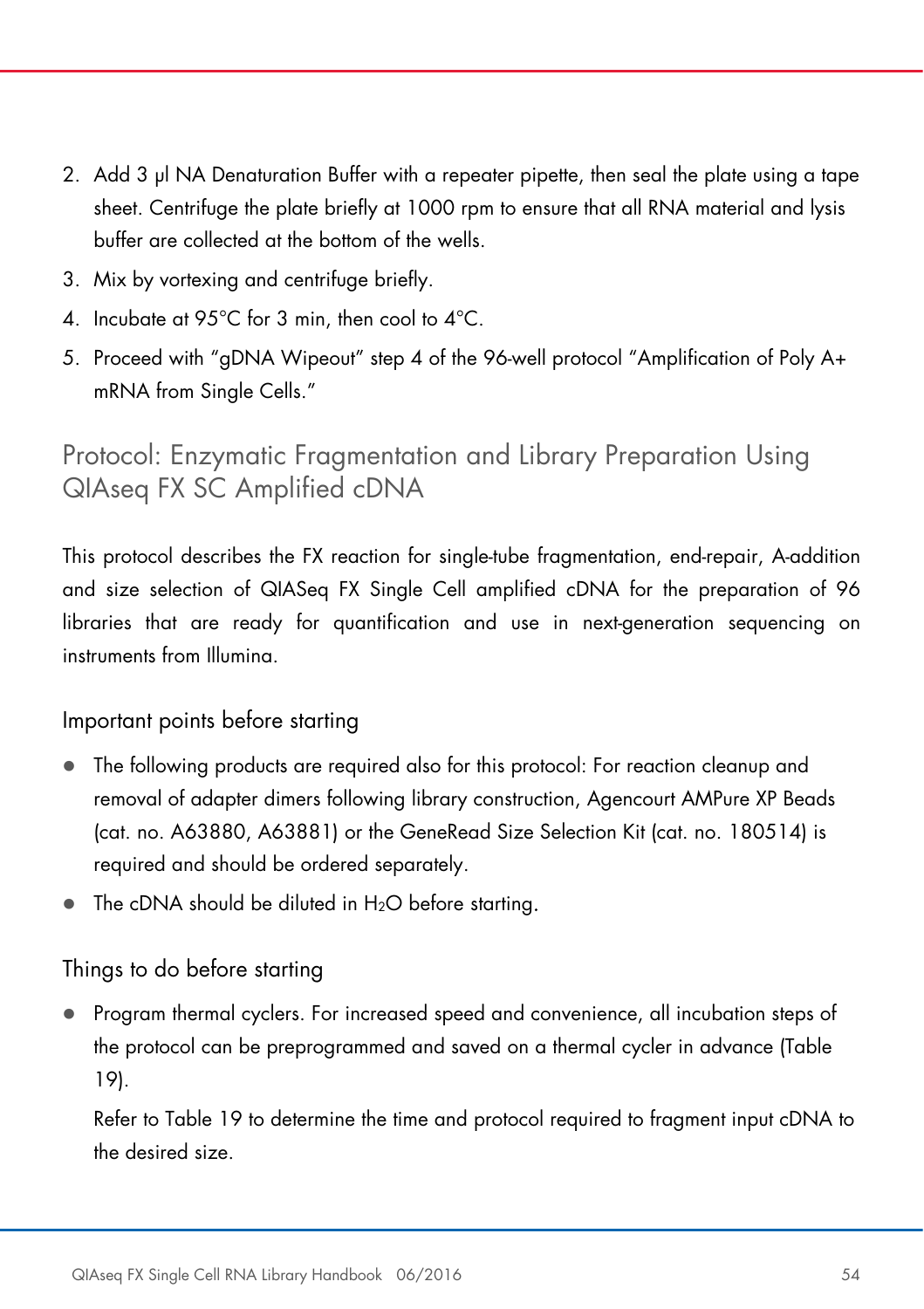- Prepare fresh 80% ethanol.
- Prepare Buffer 10 mM Tris-HCl, pH 8.0

### FX Single-Tube fragmentation, end repair and A-addition

1. Thaw all kit components on ice. Once reagents are thawed, mix buffers thoroughly by quick vortexing to avoid any localized concentrations. Briefly spin down vortexed reagents before use.

Program a thermocycler according to Table 19 and start the program. If possible, set the temperature of the heated lid to ~70°C.

2. When the thermocycler block reaches 4°C, pause the program.

#### Table 19. Amplified cDNA fragmentation reaction conditions

| <b>Step</b>    | <b>Temperature</b> | Incubation time<br>(Fragment size 300 bp) | Incubation time<br>(Fragment size 500 bp) |
|----------------|--------------------|-------------------------------------------|-------------------------------------------|
|                | $4^{\circ}$ C      | min                                       | l min                                     |
| $\overline{2}$ | $32^{\circ}$ C     | $15 \text{ min}^{\star}$                  | $10$ min                                  |
| 3              | $65^{\circ}$ C     | 30 min                                    | 30 min                                    |
| 4              | $4^{\circ}$ C      | Hold                                      | Hold                                      |

\*The insert size of the completed libraries is determined by the duration of step 2. Using 200–1000 ng input cDNA, 15 min fragmentation time produces a fragment distribution of around 300. Use a thermocycler with a heated lid.

- 3. Dilute amplified cDNA 1:3 in H2O sc. This should give 500–1000 ng total amplified DNA in 10 μl H2O sc (50–100 ng/μl). If you have quantified the cDNA obtained from the WTA, do not exceed 5 μl undiluted cDNA input in the FX reaction. Pipette 10 μl of the diluted cDNA into each well of the 96-well plate and place them on ice or a cooling block.
- 4. Prepare the FX Reaction Mix on ice according to Table 20 if the desired fragment size of library is 300 bp – or according to Table 21 for library fragment size of 500 bp – and mix by pipetting. Add the components of the FX Reaction Mix in the same order as stated in the table. Before adding the FX Enzyme Mix pipette up and down the Buffer Mix. You can upscale the FX Reaction Mix according to the number of samples processed.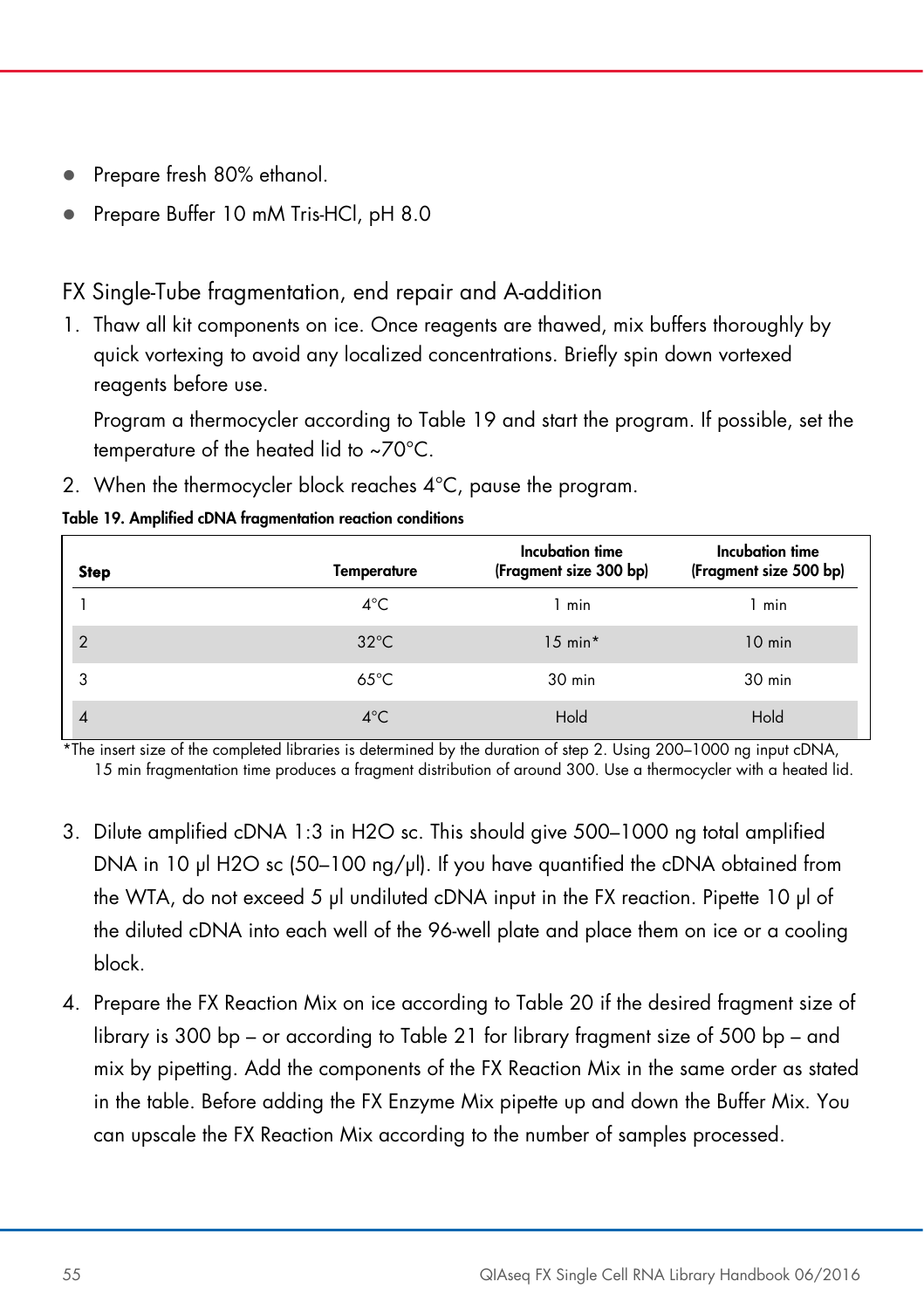Table 20. FX reaction setup for inserting fragment sizes of 300 bp

| Component                          | Volume/96 reactions* |
|------------------------------------|----------------------|
| FX Buffer, 10x                     | 480 µl               |
| $H2O$ sc                           | 1920 µl              |
| <b>FX Enhancer</b>                 | 480 µl               |
| FX Enzyme Mix                      | 960 µl               |
| Total reaction volume <sup>t</sup> | 3840 µl              |

\*Add 10%.

† Mix by pipetting and keep on ice.

#### Table 21. FX reaction setup for inserting fragment sizes of 500 bp

| Component                          | Volume/reaction* |
|------------------------------------|------------------|
| FX Buffer, 10x                     | $5 \mu$          |
| $H2O$ sc                           | $25$ $\mu$       |
| FX Enzyme Mix                      | 10 <sub>µ</sub>  |
| Total reaction volume <sup>t</sup> | ار 40            |

\*Add 10%.

† Mix by pipetting and keep on ice.

- 5. Add 40 μl FX Reaction Mix to each diluted amplified cDNA sample on cooling block using a repeater pipette by pipetting on the upper inner walls of the wells.
- 6. Seal the plate with a tape sheet and centrifuge briefly at 1000 rpm.
- 7. Mix by short vortexing.
- 8. Briefly spin down the PCR plate again, immediately transfer to the pre-chilled thermocycler (4°C) and resume the program. Once the fragmentation program is complete, transfer plate to ice.
- 9. Immediately proceed with adapter ligation as described in the next protocol.

#### Adapter ligation

10.Equilibrate Agencourt AMPure XP beads to room temperature for 20–30 min before use.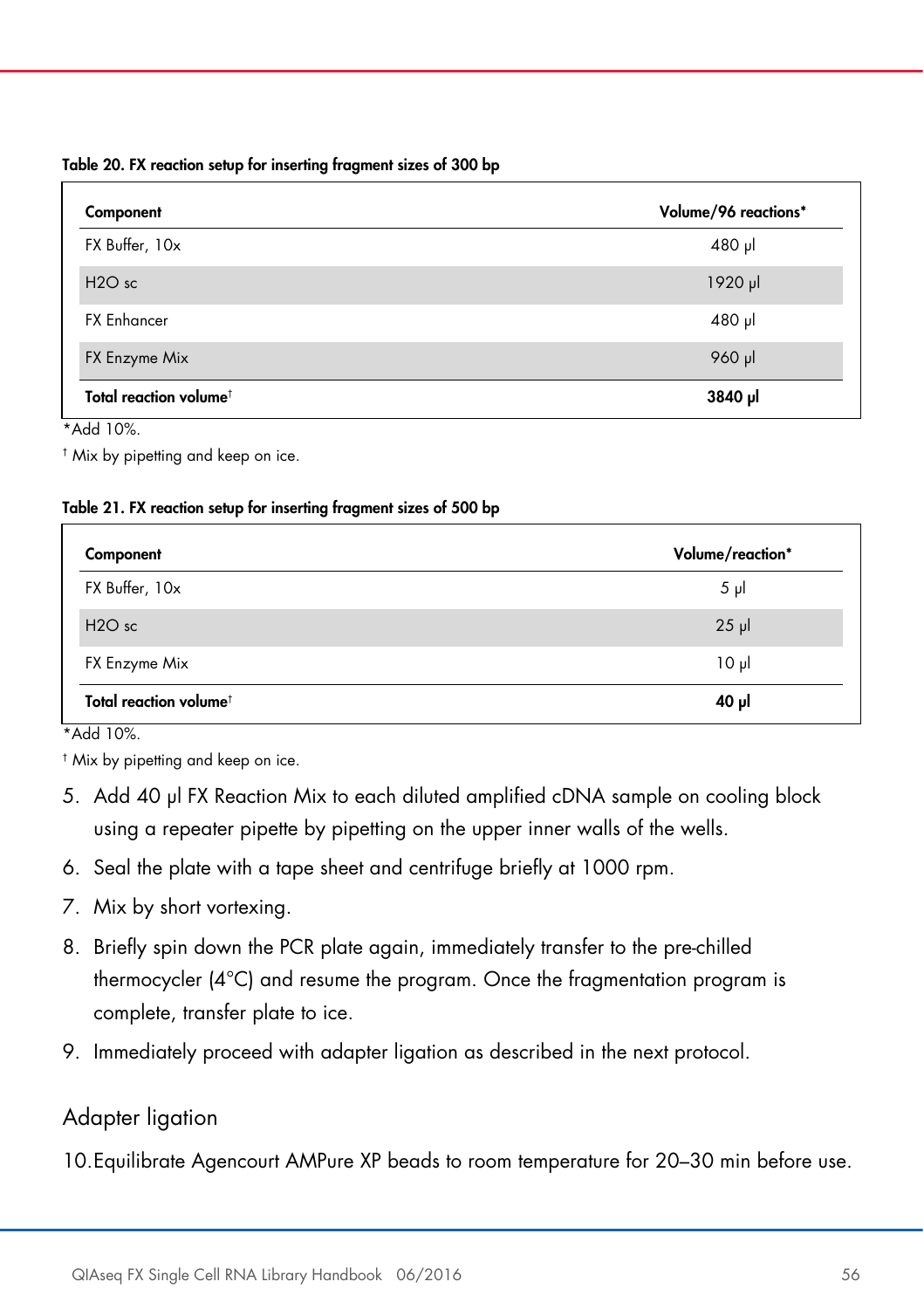11.Vortex and spin down the adapter plate. Remove the protective adapter plate lid, carefully pierce the foil seal and transfer 5 μl from one DNA adapter well to each 50 μl sample from the previous protocol using a multichannel pipette. Ensure the right orientation of both adapter and sample plates, and track the barcodes used for each sample.

IMPORTANT: Only one single adapter should be used per ligation reaction. If adapters from another supplier are used, follow the manufacturer's instructions.

12. Prepare the Ligation Master Mix on ice according to Table 22. Mix well by vortexing at low rpm.

| Table 22. Ligation master mix |
|-------------------------------|
|-------------------------------|

| Component                          | Volume/96 reactions* |
|------------------------------------|----------------------|
| DNA Ligase Buffer, 5x              | 1920 µl              |
| H2O <sub>SC</sub>                  | $1440$ pl            |
| DNA Ligase                         | 960 µl               |
| Total reaction volume <sup>t</sup> | 4320 µl              |

\* Add 10%.

† Mix by vortexing and centrifuge briefly.

- 13.Add 45 μl of the ligation master mix to each sample by pipetting on the upper inner side of the wells to avoid any cross contamination.
- 14.Seal the plate with a tape sheet and centrifuge briefly at 1000 rpm.
- 15.Mix by short vortexing.
- 16.Centrifuge briefly at 1000 rpm and incubate at 20°C for 15 min.

IMPORTANT: Do not use a thermocycler with a heated lid.

- 17.Proceed immediately to adapter ligation cleanup (steps 14–23) using 0.8x (80 μl) Agencourt AMPureXP beads.
- 18.Add 80 μl resuspended Agencourt AMPure XP beads slurry to each ligated sample using a repeater pipette and by pipetting beads on the upper side of the well, seal the plate and mix well by vortexing.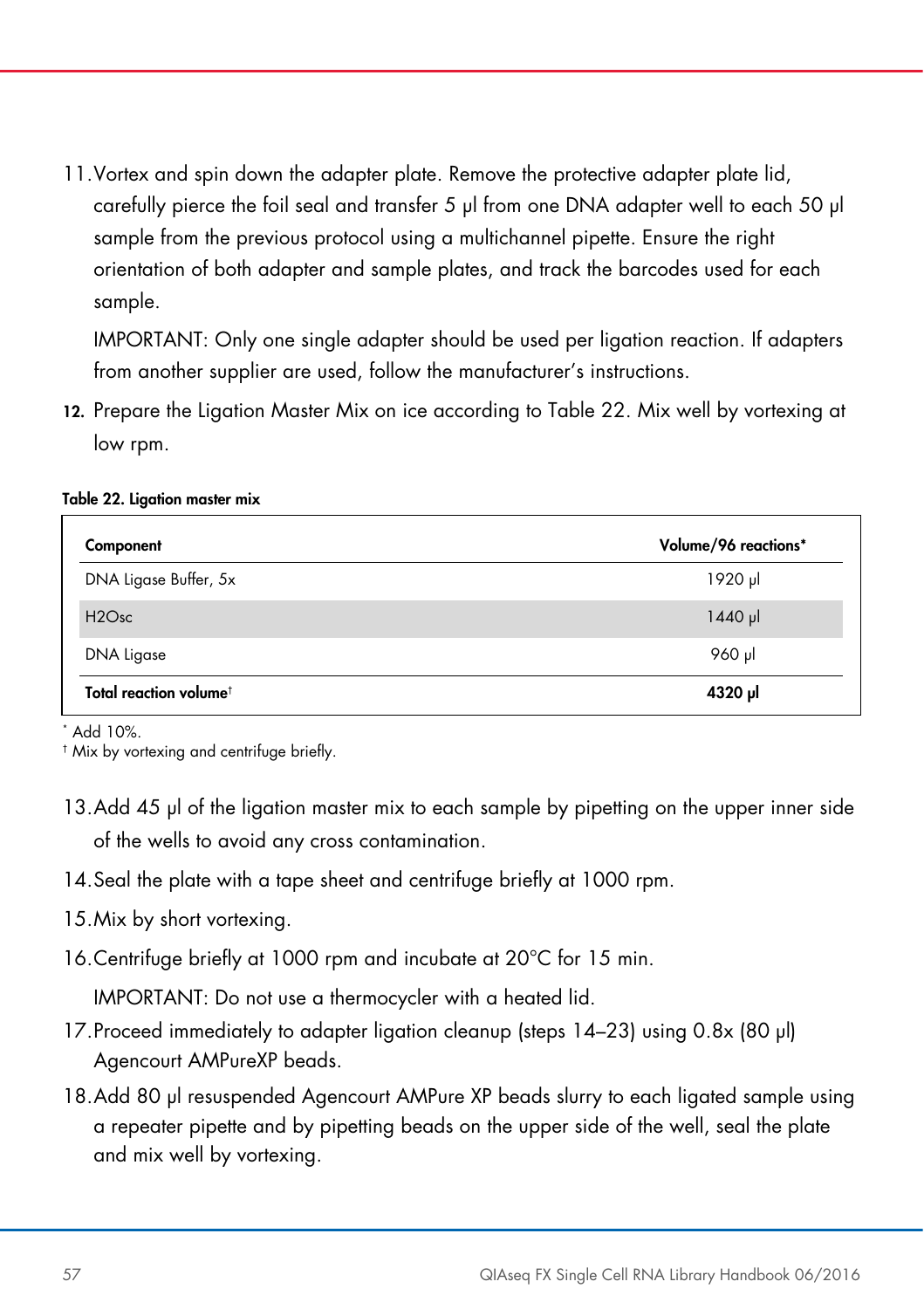- 19.Incubate the mixture for 5 min at room temperature.
- 20.Pellet the beads on a magnetic stand for 2 min and carefully discard the supernatant.
- 21.Wash the beads by adding 200 μl fresh 80% ethanol to each pellet on the magnetic rack, then carefully discard the supernatant.
- 22.Repeat the wash step 17 once for a total of 2 ethanol washes.
- 23.Incubate on the magnetic rack for 5–10 min or until the beads are dry. Avoid over-drying since this may result in lower DNA recovery. Remove from the magnetic stand.
- 24.Elute by resuspending in 52.5 μl 10 mM Tris-HCl, pH 8.0. Pellet beads on the magnetic stand. Carefully transfer 50 μl supernatant to a new PCR plate.
- 25.Perform a second purification. Add 50 μl of resuspended 1x Agencourt AMPure XP beads to each sample, seal the plate and mix.
- 26.Follow steps 19–23.
- 27.Elute by resuspending in 26 μl 10 mM Tris-HCl, pH 8.0. Pellet the beads on the magnetic rack. Carefully transfer 23.5 μl of supernatant into a new PCR plate. Store purified libraries at –20°C until ready for sequencing.
- 28.Assess the quality of the libraries using a capillary electrophoresis device or comparable method. Check for the correct size distribution (Figure 1) of library fragments and for the absence of adapters or adapter dimers.

Note: The median size of the DNA fragment should be shifted by the size of the adapters that were ligated to the library fragments (e.g., for the GeneRead Adapter I Set 1-plex or the GeneRead Adapter I Set 12-plex, add 120 bp).

Note: The median fragment size can be used for subsequent qPCR-based quantification methods. This median size may be shifted between amplified libraries and PCR free libraries by approx. 30 bp.

29.Quantify the library using the QIAseq Library Quant Assay Kit (product number 333314, not provided by this kit), or other comparable method.

Note: qPCR method is strongly recommended for the library generated with PCR-free library protocol to give accurate library quantification. Capillary electrophoresis or Qubit® methods can overestimate library quantity since they cannot distinguish DNA fragments with and without adapters ligated. However if Qubit® quantification is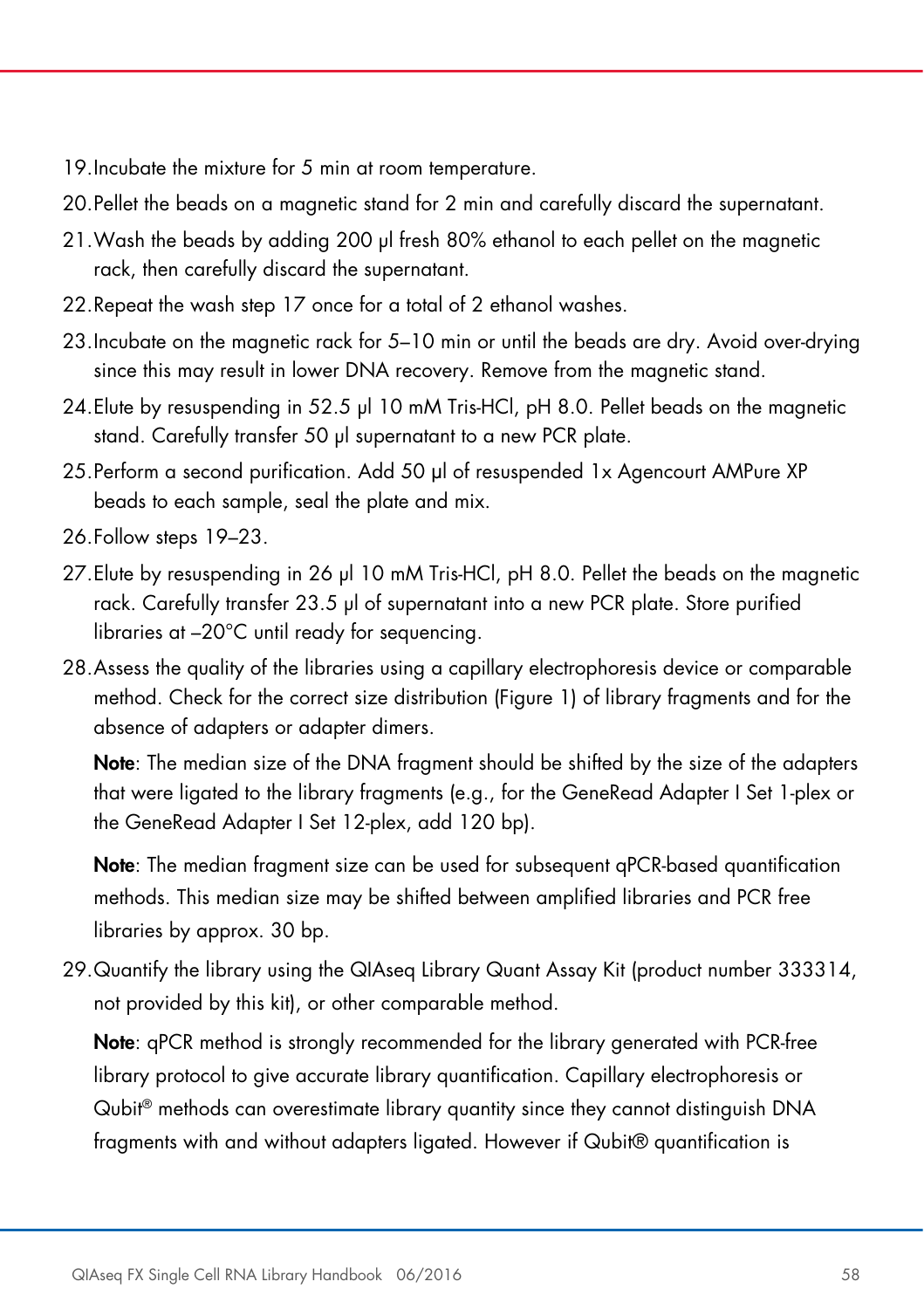required we recommend amplification of the library first (see Appendix D) prior Qubit quantification.

30.The purified library can be safely stored at –20°C until further applications or amplifications. LoBind tubes should be used to store library.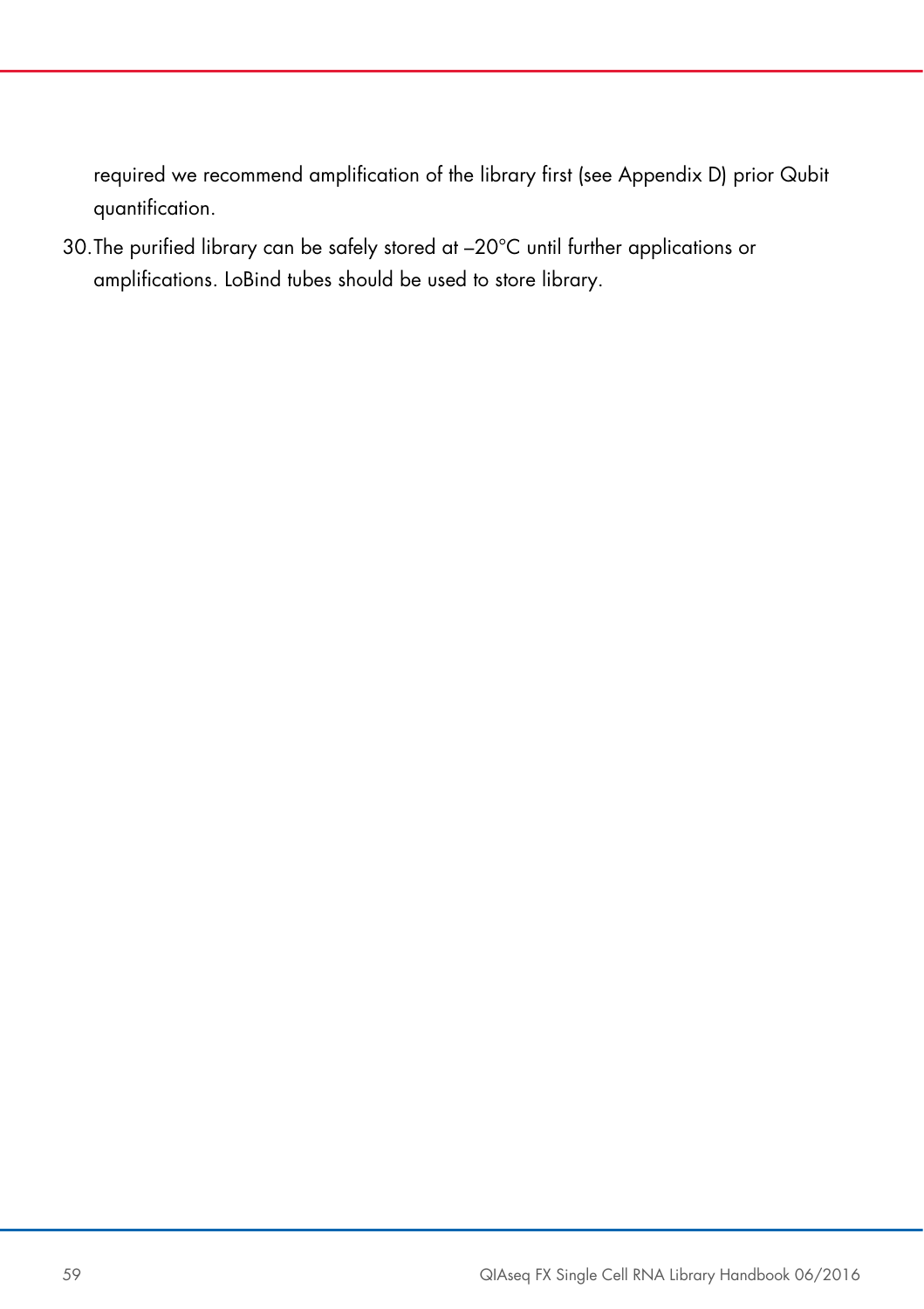## Appendix G: Purification of Amplified cDNA after Whole Transcriptome Amplification

If purification of the amplified cDNA is required for additional downstream applications, other than described in this handbook, the following purification protocol may be used.

#### Procedure

- 1. Dilute amplified cDNA from step 13, "Protocol: Amplification of Poly A+ mRNA from Single Cells," 1:2 with H2O sc.
- 2. Add 50 μl resuspended Agencourt AMPure XP beads slurry to 50μl diluted WGA sample and mix well by pipetting.
- 3. Incubate the mixture for 5 min at room temperature.
- 4. Pellet the beads on a magnetic stand for 2-5 min and carefully discard the supernatant.
- 5. Wash the beads by adding 200 μl fresh 80% ethanol to each pellet. Pellet the beads on the magnetic stand for 2-5 min, and then carefully discard the supernatant.
- 6. Repeat the wash step 5 once for a total of 2 ethanol washes.
- 7. Incubate on the magnetic stand for 5–10 min or until the beads are dry. Avoid overdrying which may result in lower DNA recovery. Remove from the magnetic stand.
- 8. Elute by resuspending in 20 μl 10 mM Tris-HCl, pH 8.0. Pellet beads on the magnetic stand. Carefully transfer 17 μl supernatant to a new PCR plate.
- 9. Store purified amplified cDNA at  $-20^{\circ}$ C until further processing.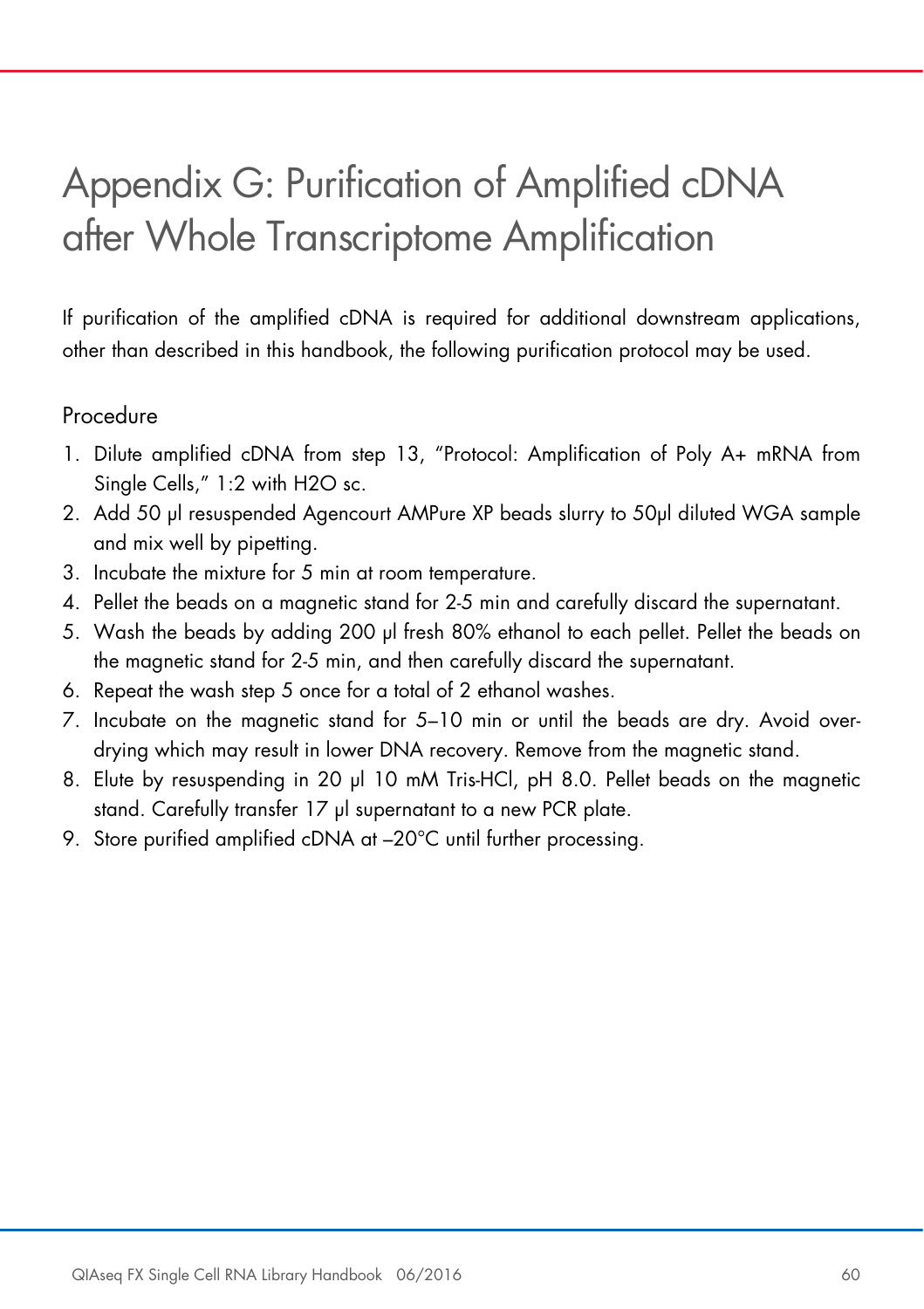## Ordering Information

| Product                                                             | <b>Contents</b>                                                                                                                                                                                                                                    | Cat. no. |
|---------------------------------------------------------------------|----------------------------------------------------------------------------------------------------------------------------------------------------------------------------------------------------------------------------------------------------|----------|
| <b>QIAseq FX Single Cell</b><br>RNA Library Kit (24)                | REPLI-g SensiPhi DNA Polymerase, Buffers and<br>Reagents for $24 \times 60$ µl whole transcriptome<br>amplification reactions and subsequent enzymatic<br>fragmentation end-repair, A-addition and ligation<br>- for use with Illumina instruments | 180733   |
| QIAseq FX Single Cell<br>RNA Library Kit (96)                       | REPLI-g SensiPhi DNA Polymerase, Buffers and<br>Reagents for 96 x 60 µl whole transcriptome<br>amplification reactions and subsequent enzymatic<br>fragmentation end-repair, A-addition and ligation<br>- for use with Illumina instruments        | 180735   |
| GeneRead DNA I Amp<br>Kit (100)                                     | For 100 reactions: Buffers and reagents for<br>library amplification - for use with Illumina<br>instruments                                                                                                                                        | 180455   |
| <b>Related products</b>                                             |                                                                                                                                                                                                                                                    |          |
| QIAGEN QIAseq Kits - for next-generation sequencing applications    |                                                                                                                                                                                                                                                    |          |
| GeneRead Size<br>Selection Kit (50)                                 | For 50 reactions: Spin columns and buffers                                                                                                                                                                                                         | 180514   |
| Product                                                             | <b>Contents</b>                                                                                                                                                                                                                                    | Cat. no. |
| <b>QlAseq Library Quant</b><br>Assay Kit (product<br>number 333314) | Laboratory-verified forward and reverse primers<br>for 500 $\times$ 25 µl reactions (500 µl); DNA<br>Standard (100 µl); Dilution Buffer (30 ml); (1.35<br>ml x 5) GeneRead qPCR SYBR® Green Mastermix                                              | 333314   |
| <b>QIAseq FX Single Cell</b>                                        | For 24 reactions: Buffers and reagents for cell                                                                                                                                                                                                    | 180713   |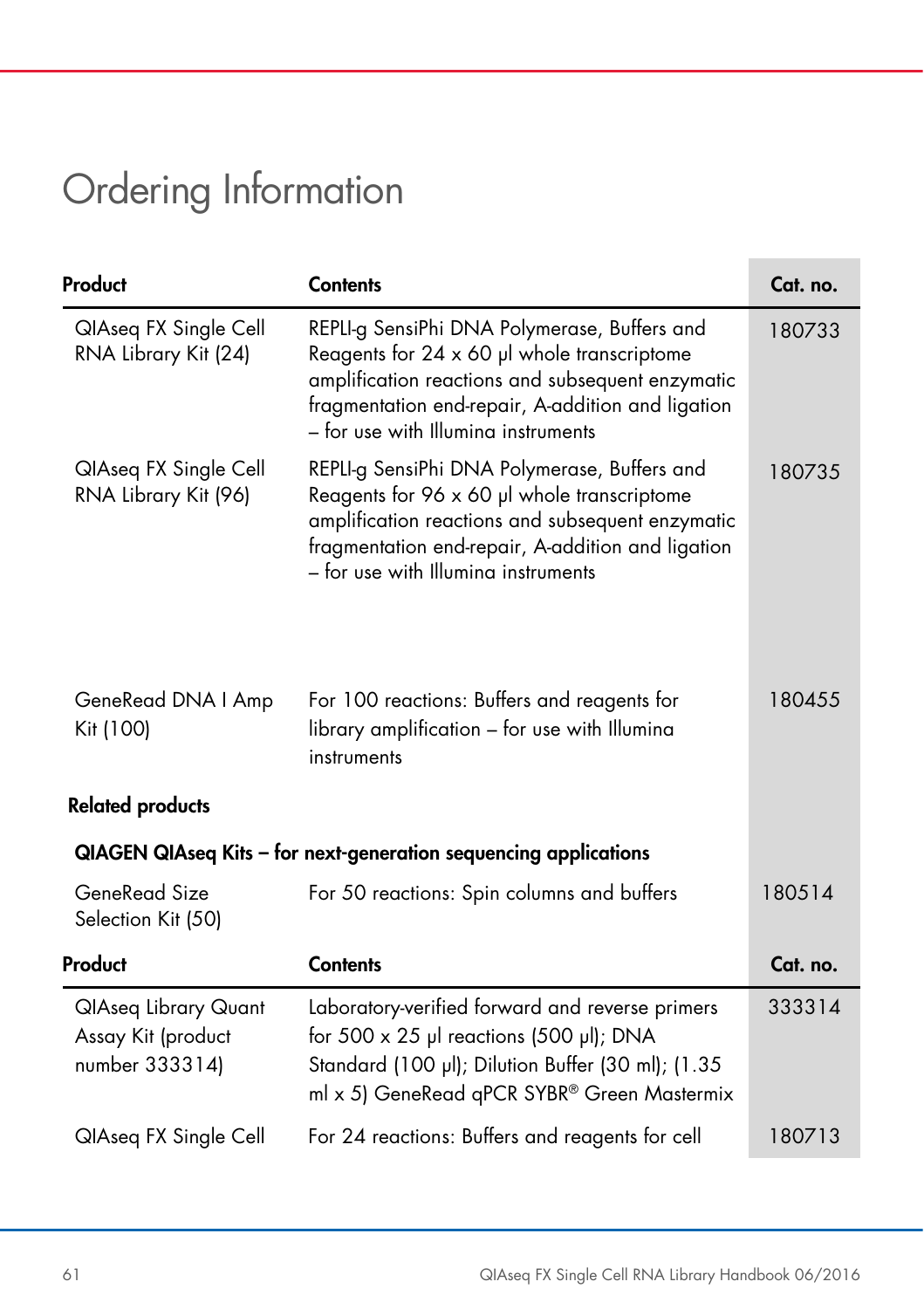| DNA Library Kit (24)                                                                                                              | lysis, whole genome amplification, and library<br>preparation including DNA fragmentation, end-<br>repair and adapter ligation. Includes a plate<br>containing 24 barcoded adapters for use with<br>Illumina instruments                                                   |        |
|-----------------------------------------------------------------------------------------------------------------------------------|----------------------------------------------------------------------------------------------------------------------------------------------------------------------------------------------------------------------------------------------------------------------------|--------|
| QIAseq FX Single Cell<br>DNA Library Kit (96)                                                                                     | For 96 reactions: Buffers and reagents for cell<br>lysis, whole genome amplification and library<br>preparation including DNA fragmentation, end-<br>repair and adapter ligation. Includes a plate<br>containing 96 barcoded adapters for use with<br>Illumina instruments | 180715 |
| QuantiNova Probe PCR Kit - for highly sensitive, specific and ultrafast,<br>probe-based real-time PCR                             |                                                                                                                                                                                                                                                                            |        |
| QuantiNova Probe PCR<br>Kit (100)*                                                                                                | For 100 x 25 µl reactions: 1 ml 2x QuantiNova<br>Probe PCR Master Mix, 500 µl QuantiNova<br>Yellow Template Dilution Buffer, 250 µl QN ROX<br>Reference Dye, 1.9 ml RNase-Free Water                                                                                       | 208252 |
| QuantiFast Probe PCR Kits - For fast, real-time PCR and two-step qRT-PCR<br>using sequence-specific probes                        |                                                                                                                                                                                                                                                                            |        |
| QuantiFast Probe PCR<br>Kit (400)*                                                                                                | For 400 x 25 µl reactions: $3 \times 1.7$ ml 2x<br>QuantiFast Probe PCR Master Mix (contains ROX<br>dye), 2 x 2 ml RNase-Free Water                                                                                                                                        | 204254 |
| QuantiFast Probe Assays - for qPCR and qRT-PCR gene expression analysis<br>using predesigned assays together with QuantiFast Kits |                                                                                                                                                                                                                                                                            |        |
| QuantiFast Probe<br>Assays*                                                                                                       | For qPCR and qRT-PCR gene expression analysis<br>using predesigned assays together with<br>QuantiFast Kits                                                                                                                                                                 | Varies |

\* Other kit sizes/formats available; see www.qiagen.com.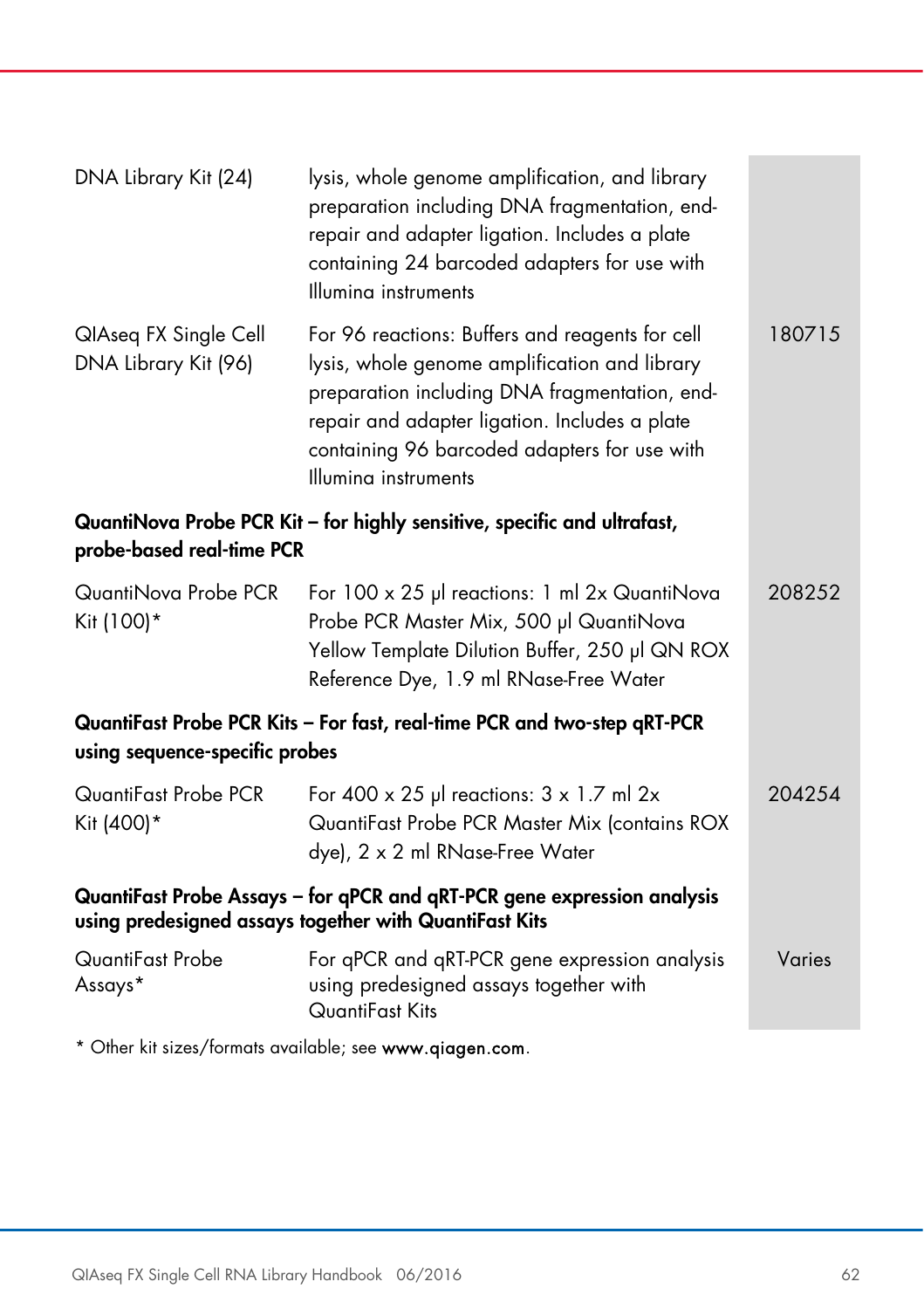\* Other kit sizes/formats available; see www.qiagen.com.

For up-to-date licensing information and product-specific disclaimers, see the respective QIAGEN kit handbook or user manual. QIAGEN kit handbooks and user manuals are available at www.qiagen.com or can be requested from QIAGEN Technical Services or your local distributor.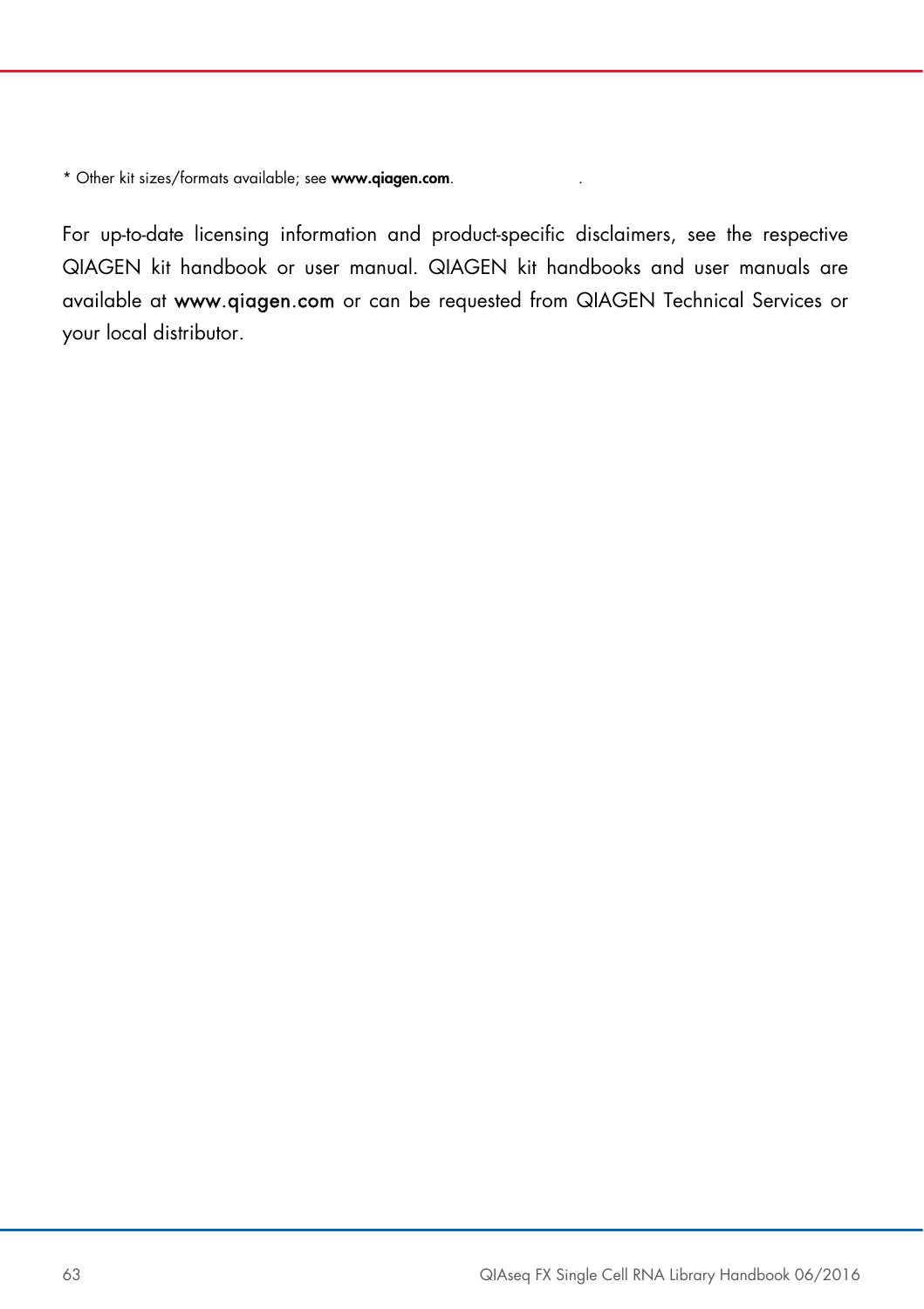#### Limited License Agreement for QIAseq FX Single Cell RNA Library Kit

Use of this product signifies the agreement of any purchaser or user of the product to the following terms:

- 1. The product may be used solely in accordance with the protocols provided with the product and this handbook and for use with components contained in the kit only. QIAGEN grants no license under any of its intellectual property to use or incorporate the enclosed components of this kit with any components not included within this kit except as described in the protocols provided with the product, this handbook and additional protocols available at www.qiagen.com. Some of these additional protocols have been provided by QIAGEN users for QIAGEN users. These protocols have not been thoroughly tested or optimized by QIAGEN. QIAGEN neither guarantees them nor warrants that they do not infringe the rights of third parties.
- 2. Other than expressly stated licenses, QIAGEN makes no warranty that this kit and/or its use(s) do not infringe the rights of third parties.
- 3. This kit and its components are licensed for one-time use and may not be reused, refurbished or resold.
- 4. QIAGEN specifically disclaims any other licenses, expressed or implied, other than those expressly stated.
- 5. The purchaser and user of the kit agree not to take or permit anyone else to take any steps that could lead to or facilitate any acts prohibited above. QIAGEN may enforce the prohibitions of this Limited License Agreement in any court, and shall recover all its investigative and court costs – including attorney fees, in any action to enforce this Limited License Agreement or any of its intellectual property rights relating to the kit and/or its components.

#### For updated license terms, see www.qiagen.com.

Trademarks: QIAGEN®, QIAquick®, GeneRead™, MinElute®, QuantiFast®, QuantiNova™, REPLI-g®, Sample to Insight® (QIAGEN Group); Covaris® ( Covaris Inc.),<br>HiSeq®, Illumina®, MiSeq®, NextSeq® (Illumina, Inc.); PicoGreen®, Quan in this document, even when not specifically marked as such, are not to be considered unprotected by law.

HB-2144-001 06/2016 © 2016 QIAGEN, all rights reserved.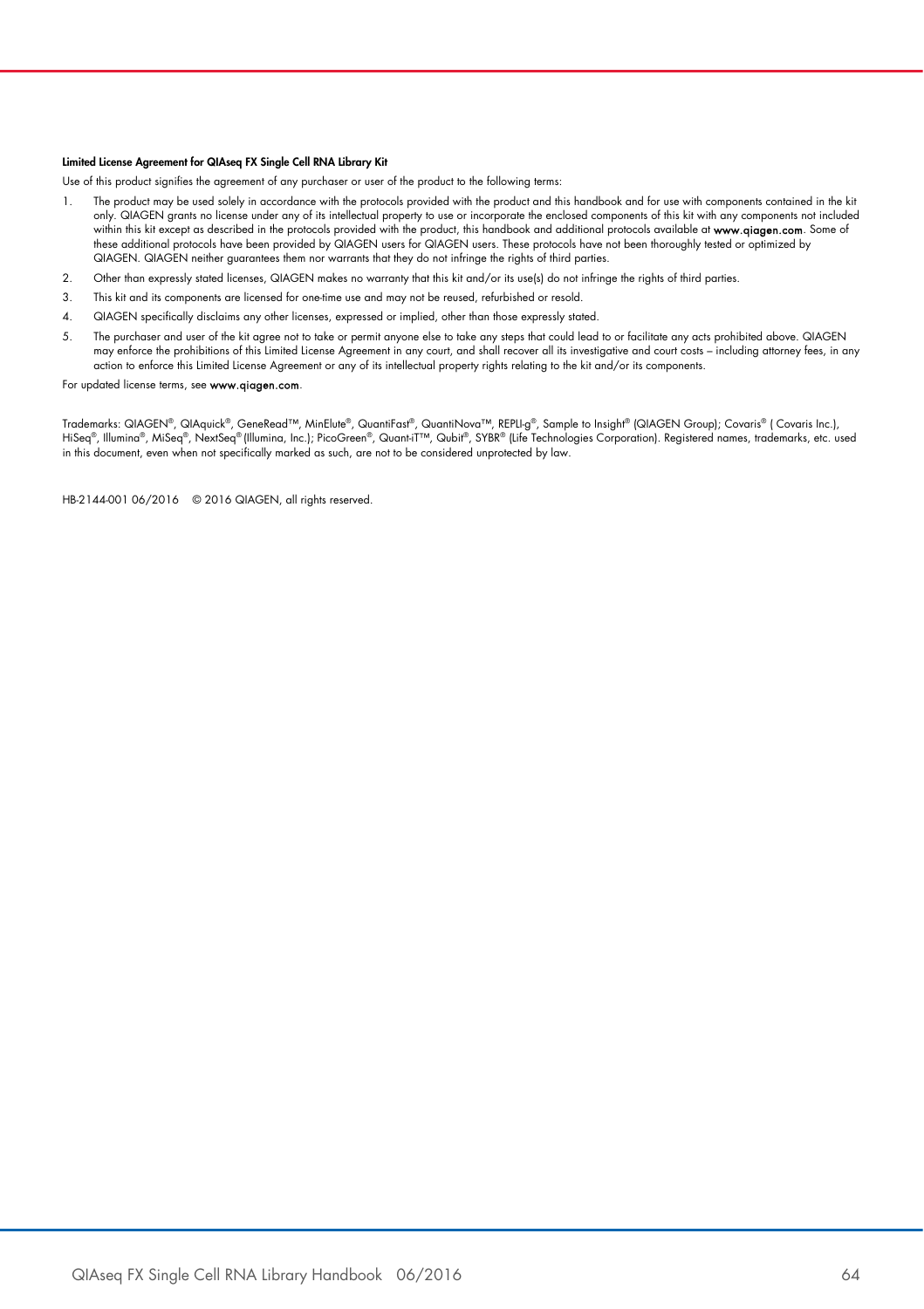#### www.qiagen.com

- Australia  $*$  techservice-au@qiagen.com
- Austria · techservice-at@qiagen.com
- Belgium · techservice-bnl@qiagen.com
- **Brazil** suportetecnico.brasil@qiagen.com
- Canada · techservice-ca@qiagen.com
- $China$  = techservice-cn@aiagen.com
- **Denmark** techservice-nordic@qiagen.com
- Finland  $\blacksquare$  techservice-nordic@qiagen.com
- France · techservice-fr@qiagen.com
- Germany · techservice-de@qiagen.com
- Hong Kong  $\equiv$  techservice-hk@qiagen.com
- India · techservice-india@qiagen.com
- Ireland = techservice-uk@qiagen.com
- Italy **e** techservice-it@qiagen.com
- Japan  $*$  techservice-jp@qiagen.com
- Korea (South) = techservice-kr@qiagen.com
- Luxembourg · techservice-bnl@qiagen.com
- $Mexico$  = techservice-mx@qiagen.com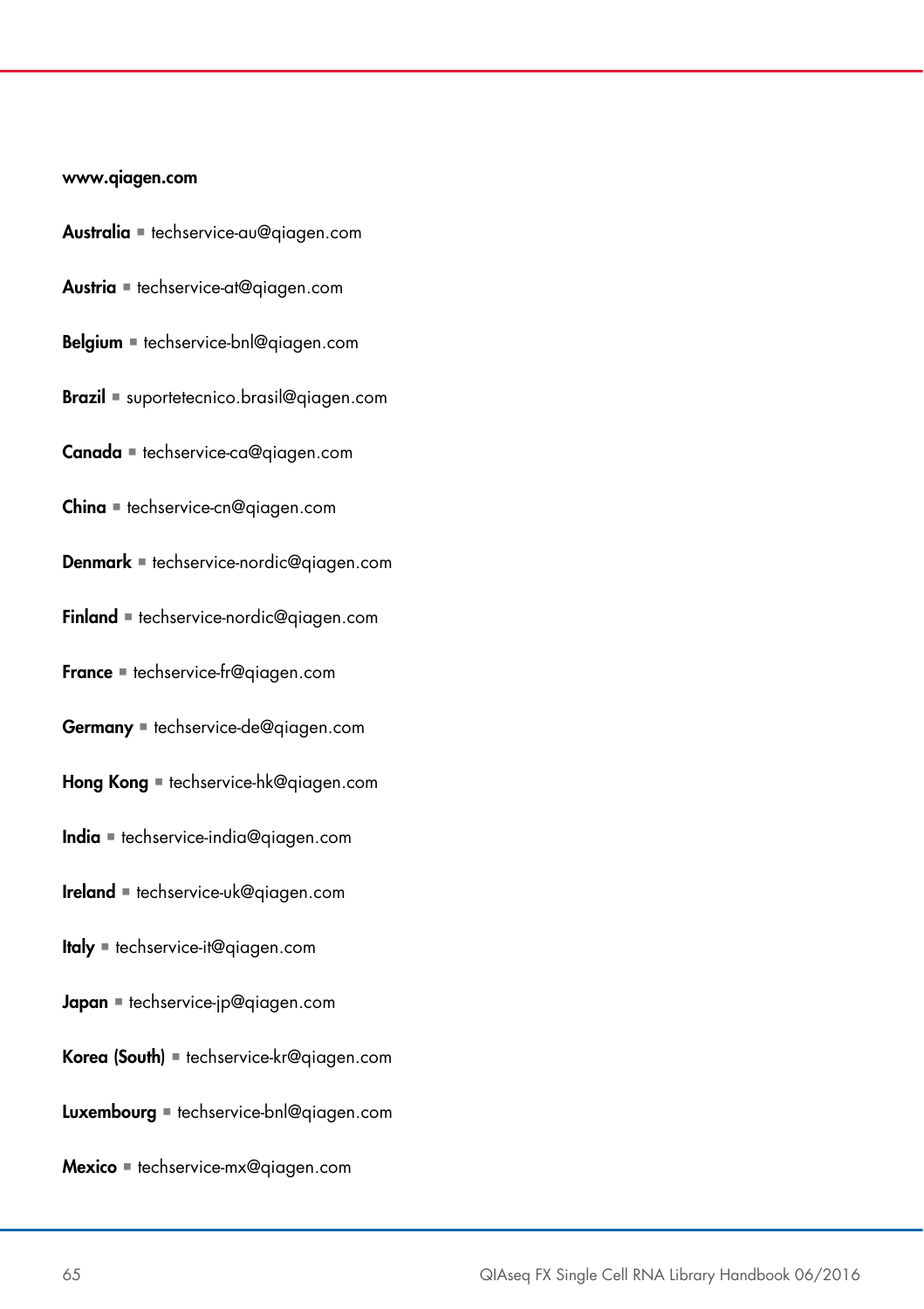- The Netherlands  $*$  techservice-bnl@qiagen.com
- Norway **etechservice-nordic@qiagen.com**
- $Singapore * techserve, g@qiagen.com$
- Sweden · techservice-nordic@qiagen.com
- Switzerland  $=$  techservice-ch@qiagen.com
- UK  $=$  techservice-uk@qiagen.com
- $USA$  = techservice-us@qiagen.com